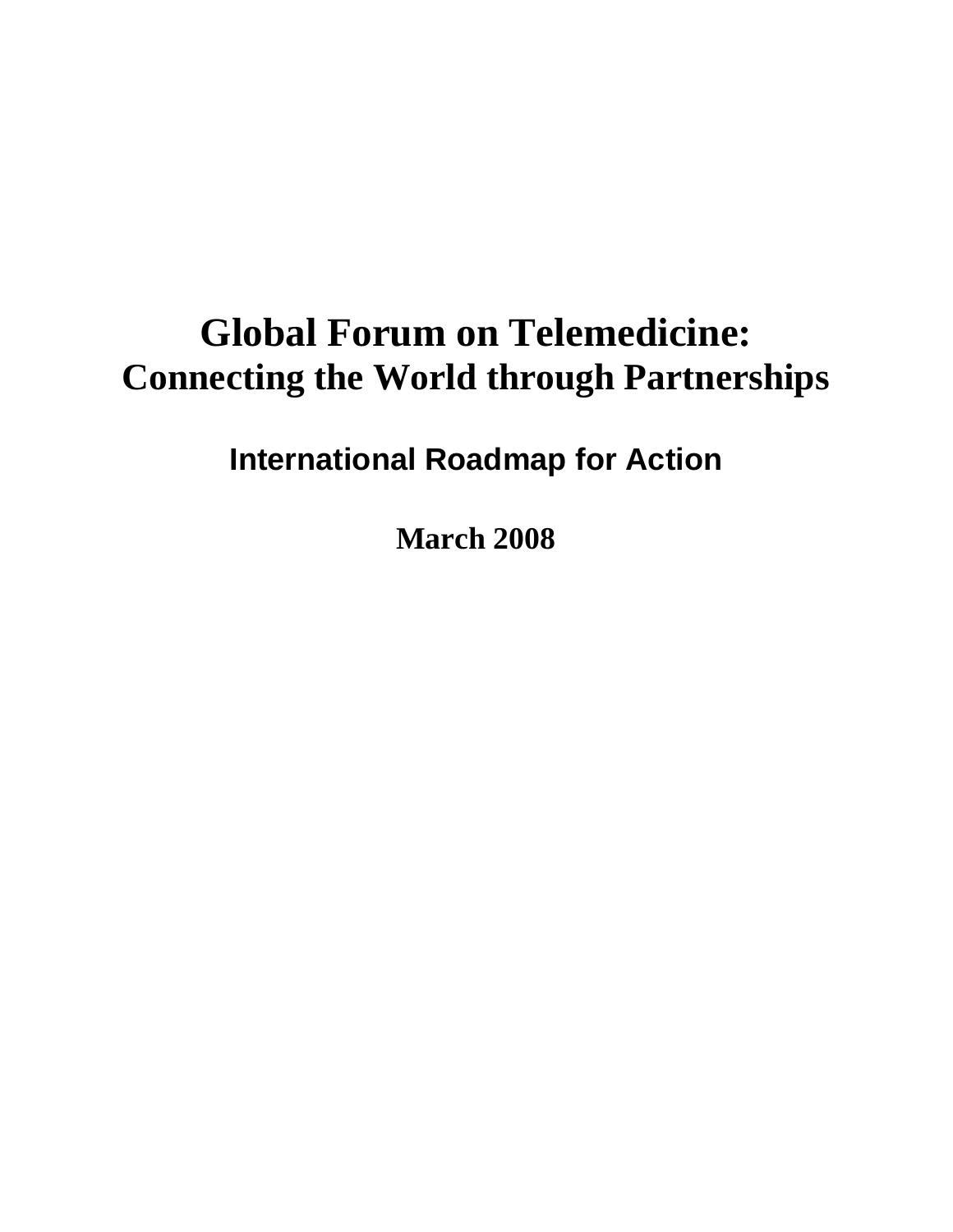#### **ACKNOWLEDGEMENTS**

The American Telemedicine Association (ATA) would like to acknowledge the support of the Telemedicine and Advanced Technology Research Center (TATRC) of the U.S. Army Medical and Materiel Command for its' sponsorship of the *Global Forum on Telemedicine: Connecting the World Through Partnerships*.

ATA and TATRC, thank the Organizing Committee members who lent their expertise to the planning of this first international mid-year meeting. Their leadership has been essential to the success of the forum. We would further like to thank the logistics staff for their planning and execution of the many pieces that needed to be brought together for an international conference.

Special thanks are in order for the speakers who traveled long distances to present at the forum and support the efforts to connect the world through partnerships in Telemedicine, and the reporters whose efforts in capturing the dialogue form the basis for this "*International Roadmap for Action*." We commend them all for making a contribution toward improving healthcare equity for all people.

#### **Leadership**

LTC Hon S. Pak M.D., President ATA Jon Linkous, Executive Director ATA

#### **Program Committee Members**

Jean Louis Belard M.D., Senior Clinical Advisor, TATRC Nancy E. Brown-Connolly R.N., M.S.N., Clinical Consultant, TATRC Jordana Bernard, Senior Director, Program Services, ATA Cynthia Barrigan, USAMRMC, TATRC, Fort Detrick, M.D. Conrad Clyburn, Georgetown University Lori DeBernardis, Director Marketing and Public Affairs, TATRC Alice Watland, Executive Deputy Director, ATA

#### **Logistics Supporting Staff**

Tina Brooks, TATRC Tina Matthews, Administrative and Conference Support, TATRC

#### **Reporters**

Carolyn Bloch, Bloch Consulting Group, Potomac, M.D. Malcolm Clarke, Ph.D., Department of Information Systems and Computing, Brunel University, Uxbridge, Middlesex, United Kingdom Charles R. Doarn, M.B.A., University of Cincinnati Center for Surgical Innovation, Cincinnati, OH Craig Llewellyn, M.D., M.P.H., Center for Disaster and Humanitarian and Assistance Medicine (CDHAM), Bethesda, MD Ronald C. Merrell, MD, Virginia Commonwealth University Health System, Richmond, VA Kevin Montgomery, Ph.D., USAMRMC, TATRC, Fort Detrick, M.D. Jeanette Rasche, USAMRMC, TATRC, Fort Gordon, GA Bradley Sullivan, USAMRMC, TATRC, Fort Gordon, GA

**Prepared by:** Nancy E. Brown-Connolly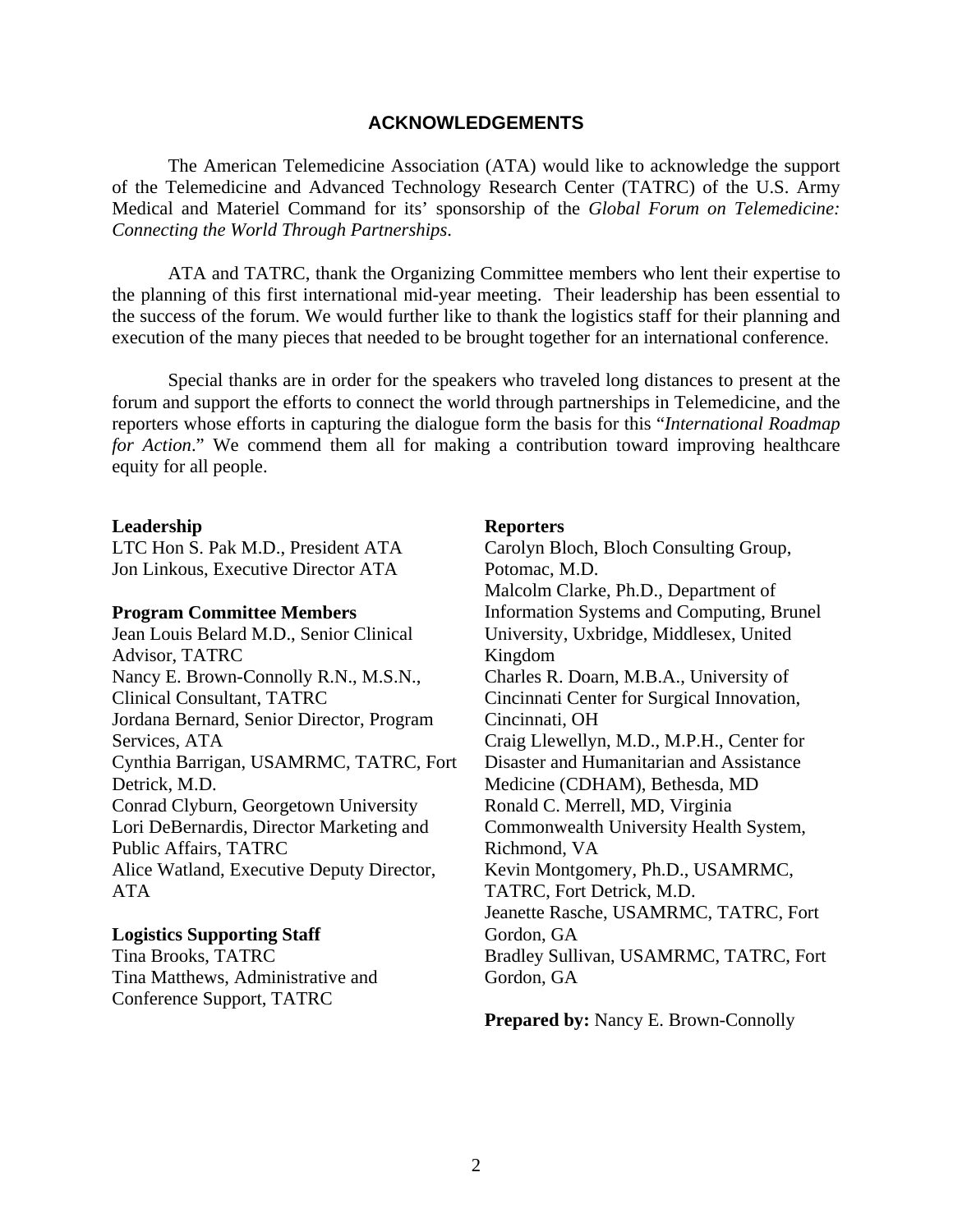## **TABLE OF CONTENTS**

|                                  |                                                                 | <b>PAGE</b> |  |
|----------------------------------|-----------------------------------------------------------------|-------------|--|
|                                  | <b>ACKNOWLEDGEMENTS</b>                                         | 2           |  |
| <b>TABLE OF CONTENTS</b>         |                                                                 |             |  |
| Letter from ATA President        |                                                                 |             |  |
| <b>Executive Summary</b>         |                                                                 |             |  |
| Overview                         |                                                                 |             |  |
|                                  | <b>Presentation Summaries</b>                                   | 7           |  |
|                                  | 1. ATA President                                                | 7           |  |
| Plenary<br>2.                    |                                                                 | 8           |  |
| 3.                               | Luncheon                                                        | 9           |  |
|                                  | 4. Panel 1: NGO Perspective                                     | 11          |  |
|                                  | 5. Panel 2: Financial Models                                    | 12          |  |
| 6.                               | Panel 3: Government Programs                                    | 14          |  |
|                                  | 7. Panel 4: Disaster Relief                                     | 16          |  |
| 8.                               | Panel 5: Co-Creation Environment                                | 18          |  |
| 9.                               | Roundtables                                                     | 20          |  |
|                                  | iCons in Medicine                                               |             |  |
| Amazon Virtual Medical Team      |                                                                 |             |  |
| Cyber-Sight                      |                                                                 |             |  |
| <b>International Disaster</b>    |                                                                 |             |  |
| <b>Ireland Cancer Consortium</b> |                                                                 |             |  |
|                                  | Angels in Russia                                                |             |  |
| Teleopthamology                  |                                                                 |             |  |
|                                  | Sustainable Partnerships                                        |             |  |
|                                  | Patient Care Pathways: Teleradiology<br>Panamanian Telemedicine |             |  |
|                                  | Cross Border Telehealth in India                                |             |  |
|                                  | Telemedicine in Africa                                          |             |  |
|                                  | The Road Forward                                                | 30          |  |
|                                  | I. Dialogue and Planning                                        | 30          |  |
| П.                               | <b>International Resource Center</b>                            | 31          |  |
|                                  |                                                                 |             |  |
| Ш.                               | Education and Outreach to Financial Institutions                | 32          |  |
| IV.                              | Policy Alignment and Development                                | 33          |  |
| V.                               | Development of Infrastructure                                   | 33          |  |
| VI.                              | <b>Disaster Relief</b>                                          | 34          |  |
| References                       |                                                                 | 36          |  |
| Appendices                       |                                                                 |             |  |
|                                  | A. Summary Statistics                                           | 37          |  |
|                                  | B. Acronyms                                                     | 38          |  |
|                                  | C. List of Speakers and Presentations                           | 39          |  |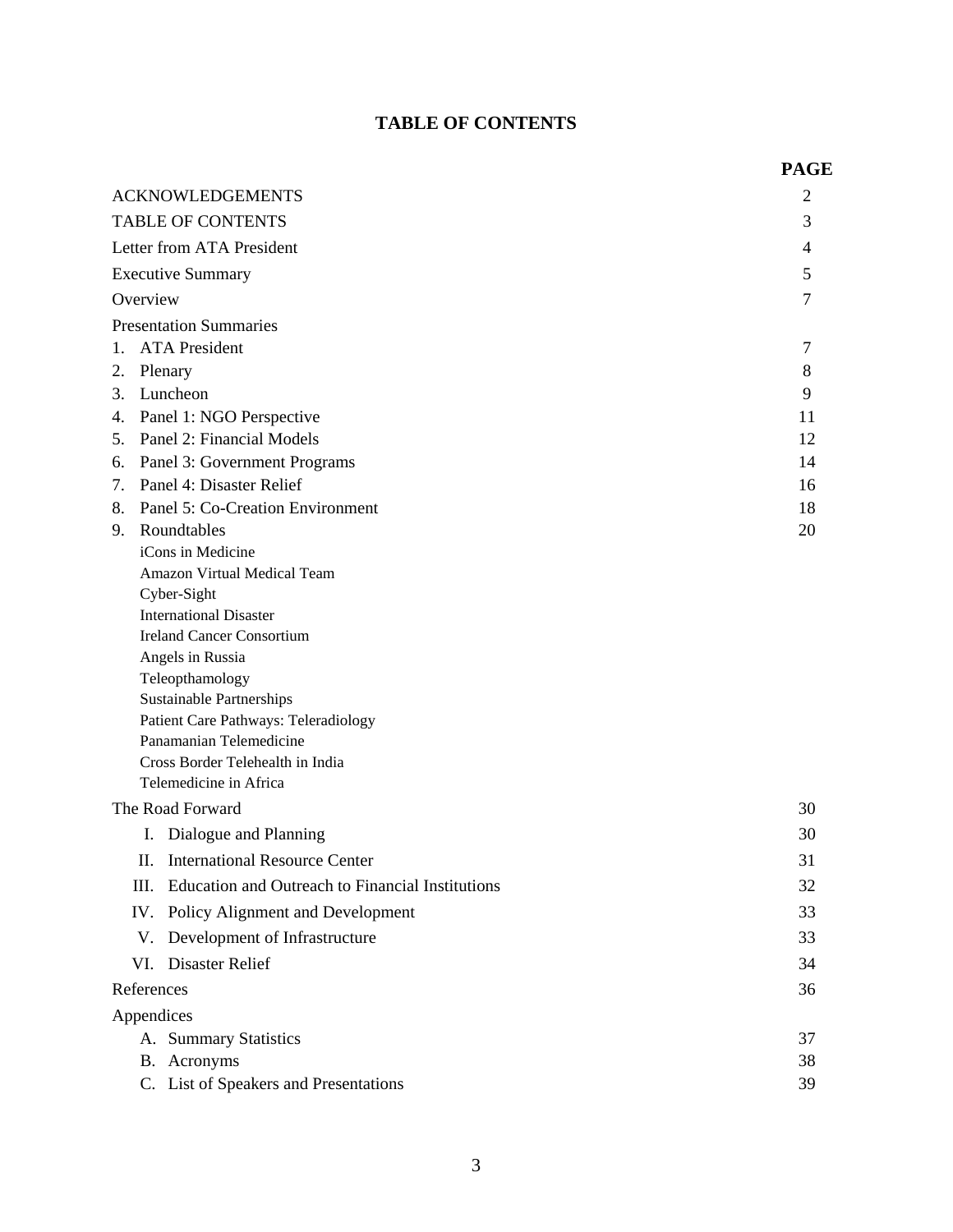#### **Letter from Hon S. Pak M.D., President ATA**

On behalf of the American Telemedicine Association (ATA) leadership, I am pleased to share with you the results of the *Global Forum on Telemedicine: Connecting the World through Partnerships.* Although there is a great deal of healthcare outreach efforts globally, there is a need to share resources and to leverage information technology to broaden their impact. The goal of the forum was to bring together key stakeholders in global healthcare outreach to explore a flexible framework and a sustainable business model to leverage telemedicine and information technology to extend outreach efforts. The forum resulted in an *International Roadmap for Action* that was developed by the authors based on the presentations and interactions from the 335 attendees and establishing a set of priorities and actions to improve healthcare using telemedicine and IT. This document is meant to be a start of an evolving dialogue to explore how the telemedicine community can be leveraged to improve the global disparity in healthcare. This report recommends a set of priorities and actions for improving health and healthcare through telemedicine and information technology (IT).

Recommendations fall into 6 categories: (1)Continue dialogue to create the telemedicine framework for multiple stakeholders; (2) Provide stakeholders with a way to identify and leverage existing resources; (3) Educate Grantors on the value of telemedicine as an enabler of medical outreach programs and to expand training programs and build competency in the healthcare workforce; (4) Alignment of international policy to support integration of telemedicine into country plans and support cross-country partnerships; (5) Development of communication infrastructure; (6) Integration of telemedicine programs for disaster relief.

We recognize the need for close collaboration and coordination with our partners, and we encourage continued international dialogue in creating a framework to broaden medical outreach using telemedicine.

*Hon S. Pak, M.D.*  President, American Telemedicine Association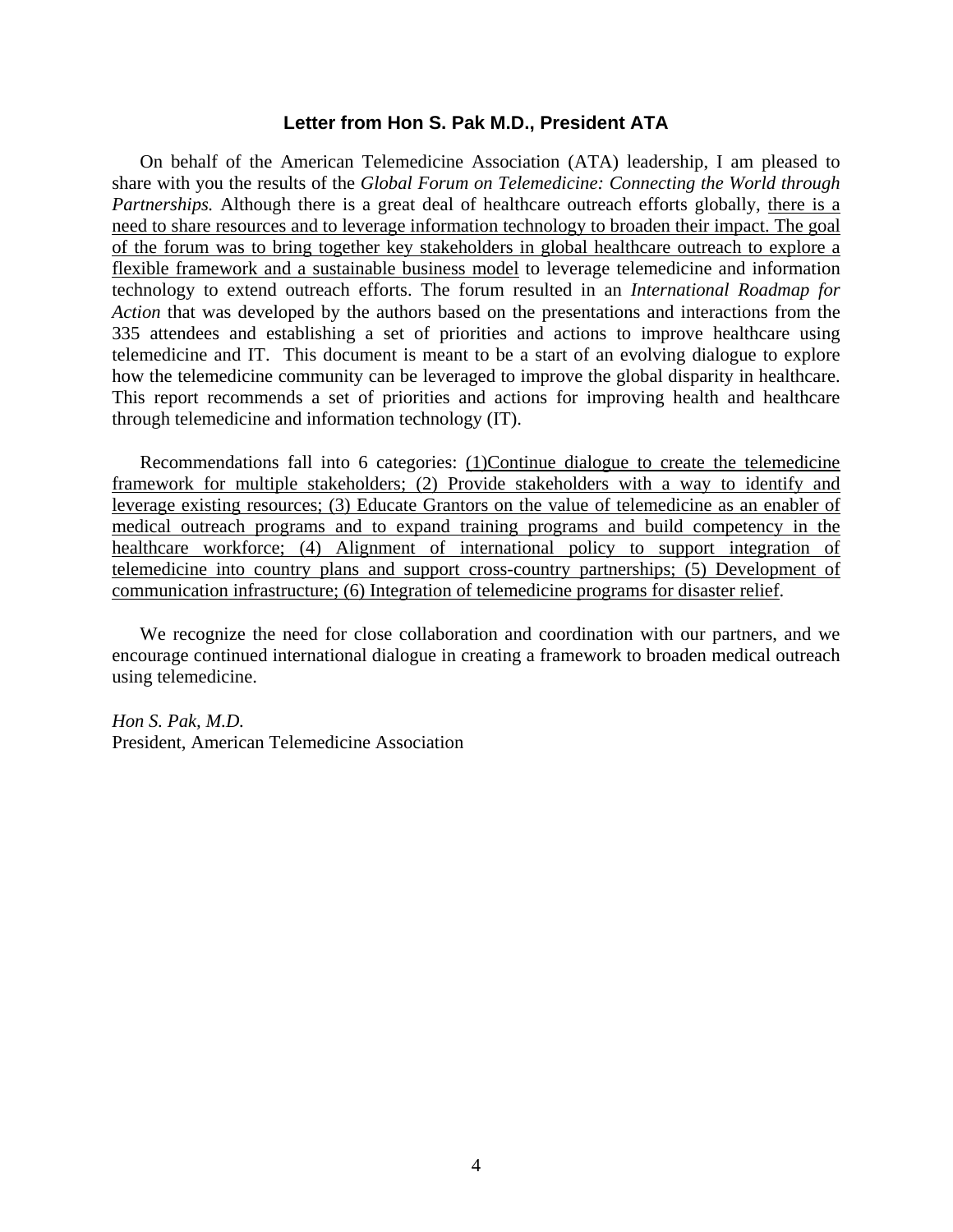#### **EXECUTIVE SUMMARY**

The American Telemedicine Association (ATA) *Global Forum on Telemedicine: Connecting the World through Partnerships* was held in Las Vegas in September 2007. The goal of the forum was to bring together key stakeholders in global healthcare outreach to explore a flexible framework and a sustainable business model that would leverage telemedicine and information technology (IT) extending global outreach efforts to a broader constituency of governmental and non-governmental organizations (NGOs).

Governmental and NGO international programs were presented by 19 speakers in five (5) key topical areas: (1) Component framework: The NGO perspective: understanding the mission, challenges and opportunities for international outreach; (2) Financial sustainability: funding, financial models, reimbursement, and grants: opportunities and challenges in international outreach; (3) Government/ military perspectives: challenges and opportunities for humanitarian missions; (4) Outreach for health emergencies and disaster response; (5) The co-creation environment: current and emerging opportunities for development and partnership in international telemedicine outreach programs. Additional presentations during roundtable discussions included presentations by 12 international programs.

Plenary addresses by major international stakeholders included, Joan Dzenowagis Ph.D., who is responsible for e-Health governance and international affairs covering global and regional development in health technologies for the World Health Organization (WHO) and Jean Claude Healy, M.D., Ph.D., Senior Advisor, United Nations (UN) Global Alliance for Information and Communities Technologies and Development (GAID). Reporters captured the dialogue, reoccurring themes/ trends and gaps which form the basis of this report and collectively identify a consensus toward action.

The forum resulted in an *International Roadmap for Action* that was developed by the authors based on the presentations and interactions from the 335 attendees and establishing a set of priorities and actions to improve healthcare using telemedicine and IT. A set of priorities and recommendations for action to improve health and healthcare delivery through telemedicine and information technology (IT) is presented. This document is meant to be the start of an evolving dialogue to explore how the telemedicine community can be leveraged to improve the global disparity in healthcare. Of note is the limited participation of some major NGO's that are involved in global relief efforts. There is a need to invite their participation in the continuing dialogue and development of the sustainable telemedicine framework and business model that will serve to leverage telemedicine and information technology (IT) in providing medical assistance to the global community.

Recommendations fall into 6 categories: (1) Continue dialogue to create the telemedicine framework for multiple stakeholders; (2) Provide stakeholders with a way to identify and leverage existing resources; (3) Educate Grantors on the value of telemedicine as an enabler of medical outreach programs and to expand training programs and build competency in the healthcare workforce; (4) Alignment of international policy to support integration of telemedicine into country plans and support cross-country partnerships; (5) Development of communication infrastructure; (6) Integration of telemedicine programs for disaster relief.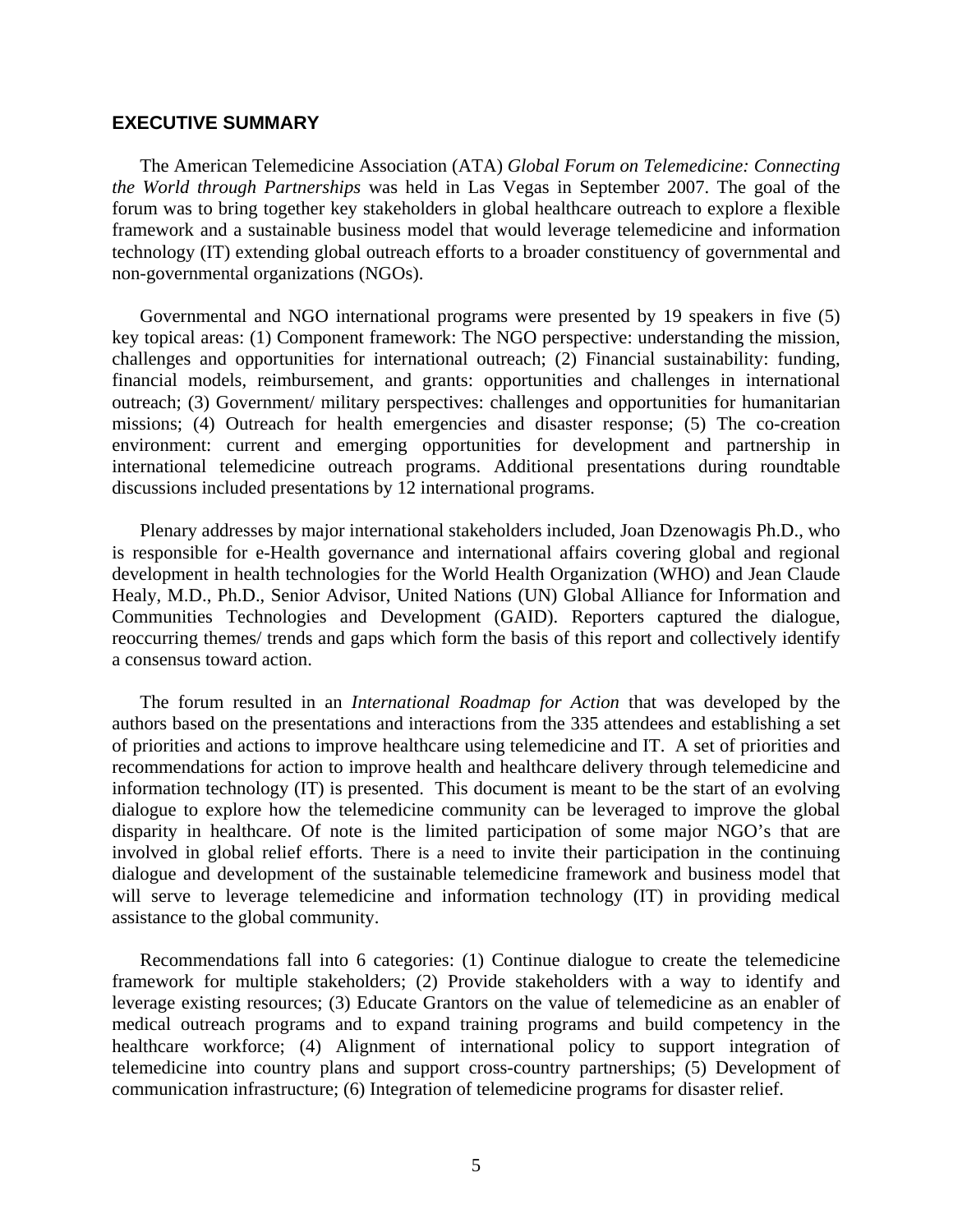The recommendations presented in the *International Roadmap for Action* will be circulated for comment and further development to participating governmental and non-governmental organizations. The document will also be circulated to those who were unable to participate, in an effort to broaden the impact of the recommendations. The ATA welcomes participation by the many organizations seeking to provide healthcare and medical relief services worldwide and salutes their efforts.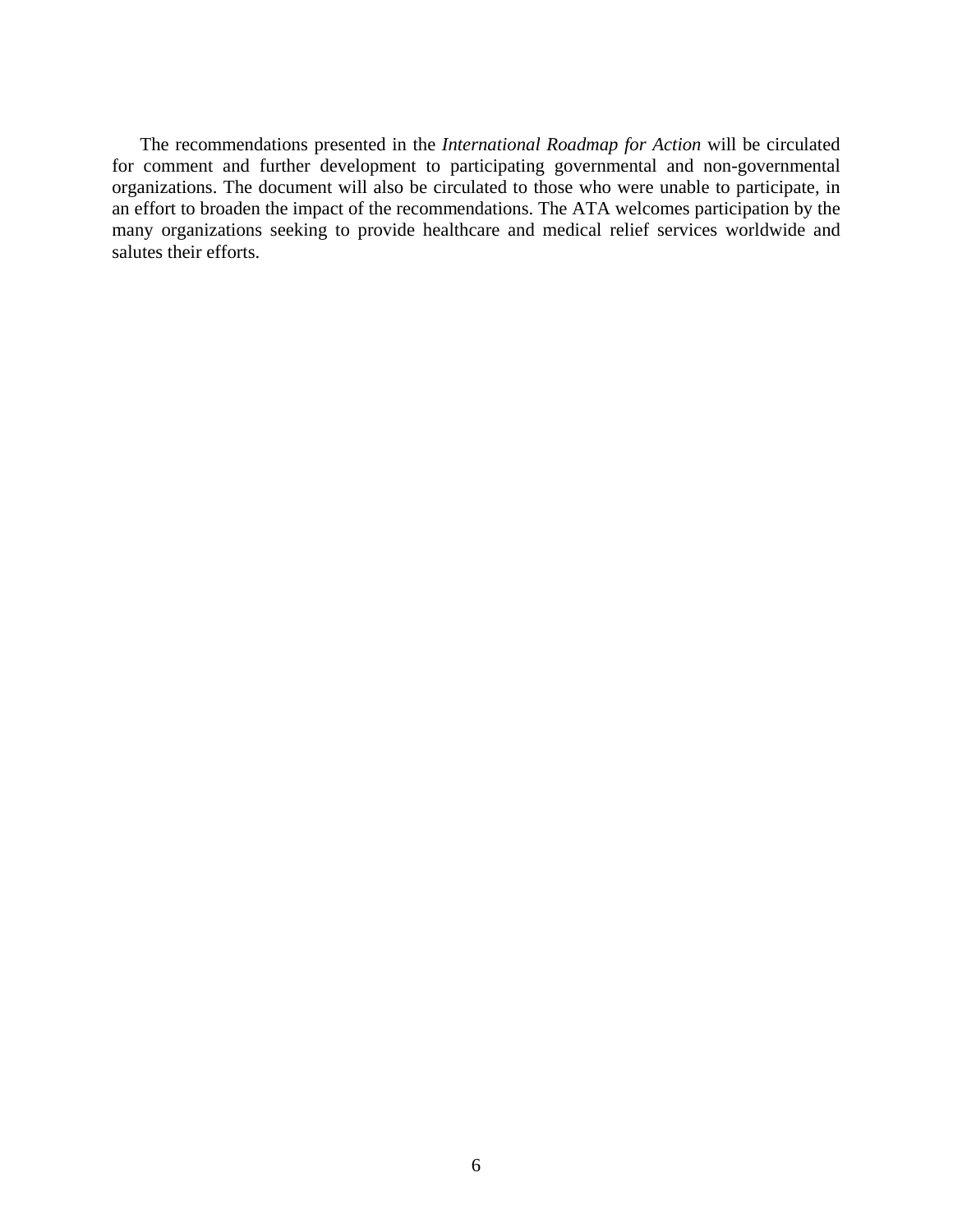#### **OVERVIEW**

The *Global Forum on Telemedicine: Connecting the World through Partnerships* was held September 28-30, 2007 in Las Vegas, Nevada. The vision for the Forum was to produce a seminal policy report by bringing together leaders from government, industry and academia to identify strategies that will produce a sustainable framework for international telemedicine outreach. Specifically, the Forum identified and prioritized key science, technology, clinical and policy obstacles that impede international telemedicine, and strategies to overcome these barriers. The meeting was well attended with **335 attendees**, representing **209 organizations and exhibitors**, from **14 countries**, converging to listen, to network and to learn more about how to successfully plan and sustain an international effort in telemedicine. A complete list of organizations and countries appears in Appendix A.

The theme of the meeting was **collaboration and partnership**. In the opening remarks by ATA President, Dr. Hon S. Pak, he stressed that this meeting was to start a dialogue and that the ATA is the right organization, with the experience, to lead the discussion in building a telemedicine framework for global healthcare outreach. He further stated that telemedicine has the potential to transform the allocation of healthcare resources on a global basis. His goals for the ATA include establishment of an international telemedicine resource center, creating an inventory of international telemedicine outreach efforts, and to create a community around a telemedicine framework to cultivate academic, government and industry partnerships that will support sustainable business models for international telemedicine.

Many health organizations, universities, non profits, non-governmental organizations (NGOs), governments, and international organizations such as the World Health Organization (WHO) and United Nations (UN) invest a significant amount of resources in international medical outreach. Although much is being done in international medical outreach, much of it is organization and location-centric, and there is an urgent need to improve collaboration among the various outreach organizations. Among the relief organizations, there is too much hard work and experience that are not being shared due to funding competition, politics, and lack of communication infrastructure. ATA envisions telemedicine as an enabler to "flatten" disparities in healthcare especially as it relates to specialty care. The vision will be realized through partnerships and collaboration rather than competing for scare resources.

Virtually all plenary speakers validated the real need for partnerships and collaborations as a necessary factor in the success of creating a telemedicine framework for international outreach. All successful and sustainable international telemedicine outreach programs presented at the various roundtables appear to be the result of collaboration and partnership.

After the plenary session, which set the tone and context for this global forum, leaders from the various sectors were brought together for a series of panel presentation and discussions. The topics and the leaders were selected by the program committee to stimulate a detailed discussion on the key topical areas:

Panel 1: Component Framework: The NGO perspective: Understanding the mission, challenges and opportunities for international outreach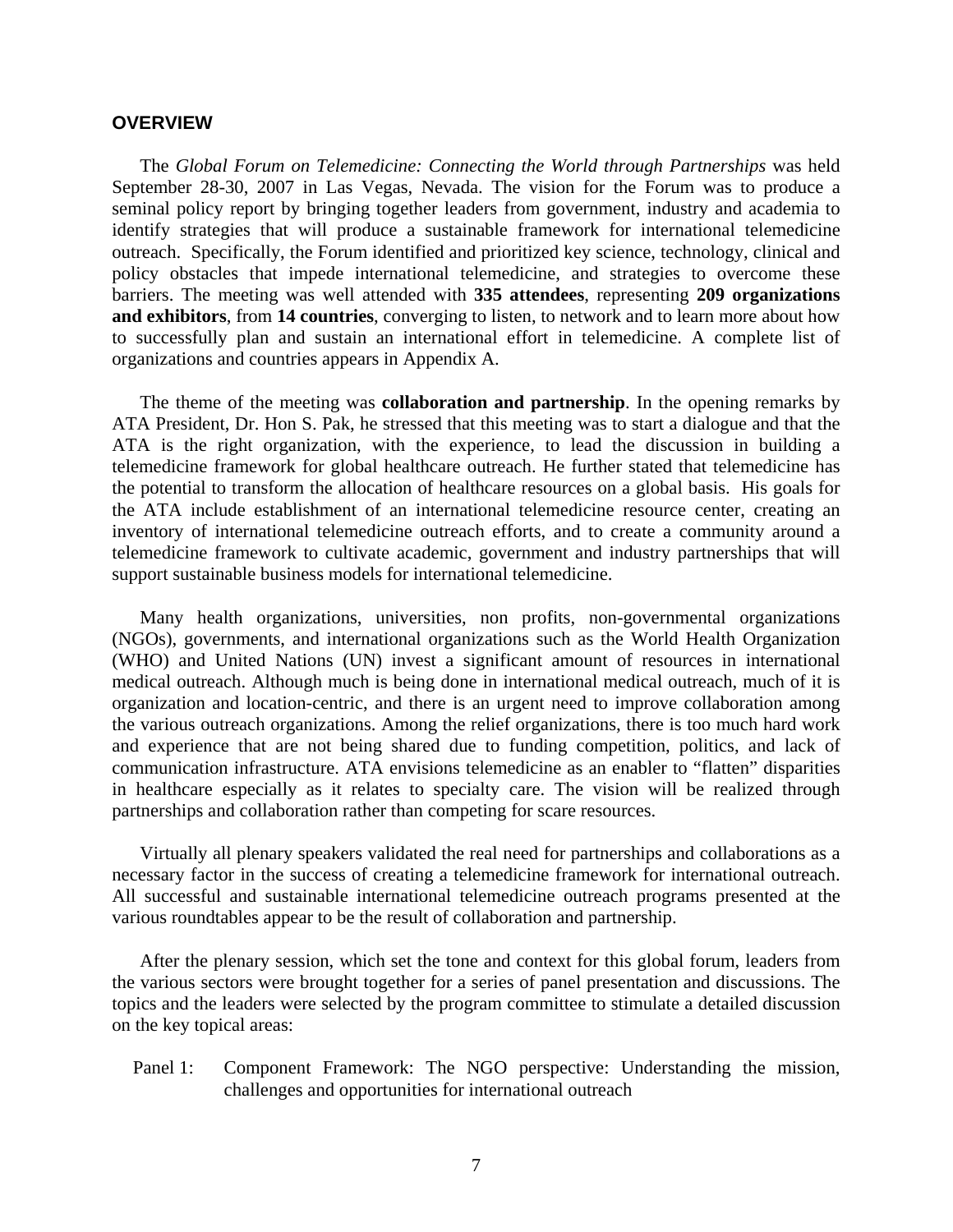- Panel 2: Financial Sustainability: Funding, Financial Models, Reimbursement, and Grants: Funding Opportunities and Challenges in International Outreach
- Panel 3: Governmental/Military Perspectives: Challenges and Opportunities for Humanitarian Missions
- Panel 4: Outreach for Health Emergencies and Disaster Response;
- Panel 5: The Co-creation Environment: International Telemedicine Outreach Programs, Current and Emerging Opportunities for Development and Partnership.

In addition to the panel discussion, there were two roundtable sessions with key presentations from international programs. The roundtables covered existing telemedicine programs and discussion of a framework for international telemedicine outreach.

Summaries of all plenary, panel and round table sessions were compiled by reporters and form the basis for this report.

#### **SUMMARY PLENARY ADDRESS**

Plenary speaker, Joan Dzenowagis Ph.D., is responsible for e-Health governance and international affairs covering global and regional development in health technologies for the WHO. She is the author of the published report "Connecting for Health". A number of themes were covered in the plenary address and supported throughout the day by other speakers and roundtable presentations. These included: growth of communications especially cellular service in developing countries where infrastructure is less available; potential effect on business development; need for partnership and collaboration in business as well as in and between countries; reality of the global healthcare situation; healthcare workforce development; and the potential for telemedicine systems of care. Dr. Dzenowagis reviewed the role of the WHO in the areas of public health and disease mitigation with supporting statistical data. She also presented the challenge of healthcare inequity – highlighted by a series of maps and graphs. Global child mortality, spending on health, information and communication technology (ICT) and education as a percentage of gross domestic products (GDP) were discussed. She shared that many countries are in conflict or transition, and most spend very little in these realms since resources are often in flux or not available.

Dr. Dzenowagis noted that the global interest in developing communications technology and connecting the infrastructure for ICT applications is high, but effective partnerships are needed to help individual users and worldwide organizations deal with new technologies. Globalization of healthcare, elimination of barriers to development and creation of entirely new networks is a goal of ICT efforts. IT and ICT via the Internet is providing access to health information and a foundation for new services, new players, and new markets. Using global maps, available on the WHO website, Dr. Dzenowagis illustrated how the world has embraced communications connectivity and illustrated the growth of mobile technologies, which offer tremendous potential for low income countries. Access to mobile devices and the high percent of penetration in the developing countries will serve the health communities in the future. She highlighted that although information may be accessible in areas with connectivity; it is typically not integrated with healthcare services and has a limited role in low income countries. Newer complex technologies are 'not appropriate' for poor countries. This is due to a variety of factors that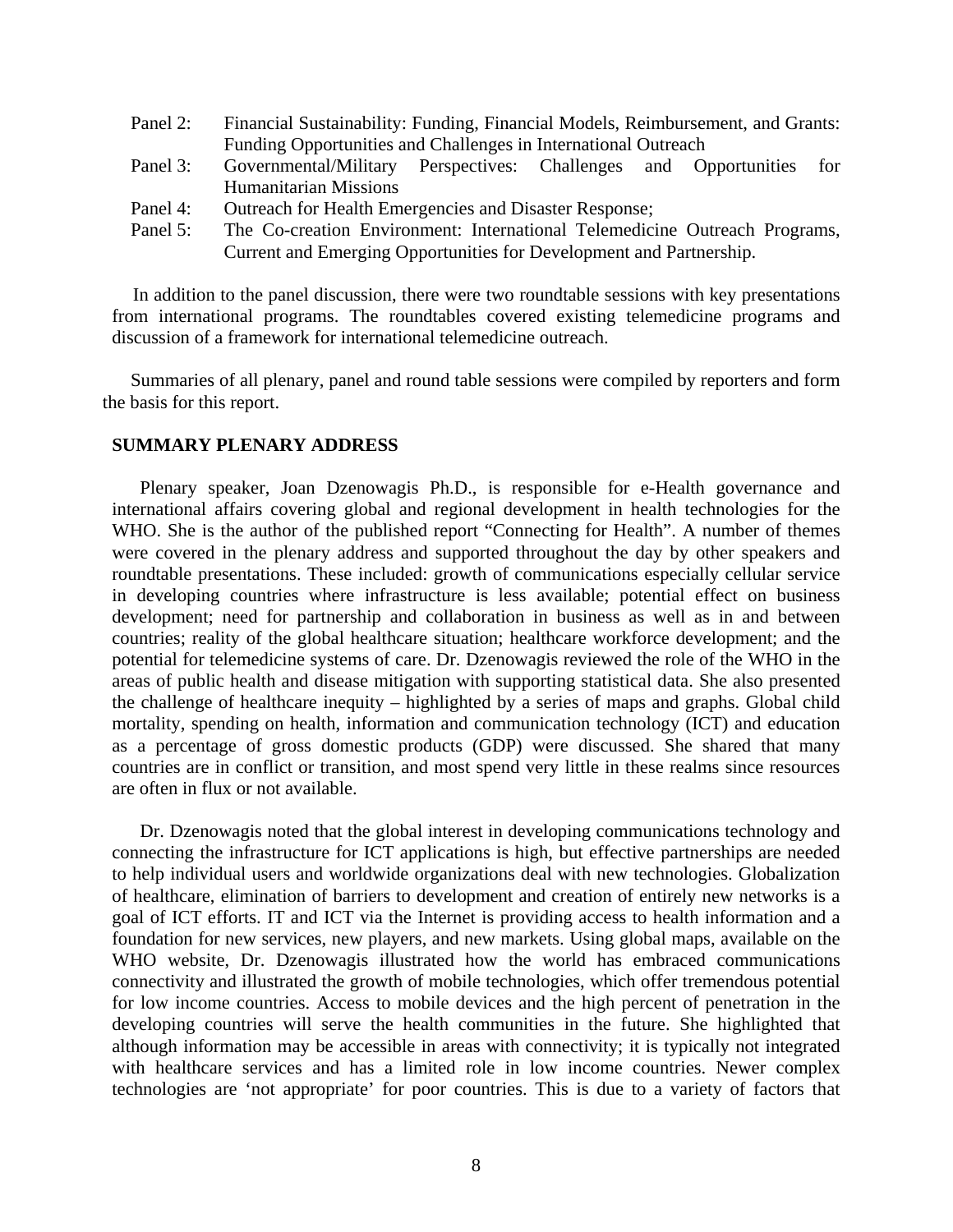include but are not limited to; lack of infrastructure to provide electricity and bandwidth availability, cost of developing infrastructure, higher costs for Internet access and satellite connectivity, and unstable political situations.

Dr. Dzenowagis pointed out that health literacy remains an open question. With a shortage of health workers in many developing countries, qualified individuals are needed to use, manage and maintain the systems. She discussed that telemedicine systems are ideally suited to provide at least a part of the necessary training for healthcare workers. The central message of Dr. Joan Dzenowagis keynote address was that a networked world is redefining healthcare. These networks create new services, players, markets and issues, and a global environment where there is no monopoly on information. The driving forces compelling this change include: expanding connectivity and telecommunications capacity, the growth of mobile telecommunications, exploding global internet traffic flows, and a rise in new media leading to greater public awareness, multi-stakeholder action, and discussion of values & justice. These advances are changing attitudes towards the use of ICT in healthcare; from one of skepticism to an embrace of its promise. By combining forces in; (1) research and development (R&D), which creates value; (2) delivering and implementing, which delivers value; and (3) market development (profit and impact), which captures value, global health can be changed. Dr. Joan Dzenowagis concluded that diversity drives innovation and ended her remarks with a quote "Without computers and the Internet, we are fighting  $21<sup>st</sup>$  century problems with  $19<sup>th</sup>$  century tools."

#### **SUMMARY LUNCHEON ADDRESS**

Jean Claude Healy, M.D., Ph.D., Senior Advisor, United Nations (UN) Global Alliance for Information and Communities Technologies and Development (GAID) presented the history, structure, goals, results to date and road forward for the program. The UN established GAID in 2006 to provide a global forum on the use of ICT for enhancing the achievement of internationally agreed development goals, notably reduction of poverty, illiteracy and disease.

The alliance's structure is a unique blend of public and private sector organizations, the first of its kind within the UN. Partners include: governments, member states, enterprises, corporations, civil society, academia, NGO's, community-based organizations, ICT for development (ICT4D) practitioners, and UN system organizations. To date, GAID has leveraged public/private resources to establish three Flagship Partnership Initiatives, 17 communities of expertise, including telemedicine, from the four thematic areas of education, health, entrepreneurship and governance. GAID has five regional networks: Africa, Asia-Pacific, Europe, Latin America and transitional countries. GAID's ongoing activities that include publications and hosting conferences and have produced a number of articles ranging in focus from regional concerns to sustainment issues on subjects concerning ICT in Africa, the role of ICT in global development, and how to develop and connect kiosks. GAID has a number of planned activities for sessions in Europe and Africa that include:

- Event to be held in September 2007 in Geneva to help youth harness the creativity needed to explore ICT for the benefit of peers and communities, and to advance ICT development
- "Connect Africa" a global multi-stakeholder partnership to mobilize human financial and technology resources to bridge gaps in ICT. The meeting to be held in Kigali, Rwanda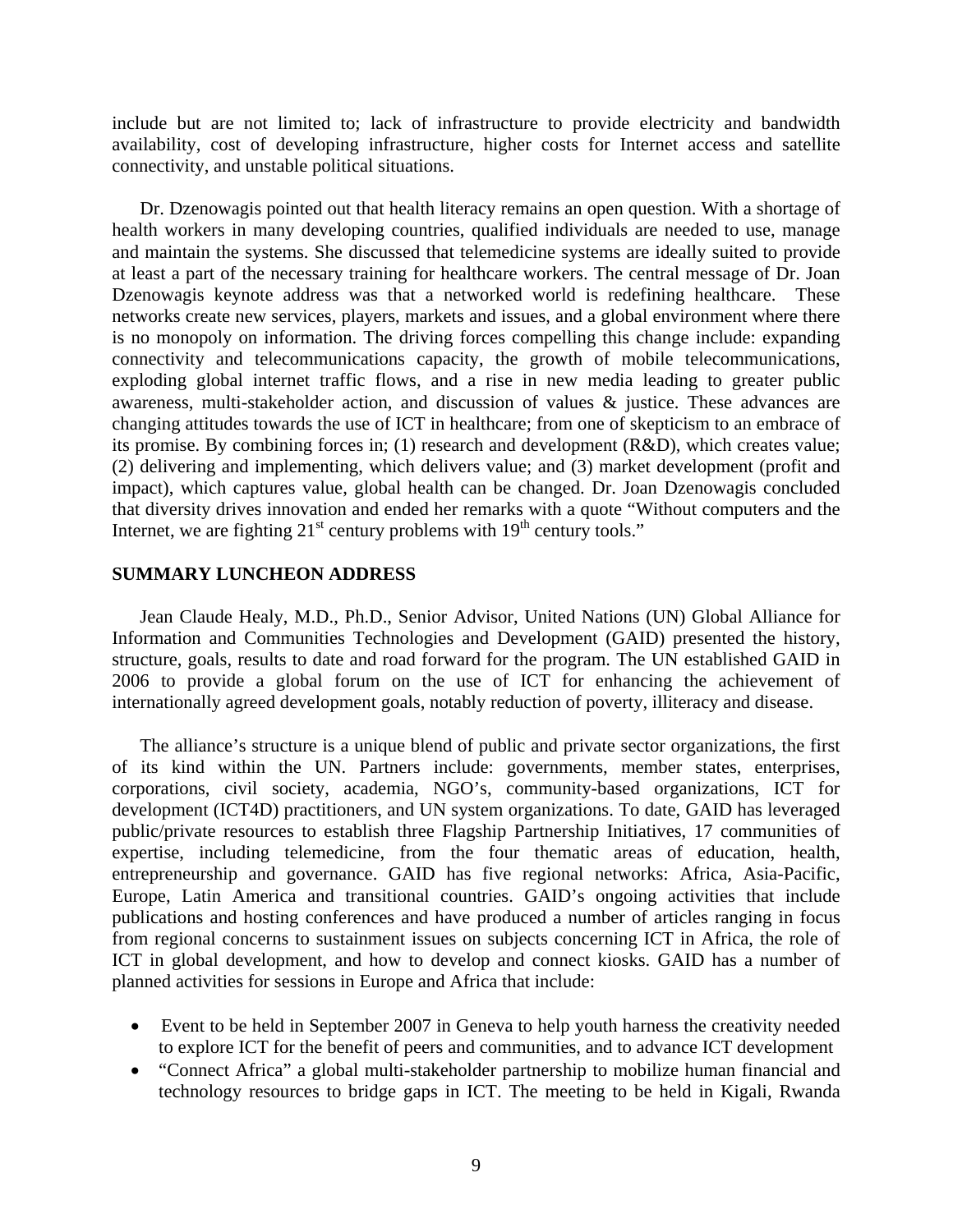October 2007 is being organized by ITU, African Union, World Bank Group, GAID, heads of state, ICT Ministers, plus 600 stakeholders. The meeting's goal is to develop an action plan for broadband communications that will increase the penetration and access to broadband for Africa in support of development from a rural economy to a knowledge economy

• Flagship Partnership Initiative, a multi stakeholder activity to leverage joint resources and to spur visible actions across four GAID focus areas

Presently, digital inequity is the greatest challenge for GAID. High income nations have 16% of the world's population, 94% of Internet hosts and 89% of the health spending, whereas low income nations have 84% of the population but only 6% of the Internet hosts and 11% of health spending. The Millennium Development Goals (MDGs) seeks to reduce this growing digital gap, since this divergence will not sustain security and peace.

Dr. Healy noted that one of GAID's identified goals is to make sure that 80% of the African population will have access to broadband communications in the next five years. Such milestones can transform rural economies into venues for knowledge exchange. While poor countries are lacking basic information technology and infrastructures, middle class countries such as Brazil, India and China desire to respond to public needs for better health care systems with telemedicine solutions.

Dr. Healy's presentation reviewed UN data and supported common themes stressed throughout the day. These included: (1) Inequity of ICT resource distribution; (2) Need to continue the dialogue; (3) Partnerships; (4) Development of infrastructure and; (5) Need to align policy to support ICT development as a foundation to assist in reaching the MGDs of a reduction of poverty, illiteracy and disease.

The needs, trends and challenges identified in the opening remarks, plenary and luncheon addresses include:

#### **Trends**

- Collaboration among multiple agencies and organizations is growing and has been shown to be effective
- Mobile and wireless technology is fuelling growth in developing countries and will be part of the solution for necessary infrastructure in delivering healthcare
- Regional networks using ICT are effective

#### **Challenges/ Barriers/ Gaps**

- There is a generalized lack of knowledge regarding the use of telemedicine in the NGO sector
- Lack of a telemedicine framework inhibits development
- Need to develop partnerships with a multiplicity of configurations
- Need to eliminate barriers to entirely new networks
- Need to better address issues related to privacy and security and prevent cyber crime
- Need to develop integrated systems for disease surveillance as disease does not recognize territorial boundaries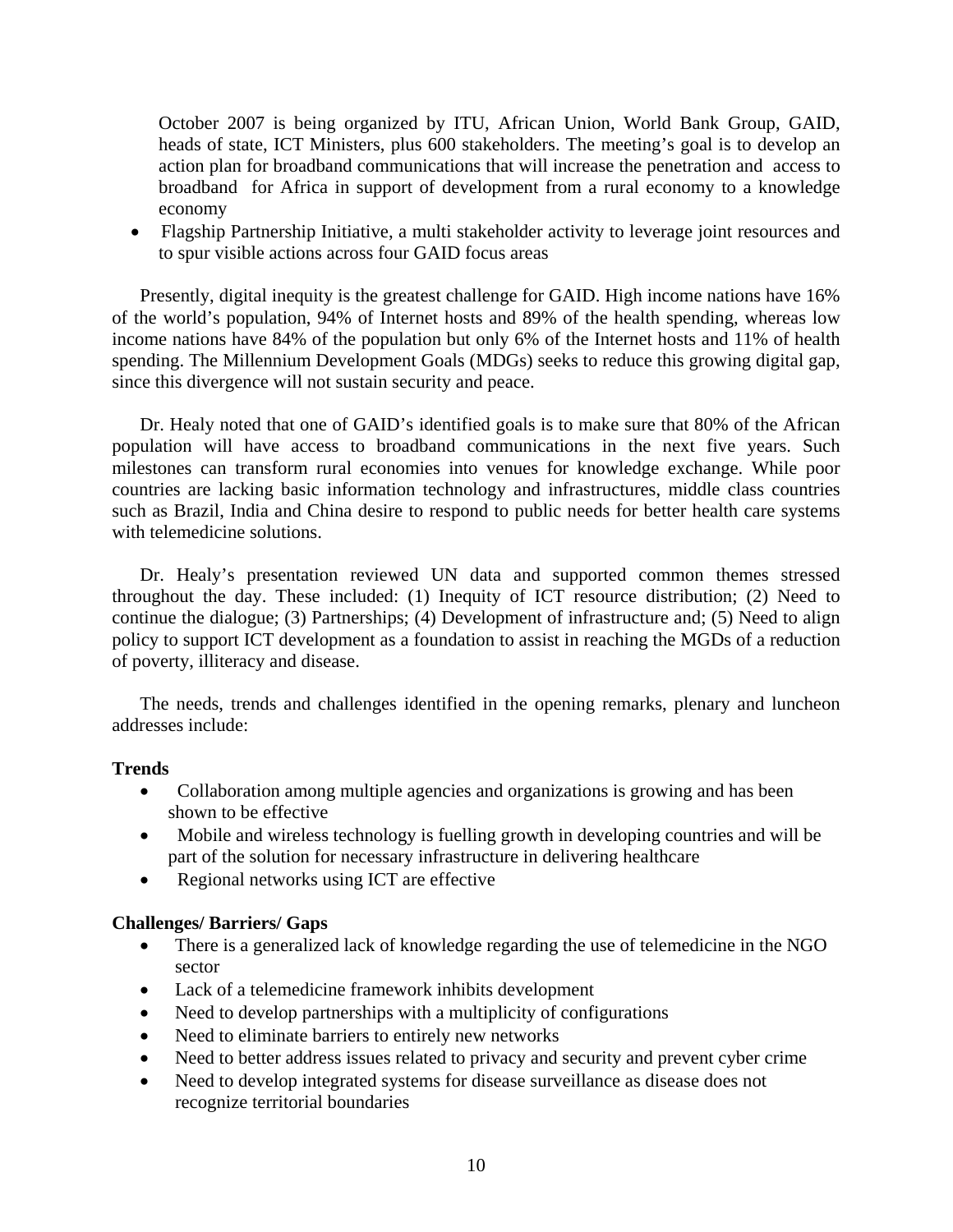- Need for more efficient ways to train new and current healthcare workers secondary to a critical shortages of health workers
- Important to understand what countries and areas are best assisted with technology and in what way i.e. matching the appropriate technology to the local setting
- Understand how resource spending can and does change with the development of ICT in the healthcare sector
- Address gaps in ICT that exist between urban and rural populations

#### **Recommendations**

- Assist in development of national e-health strategies to link government planning with local/regional information and networks. i.e. identify technology solutions regionally
- Set a vision and key priorities for the telemedicine outreach framework (partnerships, resource center, sustainable business models)
- Target areas for telemedicine development: humanitarian relief, health emergencies, and disaster response
- Find ways to handle business transactions for patients needing remote care as part of a business model
- Leverage ICT to plan and coordinate biosurveillance across sectors and borders
- Set international healthcare outreach policies leveraging this global forum and its partners (WHO, UN, etc.)
- Establish annual meetings/forums to execute the priorities set forth

#### **Panel 1: Component Framework: The non-government organization (NGO) perspective: understanding the mission, challenges and opportunities for international outreach**

**Moderator:** William Smith M.D., President, Center for International Rehabilitation Organization, Adjunct Clinical Instructor, Northwestern University Medical School, Founder and President, Physicians Against Landmines, Chicago, IL

**Speakers:** (1) Rabih Torbay, Vice President of Operations, International Medical Corps, Washington, DC; (2) [Rifat Latifi, M.D., FACS](http://www.atmeda.org/conf/Mid-Year%202007/Bios/latifi.htm)**,** The International Virtual e-Hospital: The Balkans Project, Professor of Clinical Surgery, University of Arizona, Director, Telemedicine for Trauma and Critical Care, University Medical Center, Tucson, AZ; and (3) [Frank J. Brady,](http://www.atmeda.org/conf/Mid-Year%202007/Bios/Brady.htm) Chairman, CEO, Medical Missions for Children, Paterson, NJ

Rabih Torbay's presentation entitled "[From Relief to Self Reliance](http://www.atmeda.org/conf/Mid-Year%202007/Presentations/Torbay.ppt)," is the International Medical Corps' (IMC) goal for areas of the world where relief efforts are fielded. IMC fields 4,000 health personnel who served 6 million people in 2006 in some of the most desperate and dangerous places on earth. They performed 3 million consults in 500 fixed and mobile clinics. Their sites of service often have no power, water or telephony. There are usually no local medical personnel other than community health workers, non-professionals frequently trained on site. IMC does not use telemedicine but believes that telemedicine is "absolutely" needed. However, at a cost of \$8 per megabyte for satellite (only viable option) connectivity the costs seem prohibitive. The plan for sustainability for IMC has been the training of community health workers. It is likely that modern health workers trained to function in an information continuum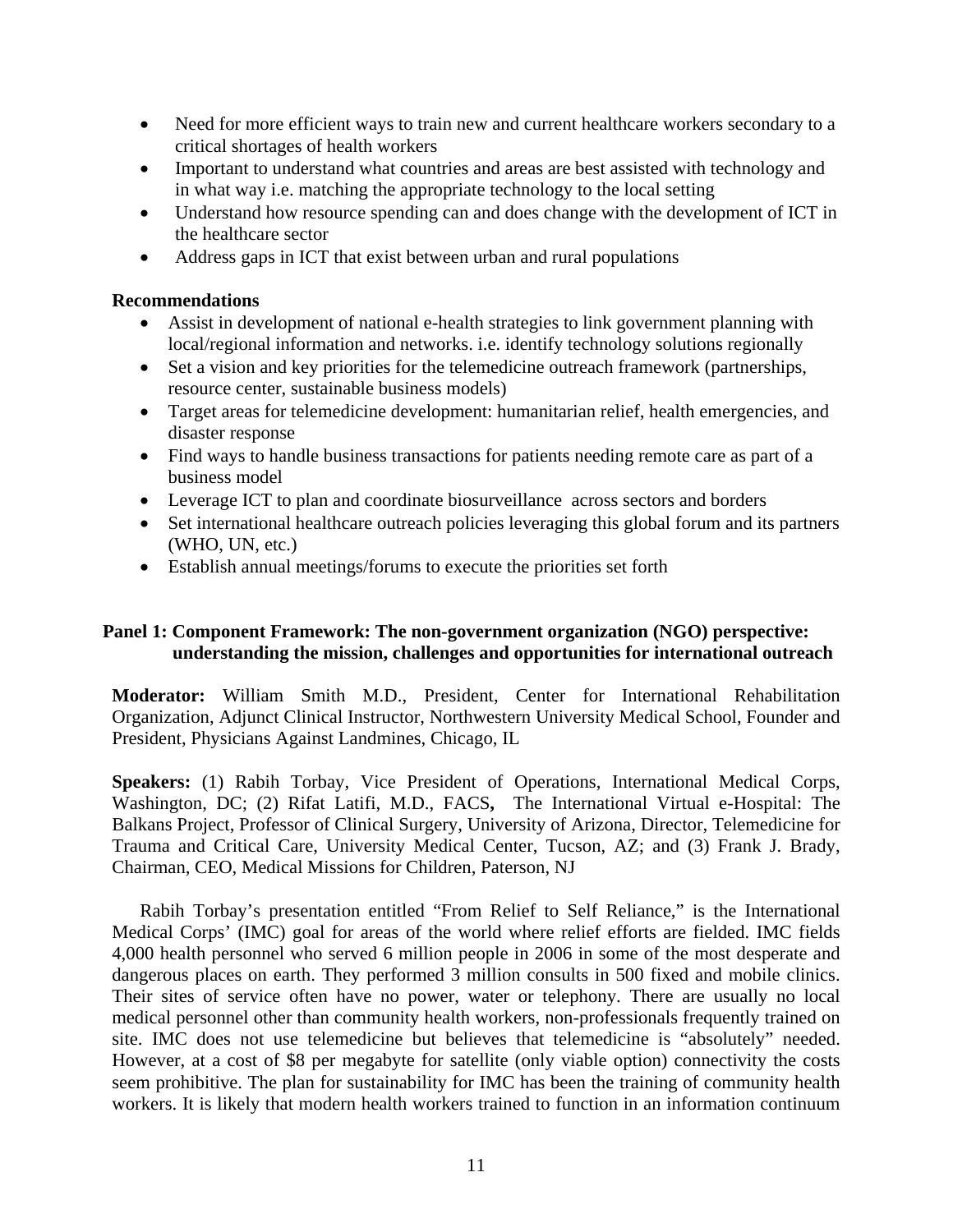would be less able to provide the healthcare interventions supported by technology in the absence of some form of connectivity. Additional training will be required to use telemedicine in this type of field situation.

The International Virtual e-Hospital (IVeH), a Kosovo Program in the Balkans has as its' goal the restoration of comprehensive medical services. Dr. Latifi reported that the International collaboration is a critical factor in the substantial success of the program. Telemedicine, e-health and distant learning have been the tools. The program advances to Phase 2 in October with connectivity to areas outside Kosovo by broadband. Currently six health centers connect to the University Hospital in Prishtina for consultation and e-health. The most valuable lessons learned included finding ways to work with the political realities of the region by including regional participation in operations, partnership with organizations that can provide support and recognizing that the timeline to implement a successful program internationally is elongated.

Medical Missions for Children based in Paterson, NJ is committed to the transfer of medical knowledge in addition to teleconsultations. Medical Missions for Children is FCC licensed as a medical broadcast service. They have found that approximately 30% of diagnoses are changed after teleconsultation. The program provides public medical information in addition to professional material and has been endorsed by the NIH. Current technology on the US side has evolved from ISDN to Internet based with Internet 2 preferred. Lessons learned include: (1) referring doctors are reluctant to acknowledge clinical knowledge gaps and sensitivity is needed during consultation; (2) when the barrier is breached by diplomacy there is an urgency to encourage early intervention to circumvent the natural history of a disease; (3) there is a critical mass issue in telemedicine and when reached the local interaction predominates over reliance on US consultants; (4) reliance on a single mentoring hospital has lead to overload and exhaustion; (5) the legal landscape demands certified physicians on the requesting end who take ultimate responsibility for patient care; (6) additional points can be summarized as a need for confidentiality, creative funding, emphasis on the importance of follow-up. The ultimate success of international telemedicine is independence i.e. when regional and in-country networks have developed to the point that they are no longer depend on US practitioners and services) and active use of international informational sources.

In summary, the NGO perspective identified the following trends, challenges/ barriers/ gaps and offered these recommendations:

#### **Trends**

- Increase in global penetration of Internet and wireless infrastructure
- Successful programs seen in niche sectors (insurance claims processing in India, computer training in China, developing local entrepreneurs by providing free cell phones)
- Governments and agencies evidence an increasing interest in inclusion of ICT in programs
- Growing emphasis in using ICT to address public health issues

#### **Challenges/ Barriers/ Gaps**

• General lack of knowledge about potential use of telemedicine in the NGO community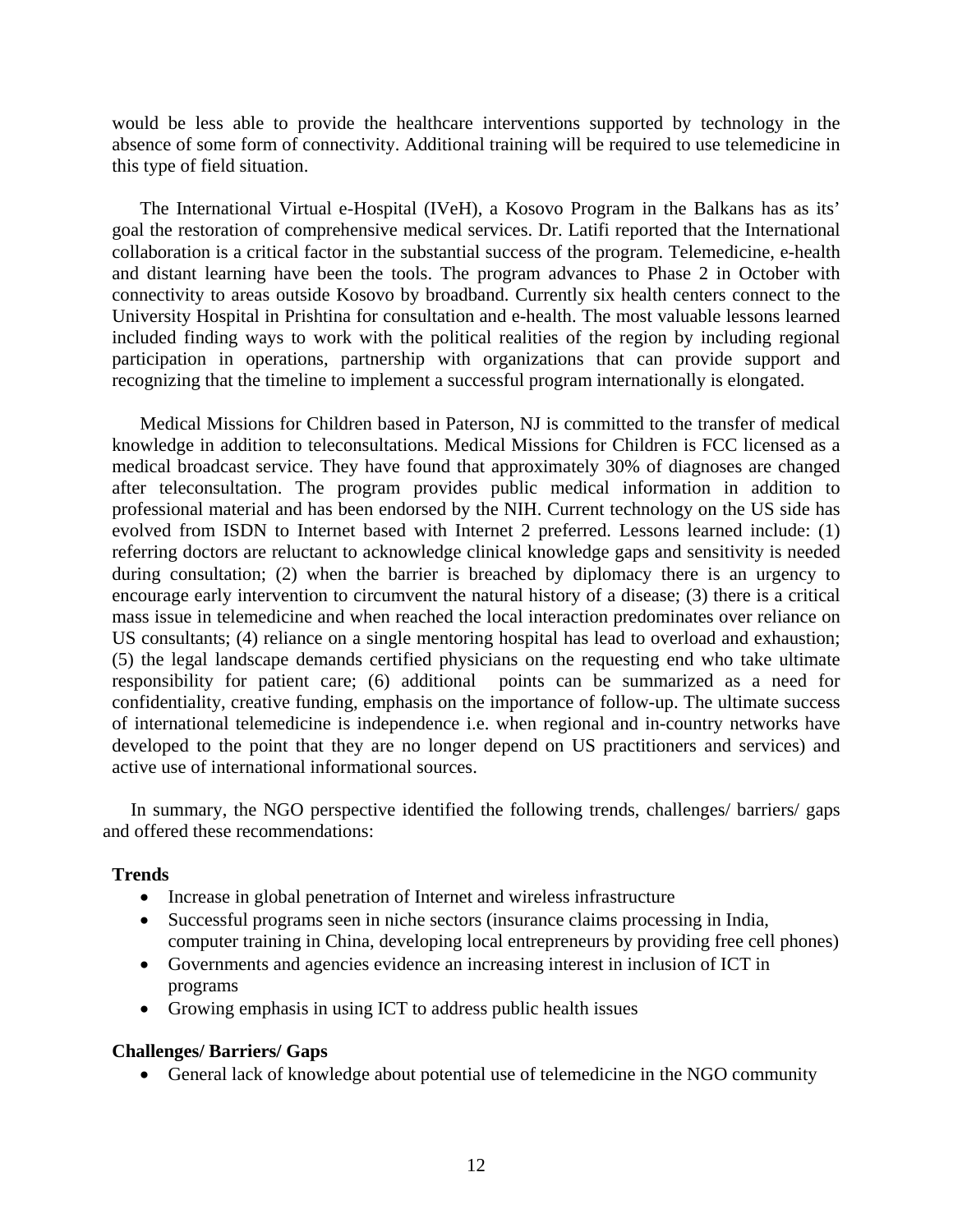- Lack of framework and incentives to bring the outreach community together to share resources and information
- Lack of infrastructure (electricity, communications) to support many broadband applications
- Significant variation in policies governing international consultations
- Changing political climate and changing focus of in-country health ministries impedes progress and sustainment

#### **Recommendations**

- Establish an international telemedicine forum to educate and assist governments and NGOs
- Establish a formal dialogue with NGO's regarding telemedicine applications and their potential use within their respective programs
- Identify proven low-cost technology solutions for developing countries
- Work with partners to explore options for creation of "Internet-Free" zones in developing countries

#### **Panel 2**: **Financial Sustainability: Funding, financial models, reimbursement, and grants: funding opportunities and challenges in international outreach**

**Moderator:** [Bernard Harris, Jr., M.D., M.B.A.](http://www.atmeda.org/about/harris.htm), President and CEO, Vesalius Ventures, Inc., Houston, TX

**Speakers**: (1) Meri Helleranta, M.P.H., Ph.D., Inter American Development Bank (IADB), Washington, DC; (2) [Kristin Parsley Atkins,](http://www.atmeda.org/conf/Mid-Year%202007/Bios/Atkins.htm) Senior Manager, Government Affairs, QUALCOMM, San Diego, CA; and (3) [Pramod Gaur, Ph.D., President, Gaur Associates,](http://www.atmeda.org/conf/Mid-Year%202007/Bios/gaur.htm)  [Katonah, NY](http://www.atmeda.org/conf/Mid-Year%202007/Bios/gaur.htm) 

Meri Helleranta presented the "Role of Multilateral Institutions in Financing Sustainable Economic and Social Development Projects." The Inter Agency Development Bank (IADB) provides funding for public and private projects that are country-wide, regional and community oriented in South America. IADB is a low profit bank with priorities to address issues of poverty, humanitarian issues and infrastructure. IADB makes most loans to the public sector, with comparatively few to the private sector. Specific challenges for the developing world include infant mortality and the fragmented delivery of healthcare services.

The IADB timeframe for application review is fairly long and represents the need for due diligence and review timeframes of Development banks. An overview of how the Bank functions with regards to funding in the health sector was provided and currently ICT is now included in all bank funded projects. Many projects in the health field are based on epidemiology data for regional health issues. Public Health improvements are a major area of funding, and currently there is a project with Brazil to improve health care delivery. Guidelines for financing projects include augmenting existing spending level, supporting universal healthcare and providing ICT to facilitate specialized healthcare and education. Strict scrutiny of the loan includes careful project planning and preparation, such as assessing capability for health policy reform with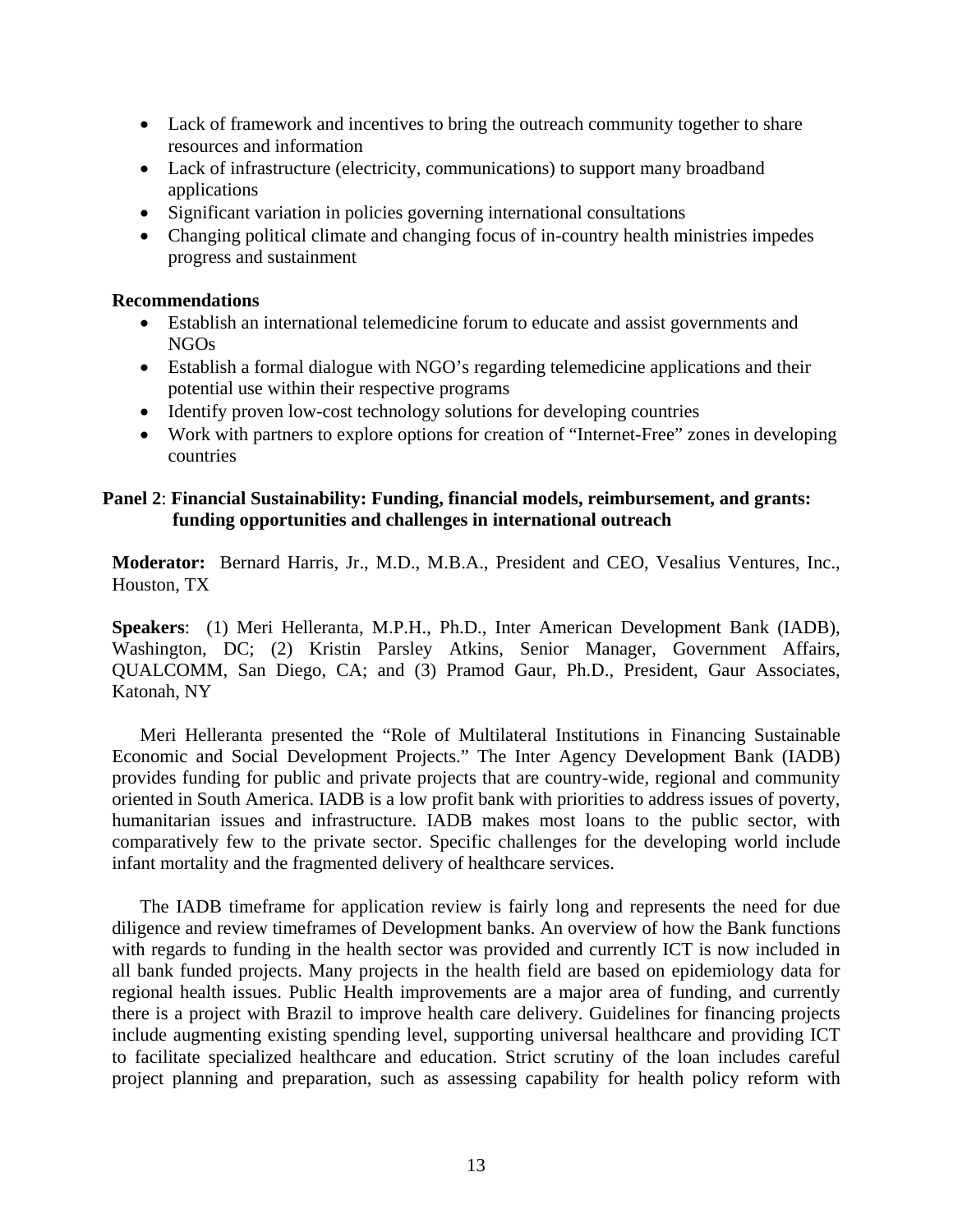specific aim to provide added value to the loan by considering sustainability and integration with existing policy and practice.

Ms. Helleranta stated that the value proposition for telemedicine as a part of the programs IADB funds is not well understood, and that the banks, as part of due diligence, need to understand better the role and implications for telemedicine programs.

The QUALCOMM "Wireless Reach Program - [Empowering Communities Worldwide"](http://www.atmeda.org/conf/Mid-Year%202007/Presentations/Atkins.ppt) fosters use of telemedicine with a focus on building a regional/local market through donations of technology, hardware, and training at the local level in developing countries. QUALCOMM's strategy is to broaden market penetration and expansion. Kirsten Parsley Atkins of Qualcomm described the Wireless Reach Initiative to demonstrate advantageous use of mobile phone technology in the developing world. This includes projects to connect health users on the islands of Thailand to the mainland hospital. Projects include not only provision of the mobile phone infrastructure but also computers and supporting technologies. The program's guidelines for funding include impact on local culture and sustainability. QUALCOMM evaluates the ability of a local community to sustain the project prior to funding and initiation. QUALCOMM then competes in the community through the sales of mobile technologies. Emphasis is on low tech applications and technologies. QUALCOMM's experience indicates that developing countries are an appropriate setting for the "Wireless Reach Program."

Pramod Gaur of Viterion presented "[The Role of Community Coordinated e-Healthcare](http://www.atmeda.org/conf/Mid-Year%202007/Presentations/Gaur%20ATA%20Sept%2007.ppt)  [Business Models in Creating Sustainable Programs.](http://www.atmeda.org/conf/Mid-Year%202007/Presentations/Gaur%20ATA%20Sept%2007.ppt)" Factors important for sustainable telemedicine services in the developing world were presented. This included: primary identification of need for telemedicine services, recruitment of a local champion, affinity to public policy, use of local communication service providers for technology services, establishing relationships and financing with a local bank, positioning the effort as a community initiative, recruiting corporate support, providing financial incentives to professional and local health care providers, and when possible, create competition in the same vicinity to avoid complacency. He used Drishtee Kiosk in India as an example to highlight the need to consider the micro-economic model for financial sustainability (www.drishtee.com).

In summary, this session identified several important factors when considering financing and establishing sustainable projects in the Developing World: addressing local need, considering local culture, avoiding projects in isolation, and creating a plan for self sustainment. The presentations covered the wide-variety of funding mechanisms that have supported telemedicine from grants and corporate sponsorships - to longer term community investment. The panel identified the following trends, challenges/ barriers/ gaps and recommendations:

#### **Trends**

- Increasing global penetration of internet and wireless infrastructure
- Successful programs are in niche opportunities with multiple value propositions
- Increasing interest of governments and agencies in inclusion of ICT in all possible projects
- Public health issues of great importance, more so than specialized care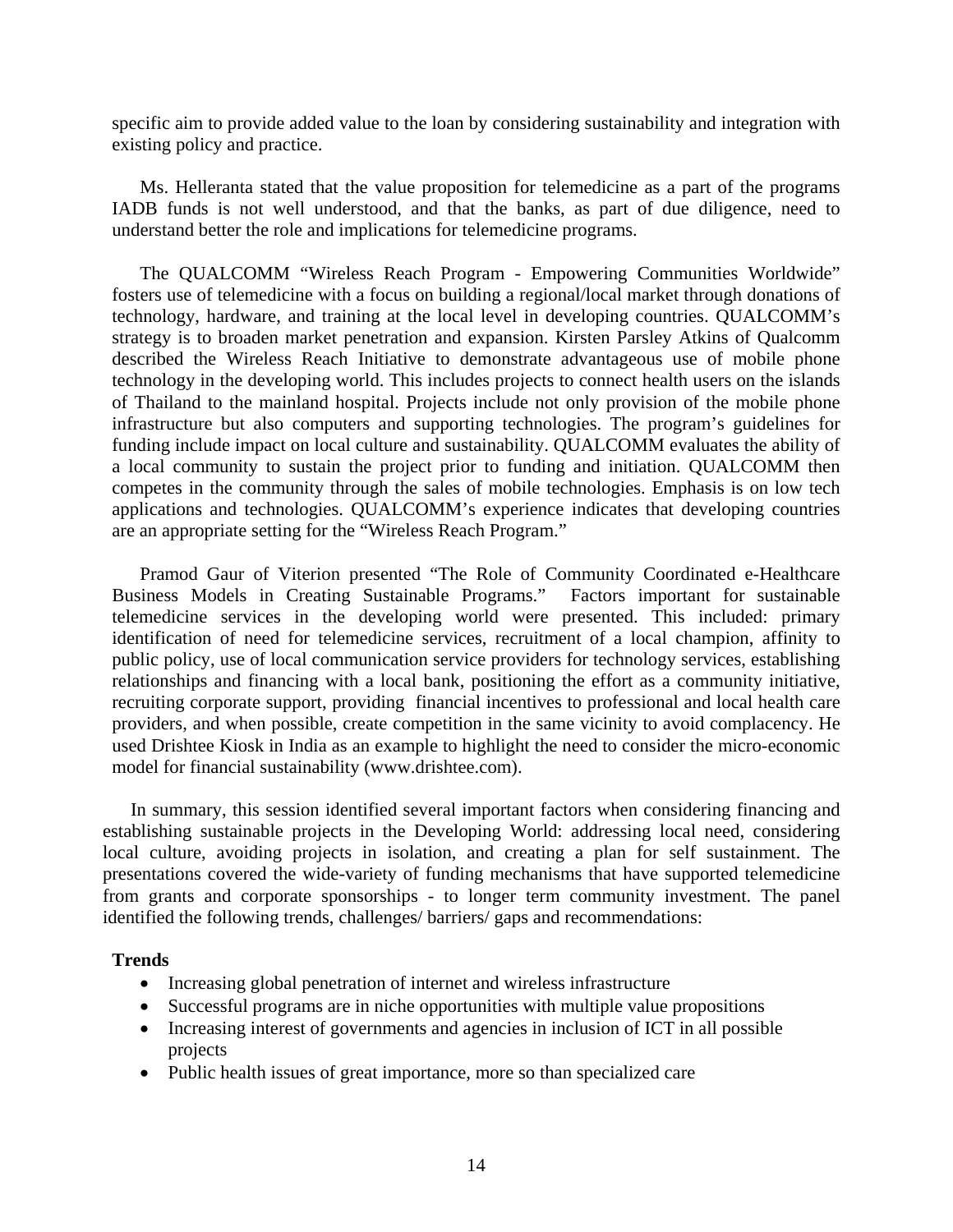### **Challenges/ Barriers/ Gaps**

- Need for better funding and facilitation of partnerships between public and private agencies
- Development banks require additional information to clearly assess funding streams related to telemedicine
- Major funding organizations take a long time to process, analyze and approve projects
- Corporate projects tend to be self generated due to its nature of expanding the market size
- Internet penetration is growing but lacking in many developing countries
- Education at local level for both service and applications is needed in technology deployment and use

#### **Recommendations**

- Develop funding models. Funding agencies and specifically development banks need to understand the telemedicine sector and business model as in relates to local community, regional and country wide development
- Development banks traditionally fund community and regional projects so telemedicine needs to be involved in the planning and development process early on in partnership with its' communities of practice
- Document and market the value proposition for telemedicine and telehealth activities to increase support from governments, foundations, and the global development community
- Look for opportunities among ICT activities underway in the public and private sectors to lobby for the inclusion of telehealth related programs and projects
- Enlist local corporations to support developing ICT capabilities across disciplines
- Sustain a dialogue between the telehealth community practitioners and providers of hardware and software and specific services with corporate partners, international organizations and individual development agencies
- Align public policy development to support telemedicine integration in areas related to crossing country boundaries to provide telemedicine services and inclusion in country planning for health services
- Broaden the focus beyond the health and medical sector when looking for partners

#### **Panel 3: Governmental/Military Perspectives: Challenges and opportunities for humanitarian missions**

**Moderator:** Jean-Louis Belard, M.D., Ph.D., Scientific Chair, Senior Clinical Advisor, Telemedicine and Advanced Technology Research Center (TATRC), U.S. Army Medical Research and Materiel Command (USAMRMC), Fort Detrick, MD

**Speakers:** (1) [COL Ronald K. Poropatich, M.D](http://www.atmeda.org/about/poropatich.html)., Deputy Director, Telemedicine & Advanced Technology Research Center (TATRC), U.S. Army Medical Research and Materiel Command (USAMRMC), Fort Detrick, MD; (2) [Craig H. Llewellyn, M.D., M.P.H., Colonel, U.S. Army](http://www.atmeda.org/conf/Mid-Year%202007/Bios/Llewellyn.htm)  [\(Ret.\),](http://www.atmeda.org/conf/Mid-Year%202007/Bios/Llewellyn.htm) Founding Director, Center for Disaster and Humanitarian and Assistance Medicine (CDHAM), Bethesda, MD; and (3) [Robert Mayes, R.N.](http://www.atmeda.org/conf/Mid-Year%202007/Bios/Mayes.htm), Senior Advisor, Center for Primary Care, Prevention & Clinical Partnerships, Agency for Healthcare Research & Quality, Rockville, MD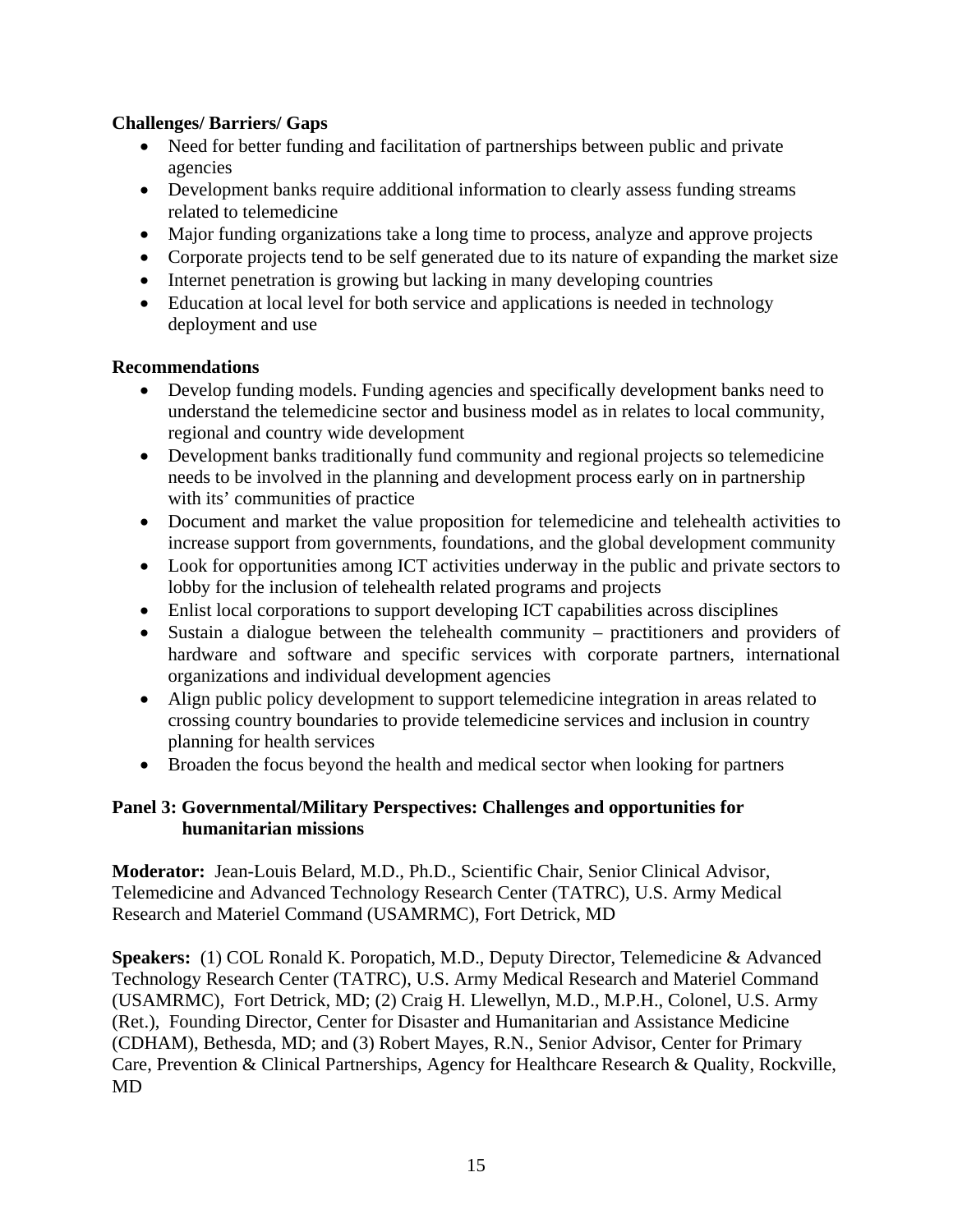Dr. Poropatich provided a comprehensive overview of the efforts provided by the [U.S. Army](http://www.atmeda.org/conf/Mid-Year%202007/Presentations/Poropatich.ATA.17Sep.ppt)  [telemedicine programs to support](http://www.atmeda.org/conf/Mid-Year%202007/Presentations/Poropatich.ATA.17Sep.ppt) its' soldiers, its' allies, and NGOs. He stated that the military has contributed significantly to the international effort in the development of telemedicine systems to provide healthcare services for deployed troops around the world. NATO allies currently share a memorandum of understanding to assure common policy and practice in deployment and use of these systems.

Dr. Poropatich described the U.S. Army's theatre store and forward telemedicine system utilized by 15 specialties. A total of 2941 consultations were completed between April 2004 and August 2007. The highest utilization was for dermatology and the majority of consultations were from the areas of conflict in Iraq and Afghanistan, with 14% of the consultations for international patients. The outcome of the program is highlighted by increased quality of care and decreased need for medical evacuations. He specifically discussed the collaboration between the Virtual e-Hospital program in Kosovo and Camp Bondsteel, to highlight the value of such collaboration in areas recovering from conflict.

Lessons learned included the simplicity and the power of e-mail and attachments, the importance of equipment that is compatible with 110 and 220 volts electrical conduits, and a reliable power supply. Of paramount importance is the use of official policy to make telemedicine integral to military healthcare operations. Dr. Poropatich included this statement about the importance of policies within the military, "If not written down, it's not getting done." It would be very reasonable for any regional program to seek assistance from US ARMY activities that happen to be in the area, and in the near future cooperation with local NATO activities may prove to be a huge resource for international telemedicine. Consistent innovative practices and development of technologies make the military lessons priceless for international development.

Dr. Craig Llewellyn, of the Center for Disaster and Humanitarian Medicine at the Uniformed Services University of the Health Sciences (USUHS), provided an historic overview of the efforts of the US military in telemedicine and humanitarian assistance. Entitled, "[Telemedicine](http://www.atmeda.org/conf/Mid-Year%202007/Presentations/Llewellyn.ppt)  [in Humanitarian Relief Operations: Observations and Opinions,](http://www.atmeda.org/conf/Mid-Year%202007/Presentations/Llewellyn.ppt)" Dr. Lewellyn called for continued planned dialogue at the global and local levels. Efforts to create partnerships and educate the relief communities and agencies to the real benefits of technology will need to be planned and sustained over time to support these efforts. Suggestions included identification of major agencies that he considers critical to overall success. Targeting countries where a telemedicine plan is already incorporated into the overall goals for healthcare and providing assistance to support operations would be an initial starting point.

Dr. Llewellyn referred to the chapter "Conflict and Catastrophe Medicine", in the book "Telemedicine in Disaster", and identified the need for lightweight, low tech, 'flyaway' telemedicine systems to use in disaster situations. Lessons learned include the need for careful planning from concept to integrated system (from the most forward point of care, use of the most appropriate telecommunications, thorough training, utilizing well planned protocols). He discussed the 8Rs for success: required, reasonable cost, reliability, robust, really easy, resource constrained, routine use, and review/ evaluation.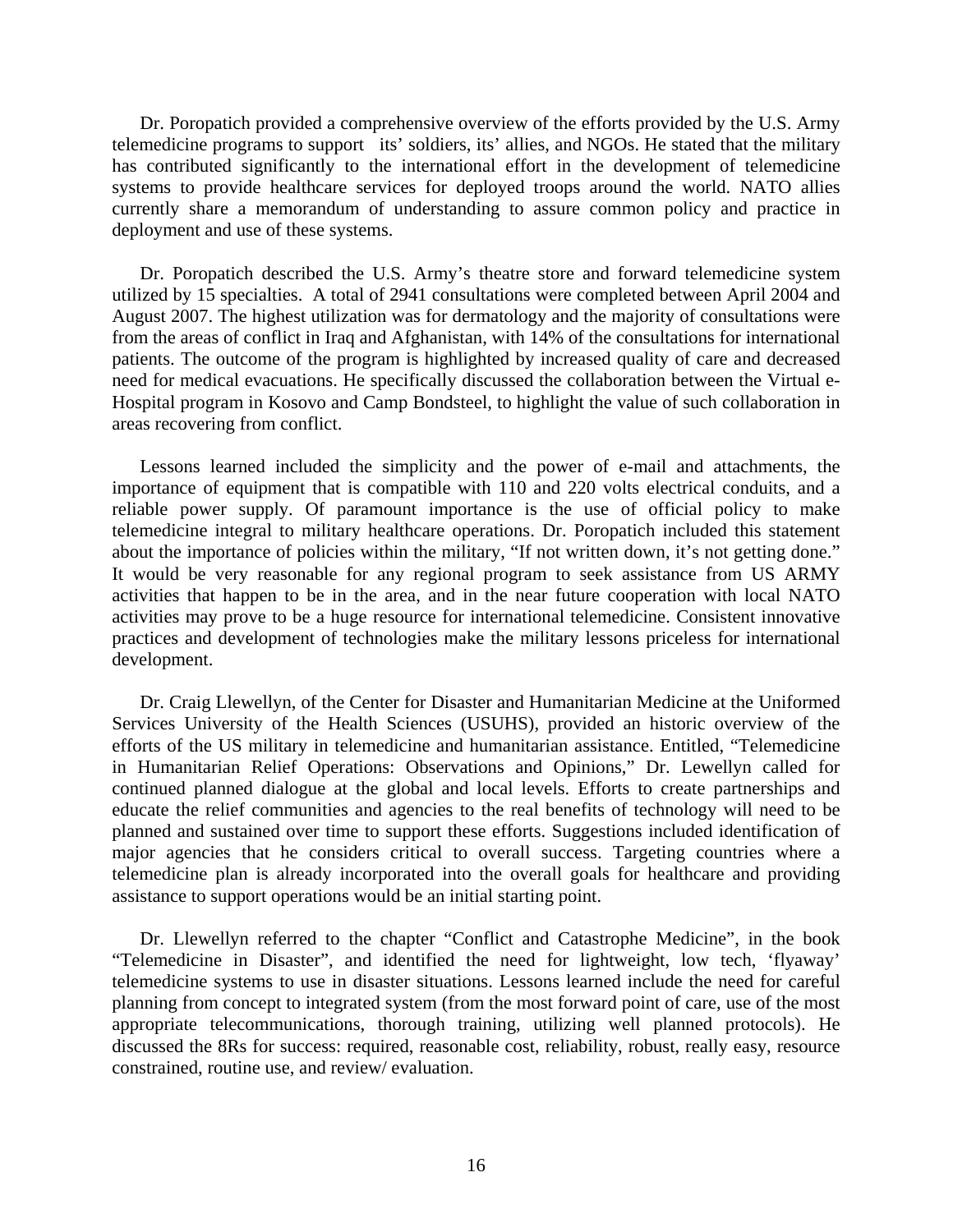Robert Mayes's presentation ["Partnering in the Global Response to HIV/AIDS](http://www.atmeda.org/conf/Mid-Year%202007/Presentations/Mayes%20ATA%2017%20Sept%2007.ppt)", reviewed the President's Emergency Plan for AIDS Relief (PEPFAR) which has committed \$18B over 5 years to HIV/AIDS assistance, with the first 5 years ending in 2008. A comprehensive review of the program with insightful observations was presented. The government organizations involved include the U.S. State Department, Departments of Defense (DoD), Commerce and Labor, Health and Human Services (HHS) and the Peace Corps. The PEPFAR program crosses all governmental agencies to coordinate a "One Government Response' in nations where AIDS relief is needed. A fundamental issue in the HIV/AIDS effort is ICT capacity to provide the conduit for teleconsultation and the needed training and distant learning for healthcare workers. Data presented indicated that approximately 65% of Africa is currently covered by GSM, with coverage estimated to reach 90% by 2010 and 3G entering the market (www.gsmworld.com). Despite the growth of connectivity, trained human capital is the challenge.

Mr. Mayes identified areas where the use and application of telemedicine, as part of the response for global health assistance in HIV/AIDS, has the potential to make a dramatic difference. In the partnerships for this initiative, he emphasized the critical transition from "donor/recipient to partnership". Consultations would occur mostly within country, not back to the U.S., and in developing this transition we need the community support with local district hospitals. He corroborated with the WHO observation that cellular service penetration will have a large potential for impact in the health sector and pointed to an effective use of GSM cell phones in Rwanda for AIDS telemedicine and a program entitled "Phones for Health".

Mr. Mayes indicated that telecommunication is the most successful business enterprise in Africa and thus a natural opportunity for partnership with the telemedicine community. He felt that the military and government mission priorities could be leveraged to great effect for the cause of international medical development and relief through telemedicine.

In summary, the government panel identified the following trends, challenges/ barriers/ gaps and recommendations:

#### **Trends**

**`** 

- IT and communications infrastructure is expanding in developing countries
- Coordination of multiple agencies is effective

#### **Challenges/ Barriers / Gaps**

- Disaster planning requires complex coordination between government agencies, local community and NGO's
- Disaster planning is a long term process that requires commitment over time for pre disaster, post disaster and the recovery phase
- Lack of infrastructure in poorer countries
- Lack of understanding and training in the use of telemedicine technologies

#### **Recommendations**

• Call for series of meeting to continue dialogue and increase programmatic awareness with government agencies, international and NGOs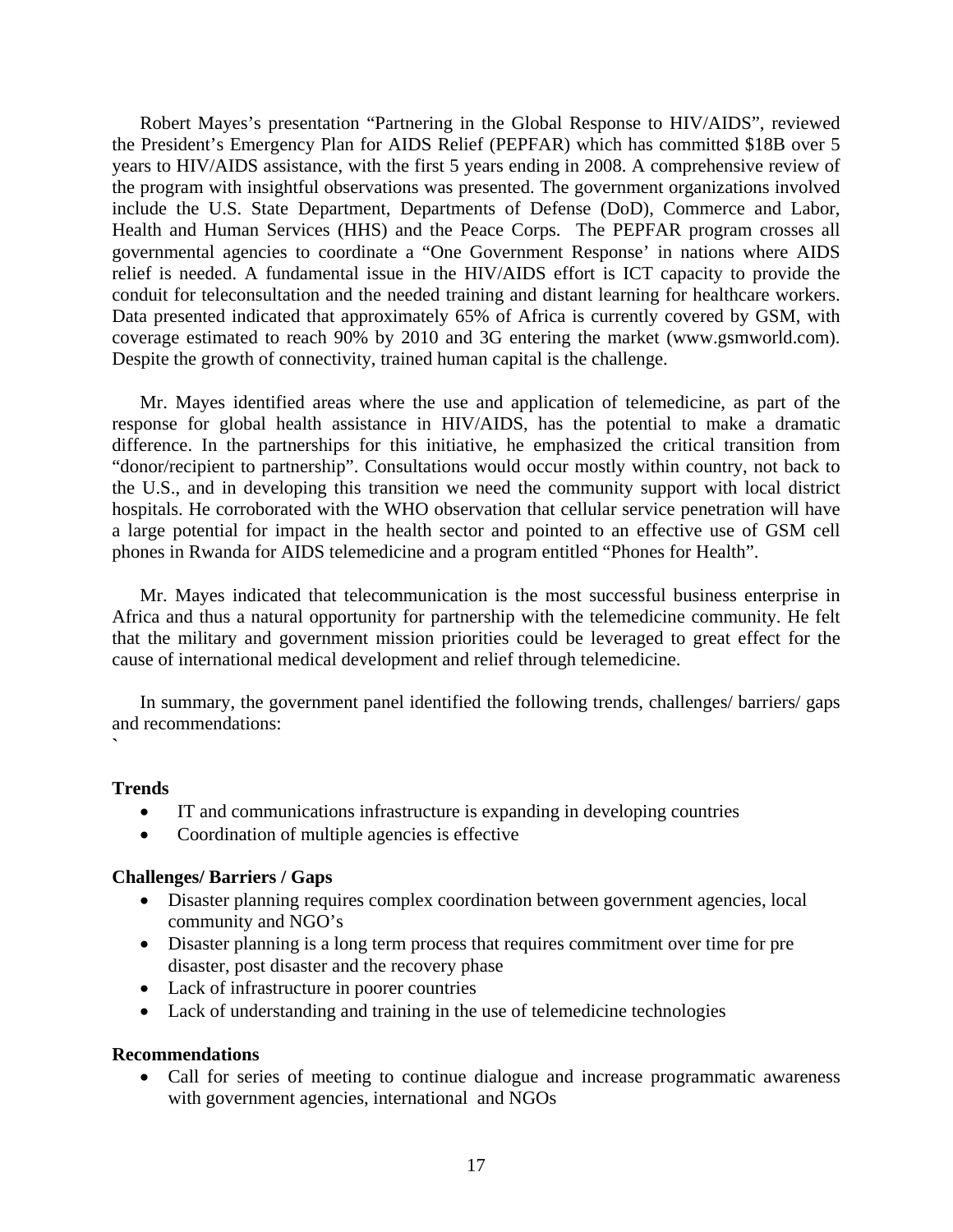- Convene an annual meeting on "neutral turf" with broad sponsorship, from the government and foundation communities - support, and participation should be sought from government development agencies such as; USAID, DFID in the United Kingdom, Canada, and the European Community; International Organizations: UNDP, UNHCO, WHO and UNICEF; NGO's and other entities, such as Interaction, VOICE, International Rescue Committee and Oxfam
- Identify needs and target those identified that can be enabled through Telemedicine (link services to reality)
- Target currently funded countries for assistance in reengineering healthcare services and systems. CDHAM is currently funded to support the Afghan Ministry of Health in such a venture. Dialogue between CDHAM, ATA and TATRC could be a step toward involving ICT and telemedicine in the establishment of a new health system.

#### **Panel 4: Outreach for Health Emergencies and Disaster Response: moving from assistance to sustainable programs**

**Moderator:** [Jay H. Sanders, M.D., FACP, FACAAI](http://www.atmeda.org/about/sanders.html), President & CEO, The Global Telemedicine Group, Professor of Medicine at Johns Hopkins University School of Medicine (Adjunct), McLean, VA

**Speakers:** (1) [Arnauld Nicogossian, M.D., Ph.D.](http://www.atmeda.org/conf/Mid-Year%202007/Bios/Nicogossian.htm), Office of International Medical Policy, School of Public Policy, George Mason University, Fairfax, VA; and (2) [Jonathan D. Linkous,](http://www.atmeda.org/about/linkous.html) Executive Director, American Telemedicine Association, Washington, DC

Jon Linkous reviewed the interests and activities of the ATA in disaster management. There is an increasing interest and opportunity to utilize telemedicine as knowledge about it's capability in medical disaster situations has grown. This is coupled with the growth of the Internet which can now provide global access. Mr Linkous stated there is broad recognition of the value of low tech applications, such as synchronous communications (store and forward), and ATA is currently working with the U.S. government to find a way to incorporate telemedicine into disaster planning.

Dr. Nicogossian reviewed the history of disaster telemedicine at NASA from the Armenian earthquake in 1988 to the more recent Hurricane Katrina in 2005. The NASA experience from Armenia to Katrina identifies the difference between the acute phase when infrastructure is gone and communication assets must be brought in, through the recovery phase when rebuilding is needed. Infrastructure returns incrementally in these situations. Historically NASA has utilized commercial satellites out of necessity as the agency does not have independent satellite assets.

NASA has used telemedicine for 1029 space travelers, 784 U.S. Astronauts, including four of the 10 years of Russia's MIR station during collaboration, and currently for 7 years on the International Space Station. Experience with long term telemedicine is based on space station activity. In 2007 NASA began a Medical Policy Initiative to establish evidence based medical standards in a frame work that will be presented in collaboration with the World Medical Association in 2008. Part of that policy initiative is a distance learning curriculum for emergency global health threats. The 6.5 billion world population includes 2.75 billion living in coastal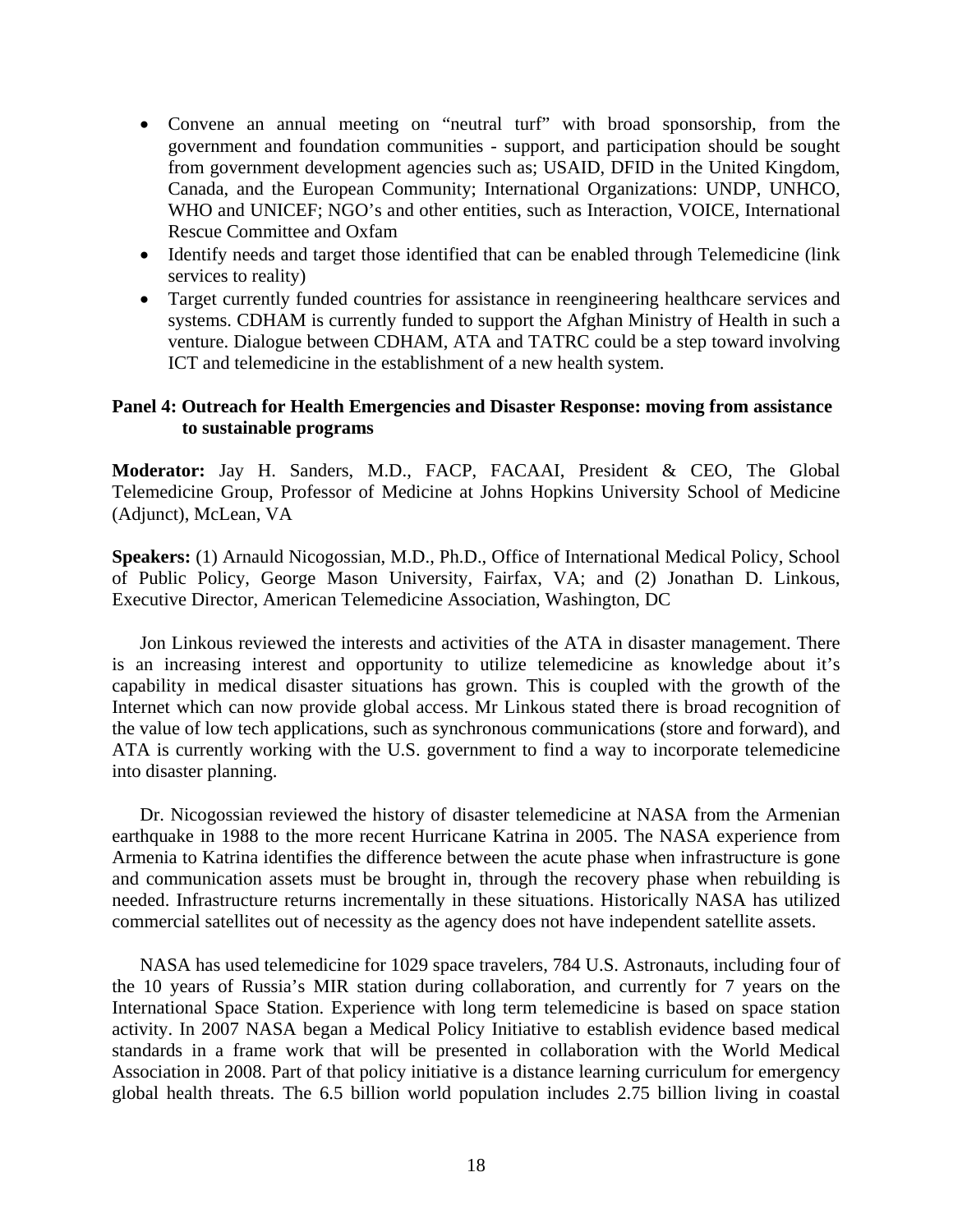areas and one billion in areas prone to disaster. In recent decades the toll on injured and killed from natural disaster has increased, as the density of population increased, in vulnerable areas. The greatest natural disasters causing loss of human life are flood, and the majority of casualties are in Asia. Actions for greater response planning include acceptance that in the coming years the number of casualties or those at risk will increase, at least until mid-century when the global population may stabilize.

Attention to disasters requires a commitment that extends from preparation, to urgent interventions through a recovery phase. A lack of policy, linking telemedicine use during disasters to planning efforts, inhibits coordination and planning at local, national and international levels. Agreement at all levels in policy and intervention is required as disasters cross jurisdictions. The need for training and a redundant communication infrastructure is inescapable for disaster preparation. Funding at the moment a disaster is recognized is a commitment that comes too late and cannot serve the early victims. In reality it may not last beyond the publicity of the disaster into a reasonable phase of recovery. The commitment must be made in policy and with pre-placement of materiel and trained personnel prior to the chaos caused by a disaster.

In summary, the emergency and disaster panel identified the following trends, challenges/ barriers/ gaps and recommendations:

#### **Trends**

- There is a greater recognition of the value of telemedicine in disaster response
- Emergencies around the globe are becoming more frequent with greater impact

#### **Challenges/Barriers/Gaps**

- Dialogue must be sustained and more inclusive of the potential users (development agencies, response agencies, foundations, NGO's and individual governments)
- Need to review "use cases" and what has been done by others
- Need to identify resources for telemedicine opportunity within the disaster response community of organizations
- Long term planning and coordination will need to be supported with a commitment in policy
- Training is needed in methods to integrate and coordinate telemedicine services into disaster plans
- Training is needed to effectively integrate telemedicine in emergency response to disasters, rehabilitation after disaster, post-conflict situations, and economic development situations – each requires different strategies for deployment and sustainment
- Lack of pre-coordinated mobile communication technology for disaster
- Need to educate governments, development and emergency response agencies and offices, international organizations, and NGOs regarding the capabilities and applications of this technology across the whole of response and development programs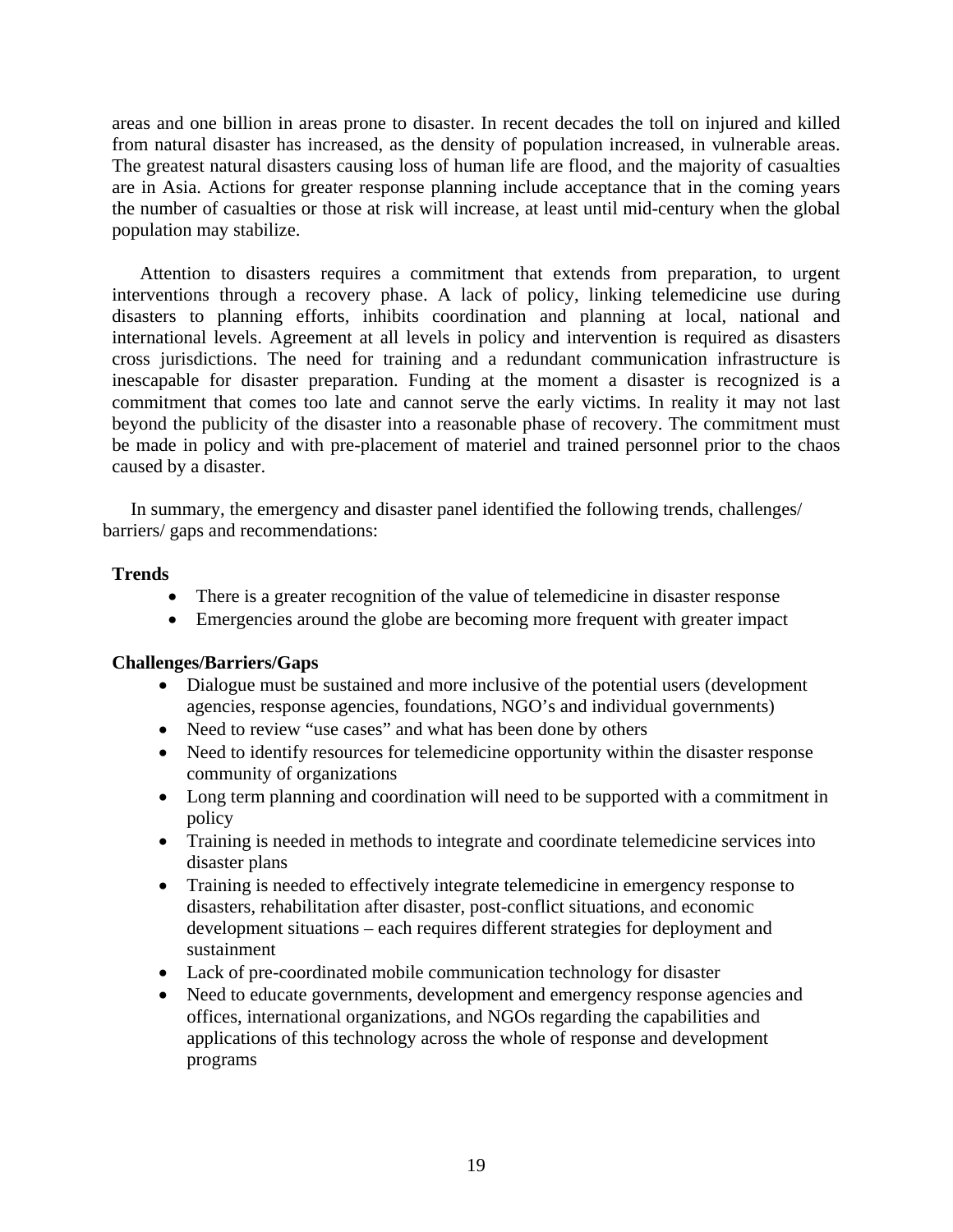#### **Recommendations**

- Launch a pilot program for international relief with in 1-2 targeted NGO/USG organization sites that are clinically operational in the relief community and could benefit from teleconsultation
- Meet with FEMA and other federal and state agencies to Explore ways to integrate telehealth with the National Disaster Medical System (NDMS) for national and international response and remediation (include funding)
- Engage policy makers to incorporate telemedicine into disaster planning (encourage involved departments, offices, agencies and organizations to establish and appropriately staff a position within their organization for ICT and its' applications)

#### **Panel 5: Outreach Initiatives: Current and Emerging Opportunities for Development and Partnership**

**Moderator:** Dale Alverson, M.D., Medical Director, Center for Telehealth, University of New Mexico Health Sciences, Albuquerque, NM

**Speakers:** (1) Lord Roger Swinfen and Lady Patricia Swinfen, Directors, the Swinfen Charitable Trust, Wingham, Canterbury, United Kingdom; (2) [David J. Loftus M.D., Ph.D.](http://www.atmeda.org/conf/Mid-Year%202007/Bios/Loftus.htm), Ames Research Center Life Sciences Division, National Aeronautics and Space Administration (NASA); (3) [Ferial Ara Saeed](http://www.atmeda.org/conf/Mid-Year%202007/Bios/Saeed.htm), Deputy U.S. Coordinator, Communications and Information Policy, U.S. State Department, Washington, DC

Panel presentation included the moderator's review of the Ecuador telemedicine program. This program provides services integrating primary care activities in remote jungle locations with health services in the capital of Ecuador. The program combines the proven strategy of community health workers "promotores de salud", with telemedicine. The promotores are practitioners of indigenous medicine with strong links to the population and great allies in bringing in patients and especially children for telemedicine and primary care when appropriate. The Ecuadorian government has supported a national telemedicine network linking major medical centers with free satellite communications. Advice to "use technology where it is meaningful" applies to all telemedicine efforts.

The Swinfen Charitable trust provides telemedicine consultation via the Internet using Store and forward applications. Lord and Lady Swinfen presented, ["A Study of cases from the Middle](http://www.atmeda.org/conf/Mid-Year%202007/Presentations/Swinfen.ppt)  [East and Central Asia: 2002- 2007.](http://www.atmeda.org/conf/Mid-Year%202007/Presentations/Swinfen.ppt)" Initially the Trust focused on teledermatology services but has broadened to include multiple specialties and has seen an increase in need for maternal-child health consultation. E-mail requests with image attachments for teleconsultation are supported for 118 participating hospitals by consultants on a purely voluntary basis. The dialogue between requestors and specialists and its ability to leverage low bandwidth have been the key to its success. Initial teleconsultation services were provided in Asia with the majority from Nepal and Iraq. Between December 2002 and June of 2007, 902 consults from the Middle East were completed of which 265 were surgical and 301 were related to internal medicine.

David Loftus, M.D., Ph.D. from NASA Ames Research Center, Life Sciences Division, and Stanford University presented the telemedicine challenges and opportunities at NASA. He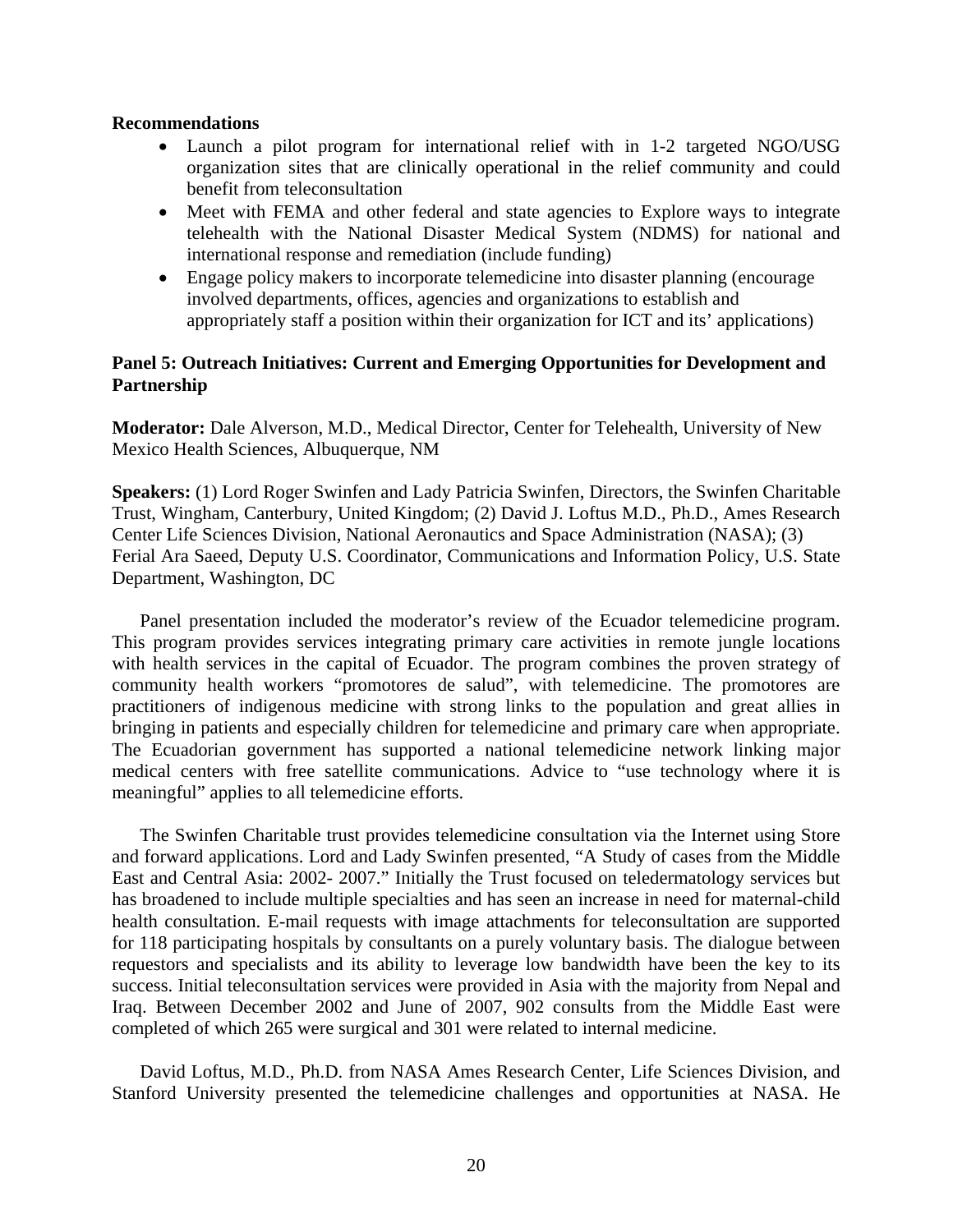reviewed NASA telemedicine over the last 45 years and emphasized the importance of using appropriate telemedicine technologies for very great distances to assure astronauts' well being. He mentioned that NASA is currently interested in alternative, novel information acquisition technologies, which require no healthcare workers. NASA is currently seeking partners to develop this type of novel healthcare delivery technologies at celestial distances. It is also interested in development of test beds (rural and frontier areas of countries are thought to provide a test bed for harsh environments) where system integration and validation of future telemedicine technologies can be assured before space deployment.

Ferial Ara Saeed, Deputy US Coordinator for Communication and Information Policy at the State Department, gave a very encouraging message that the U.S. State Department's mission includes expansion of telecommunications around the world and to promote Internet connectivity. Our state department is interested in working with other countries to provide advice on regulation and infrastructure. Furthermore, the State Department is available to identify and advise US companies interested in communication work outside the US.

In summary, the Outreach Initiatives panel identified the following trends, challenges/ barriers/ gaps and recommendations:

#### **Trends**

- Small focused programs using low-cost technology are effective
- Programs based on identified need show a natural growth curve
- Convergence of technology and applied research is creating a variety of funding sources and partnerships

#### **Challenges/Barriers /Gaps**

- Additional security and confidentiality for providers using telemedicine systems is especially necessary in conflict areas
- Identifying sources of potential funding requires a level of sophistication and assistance to access resource information is needed

#### **Recommendations**

- Convene a working group of stakeholder organizations to identify and prioritize countries/regions for telemedicine program development, identifying those countries that currently have funding to develop or reengineer their health care systems
- Develop a strategy and evaluation framework to identify best methods for development in prioritized countries

#### **ROUNDTABLE SESSIONS**

The roundtable presentations are listed in attachment B. Short summaries of the presentations are provided and where applicable reporters and participants have identified challenges/ barriers/ gaps and recommendations. These have been identified from the discussions and reflect the experience and perspective of the telemedicine programs presented.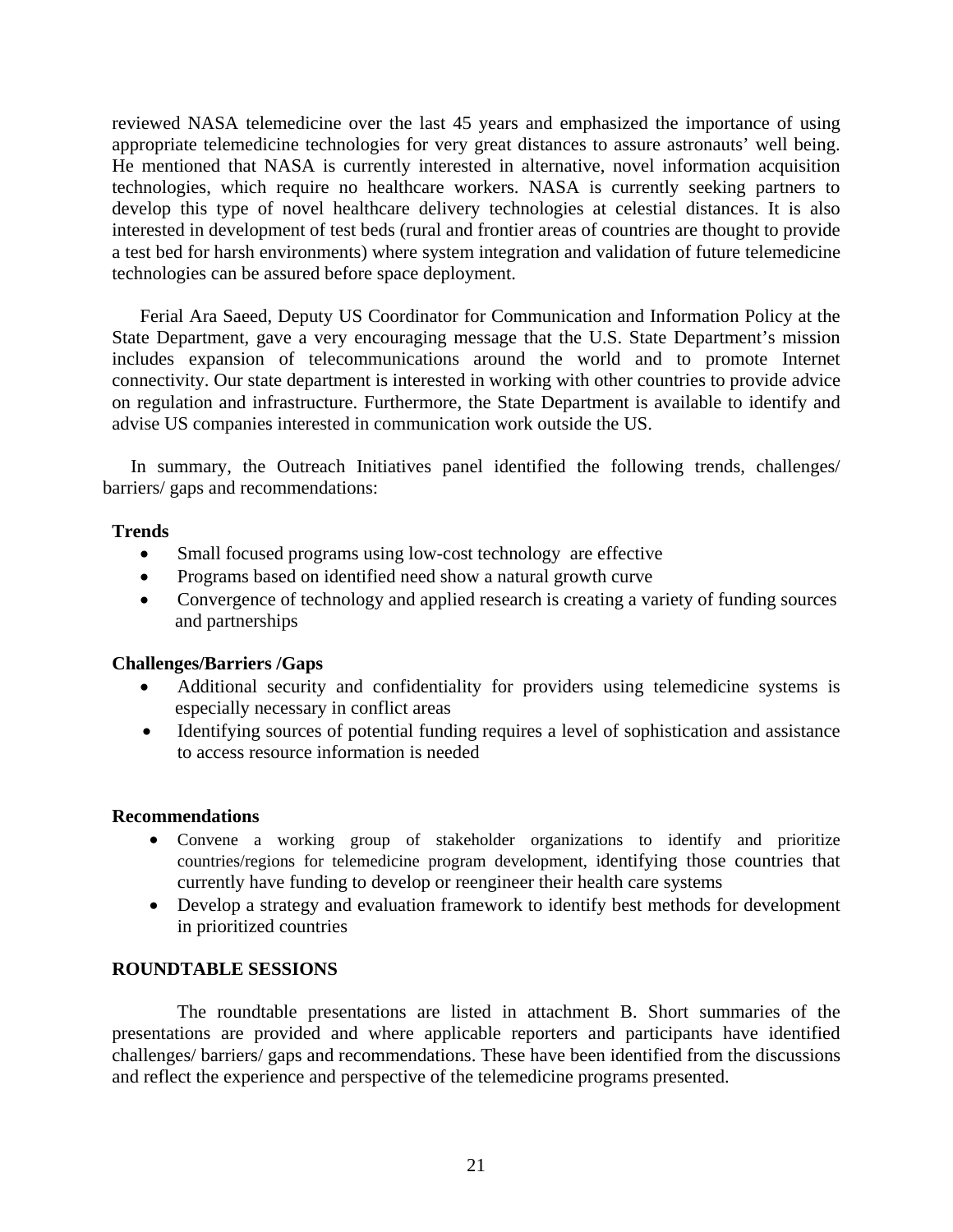#### **1. The iCons in Medicine (iCon) Initiative: A Program of the Center for International Rehabilitation**

**Speaker:** William K. Smith M.D., Founder, Physicians Against Land Mines (PALM)

**Summary:** In 1996, Physicians Against Land Mines (PALM) was founded. PALM serves as part of the international working group on Mine Victim Assistance and on the Steering Committee of the United States Campaign to Ban Land Mines. In 1998, PALM expanded its activities in the area of land mine victim assistance to include rehabilitation services and advocacy for people with disabilities. The Center for International Rehabilitation developed a distance learning program in prosthetics, orthotics and amputee care. Experience was gained in supporting a land mine victim network and prosthetic assistance in ex-war zones. Courses are now being taught in six countries to over seventy students from thirty rehabilitation centers. The centers in which these students are employed treat an estimated 8,600 war wounded and other amputees each year.

ICON is a program modeled after the military store and forward telemedicine systems to provide remote consultation. The army experience found a high technology approach difficult to manage and moved to simple email and attachments for the highly mobile deployed setting. The work demonstrates the value of a network approach to support physician to physician consultation and an educational approach of shared experiences and learning. The Initiative is planning to hold conferences to foster face to face interaction between the volunteers and create communities of expertise. Development of a web application to allow remote physicians to submit requests for consultation is being developed.

#### **2. Amazon Virtual Medical Team: Telemedicine in the Jungle of Peru and Brazil**

**Speakers:** (1) [Mateja de Leonni Stanonik, M.D., Ph.D.](http://www.atmeda.org/conf/Mid-Year%202007/Bios/Stanonik.htm), University of Virginia, Carilion Clinic, Roanoke, VA; (2) [Rifat Latifi, M.D., FACS](http://www.atmeda.org/conf/Mid-Year%202007/Bios/latifi.htm)**,** Professor of Clinical Surgery, The University of Arizona Director, Telemedicine for Trauma and Critical Care, Associate Director, Arizona Telemedicine Program, Telesurgery and International Affairs The University Medical Center, Tucson, AZ; (3) [Ronald C. Merrell, M.D](http://www.atmeda.org/conf/Mid-Year%202007/Bios/Merrell.htm)**.,** Professor of Surgery, Director, Medical informatics and Technology Applications Consortium, Virginia Commonwealth University, Richmond, VA; (4) [Ronald Weinstein, M.D](http://www.atmeda.org/conf/Mid-Year%202007/Bios/Weinstein.htm)**.,**  Arizona Telemedicine Program, Tucson, AZ

**Summary:** The Amazon Virtual Medical Team project was established to provide medical support for a swim along the length of the Amazon River. The program represents an effective partnership that contributes its' success to medical diplomacy and high-level political support by the Ministers of Health in the participating countries. Local media followed this story over time to raise the awareness, and highlight the benefit of the provision of medical service and the use of telemedicine in the remote areas of the Amazon.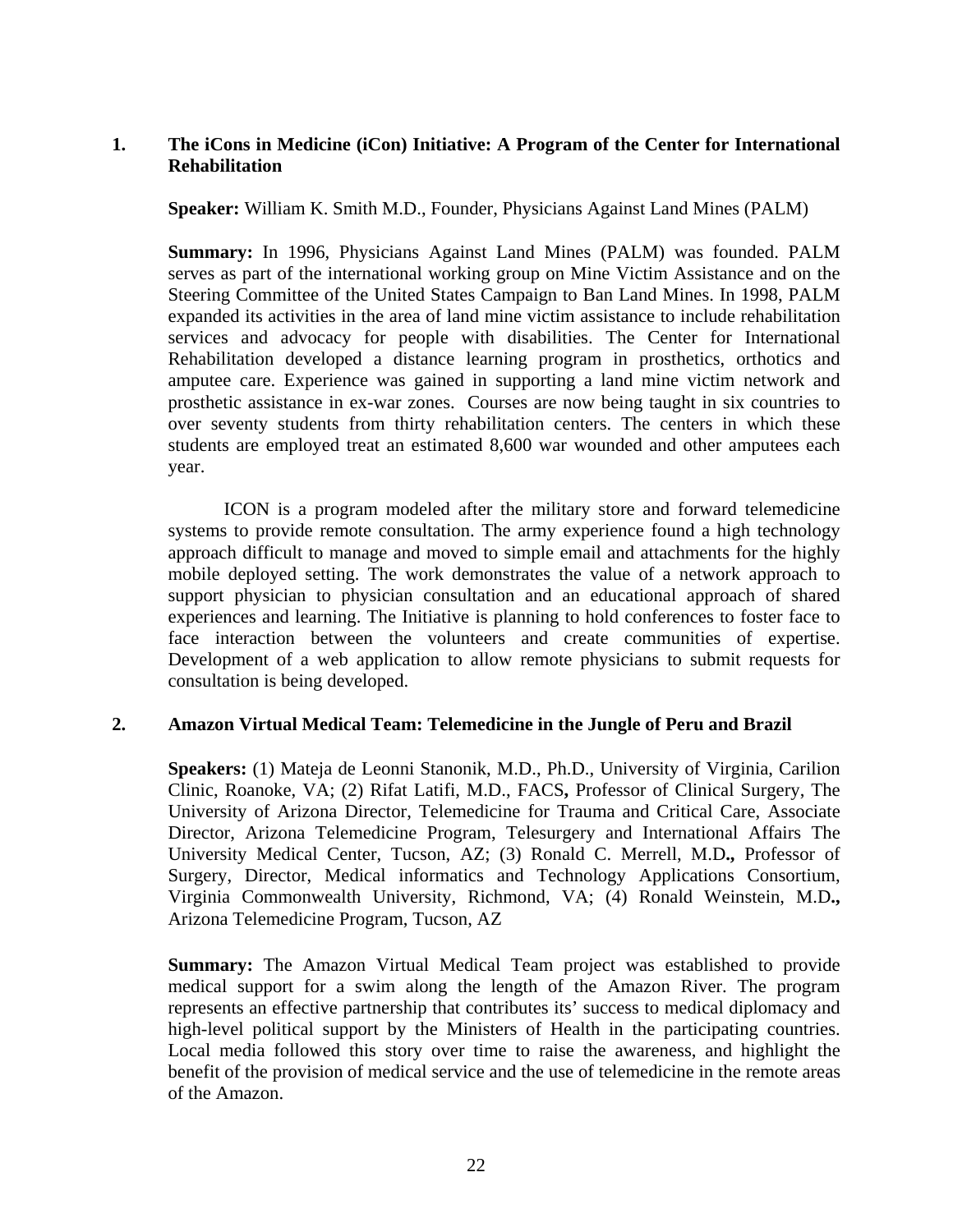The project created a virtual team of 18 physicians from various medical specialties to advise one physician permanently on shipboard who supported the swimmer and his support team. A satellite was used for communication of data, video and voice. Store and forward was the primary telemedicine application utilized for consultation with images, MP3 sound and video clips.

The telemedicine systems were demonstrated to local dignitaries along the river. There is great hope to return to assist in the introduction of telemedicine in the region. Telemedicine successfully supported multiple specialty consultations. Problems encountered included stolen or confiscated equipment, connectivity, weather and security.

 "Give us hope, opportunity can't wait for you to teach us how to help ourselves" (unknown source)

#### **3. Cyber-Sight: ORBIS International Telemedicine**

**Speaker:** Eugene Helveston, M.D., Ophthalmologist, Chief OBRIS International

**Summary:** ORBIS International is a twenty-five year old NGO with a mission to fight preventable blindness. The program is known for operating the world's first flying eye hospital. They have provided an annual three week ophthalmology teaching program for physicians since 1982. Five permanent country programs were established in Bangladesh, China, Ethiopia, India and Vietnam in 1998. ORBIS has conducted over 60 one week hospital-based training programs in support of these ongoing country programs since 1994. The on-site training programs are augmented and complemented by the ORBIS Cyber-Sight 2003 telemedicine website, in 3 languages (English, Spanish, and Portuguese) that promotes sustainability through an extended presence.

The ORBIS e-Consultation program within the site has provided 3,400 patient consultations with over 30,000 images to date. Over 140 expert ophthalmology mentors serve the Cyber-Sight website in a voluntary capacity. The requesting sites are staffed by partner members and eye healthcare providers in the developing world. Interested providers are enrolled in the e-Consultation program through the internet, and all new partner-members are provided with a digital camera. Some are also provided with a computer and internet connection. Barriers encountered include lack of incentives for providers, who are not actively seeking new knowledge or changes in practice, and motivating experienced physicians to serve as mentors for younger providers.

The goal of the consultation process is to provide assistance with the care of a specific patient. Historical patterns suggest that initially partner-members are 70% correct on initial diagnosis and 50% correct on treatment plan, but evidence indicates improvement over time. The program concept is to provide the world's best telemedicine ophthalmology program in an easy to use, low-bandwidth venue. The long term goal of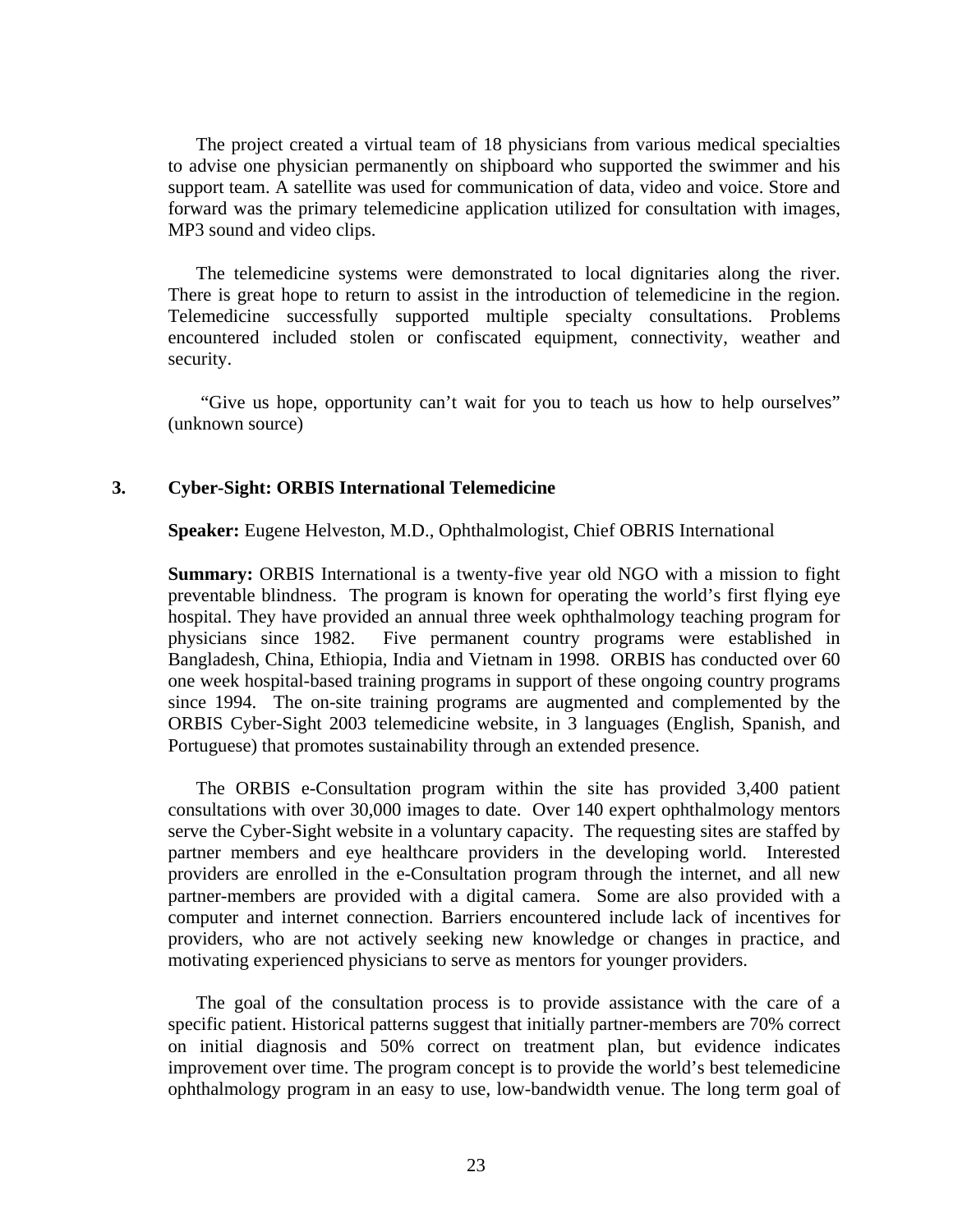the ORBIS program is to expand both infrastructure in developing countries and membership. Presently there are 368 e-Consultation partner members and 1,100 e-Learning partners and include St. Jude and the University of Tennessee.

The system is designed as a low-bandwidth, store and forward application, and the 800 x 600 jpg images appear to be adequate for most cases. The cost of slit lamps is expensive (\$60K). ORBIS is interested in expanding the imaging equipment to sites for more robust consultation capability in the future. A study in diagnostic concordance is also being considered to validate patient outcomes.

#### **4. International Disaster Assistance Using Telemedicine**

**Speaker:** Randy Roberson, Founder/President H.E.L.P. (Humanitarian Emergency Logistics & Preparedness)

**Summary:** H.E.L.P. has been doing disaster relief work for 10 years in Kosovo, Turkey, Central America, South America, Africa, and Asia. H.E.L.P uses a superstructure, a converted cargo container, to deploy modular medical units to support disaster response mostly for trauma related injuries. The humanitarian work has been focused on post disaster response, and key elements of this effort have been communications and collaboration. The Katrina disaster and the Los Angeles County basin mock riot disaster response activity were discussed as examples. The Los Angeles event used Interstates I-10, I-8 and I-5 to move people. This movement required close coordination between California and Arizona. The challenge of linking communication across boundaries and between organizations (state, local, fire, National Guard, and FEMA) was significant. This challenge is further exacerbated when more than one state is involved. Challenges highlight the need for careful advance planning.

Mr. Roberson discussed their system, which is designed as an open source model and contains a database to facilitate dynamic resource allocation during disaster response (medical personnel - who have been deployed in Africa, local and regional situational awareness information and resource availability to plan and manage the response). A test project is underway in Arizona.

#### **5. National Cancer Institute (NCI) All Ireland Cancer Consortium**

**Speaker:** Kenneth M. Kempner, Chief, Telemedicine and Applied Imaging Section, Center for Information Technology, NIH

**Summary:** The Ireland-Northern Ireland - National Cancer Institute Cancer Consortium was established by Memorandum of Understanding to transfer an NIH developed telemedicine system to Ireland in 1999, and began clinical operations in 2002. A major goal for the NCI is to strengthen the capacity of cancer centers in the Republic of Ireland and Northern Ireland, conduct cancer clinical trials, and improve access to new cancer therapies. To date, it has expanded to 9 sites, where it is used routinely to link community hospitals and oncology centers in Ireland and internationally. The telemedicine link is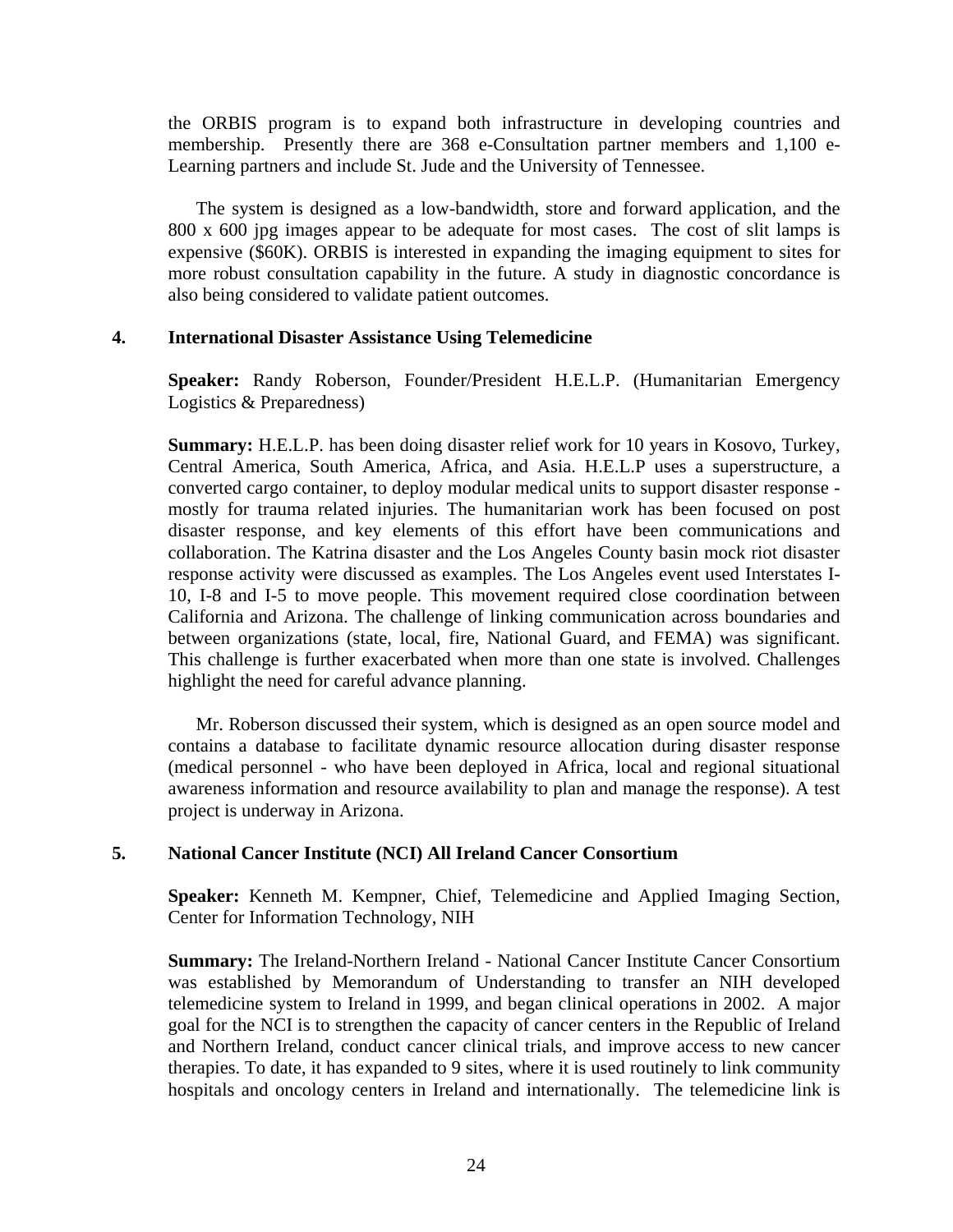between St. Luke's and St. James's hospitals in Dublin and oncology centers that include Tullamore, Mullingar, Sligo, Limerick, and Letterkenny. Telemedicine suites are located in Belfast City Hospital, Cork University Hospital, St. Luke's Hospital Dublin, St. James's Hospital Dublin, and University College Hospital Galway. The system continues to expand throughout Ireland.

The program is based on a sophisticated ISDN enabled telemedicine suite that protects patient privacy with secure switched circuit networks. The "Telesynergy" suite provides multi-disciplinary teams with high resolution medical image acquisition, peerto-peer audio/video/ethernet interactivity over multi-channel conference communication hub servers in Bethesda, Maryland and Dublin, Ireland. The technology consists of a Tandberg VTC, document imager, VCR, camera enabled microscope, personal computer, hi-definition monitors and software tools for annotating images and documents. The US, Ireland, and Northern Ireland are working to improve the infrastructure needed for the project, develop interactions among the research communities, and conduct joint educational exchange programs.

#### **6. ANGELS in Russia**

**Speaker:** Julie Hall-Barrow, Ed.D., University of Arkansas for Medical Sciences Center for Distance Health, Little Rock, AK

**Summary:** The Antenatal and Neonatal Guidelines Education and Learning System (ANGELS) is a Maternal-Fetal Medicine and Neonatology Support Network designed to maintain and support healthcare protocols and guidelines, provide education to providers and patients, and develop active learning systems for sub-specialty support to patients and practitioners across the State of Arkansas. It is a collaborative telehealth strategy that was initially established between the University of Arkansas for Medical Sciences (UAMS), the Arkansas Medical Society and the Arkansas Department of Health and Human Services (DHHS). Funding was provided by an Arkansas Medicaid contract. This network is unique to Arkansas, and was driven in part by the limited resources, there are only three material fetal specialists in the state; all are located in Little Rock.

ANGELS equipment is all commercial-off-the-shelf (COTS) and includes real time video teleconferencing, a high-performance portable ultrasound device and an ultrasound storage system. ANGELS has provided telemedicine equipment to rural providers in 20 sites at no-cost allowing high-risk pregnant patients to receive real-time telemedicine, level II ultrasounds and consultation.

In December 2006 the network has was expanded to include an international collaboration with the Volgograd State Medical University (VMS) in Russia. A collaboration with the Russian Society of obstetrics and gynecology has also been initiated. Video teleconferences (VTCs) are routinely conducted between VMS and UAMS utilizing a VTC system that is augmented with ultrasound equipment.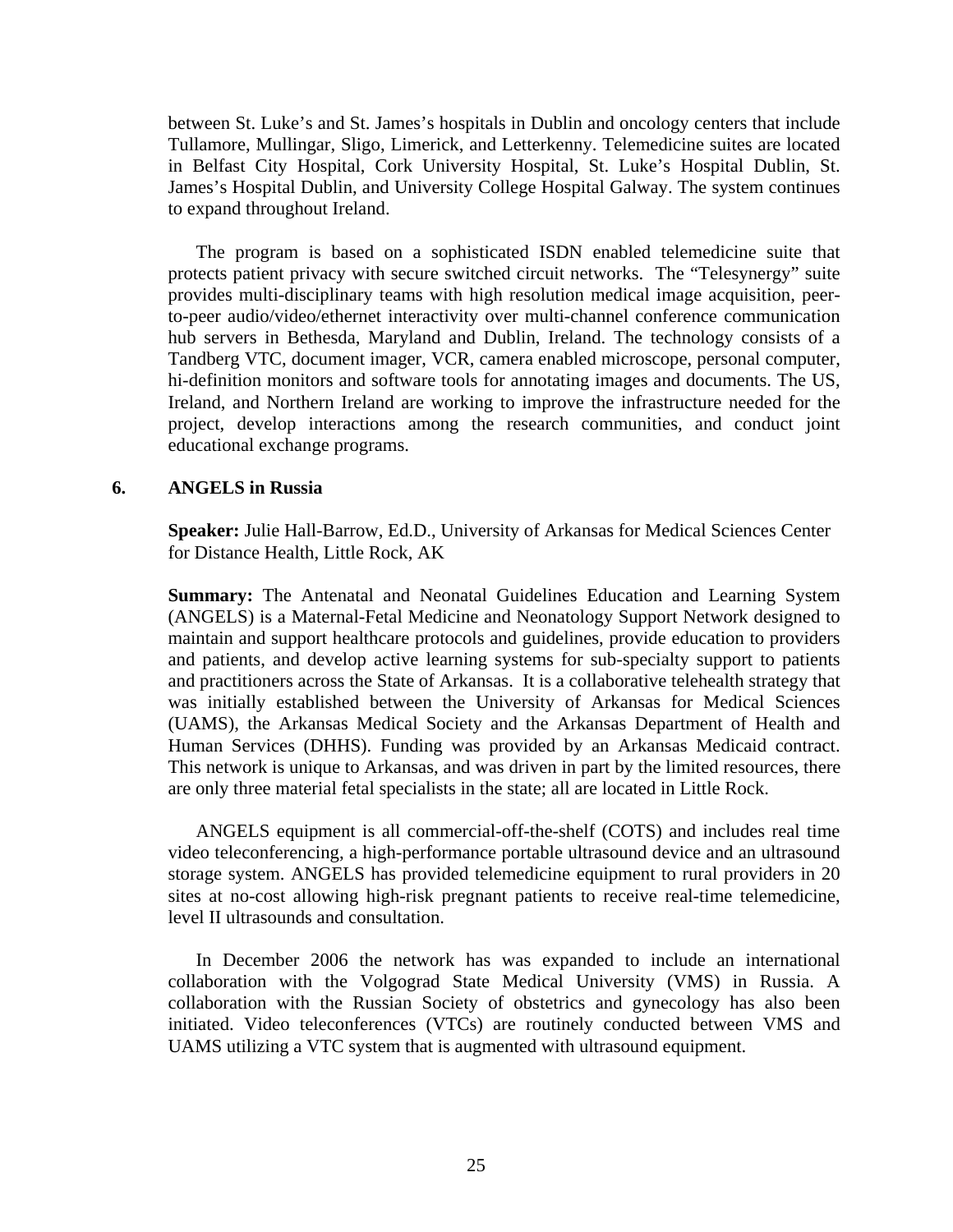#### **7. UC Berkeley Teleophthalmology/Diabetic Retinopathy Project in Guanajuato MX**

**Speaker:** Jorge Cuadros, O.D., Ph.D., Director of Informatics Research, School of Optometry Clinical Research Center, University of California Berkeley, CA

**Summary:** The Central Valley Teleophthalmology Network was established to meet the need for one of the major public health problems in the State of Guanajuato, Mexico: adult onset diabetes mellitus and its complications. The overall goal was to establish an eye screening program for diabetic patients in the state Public Health Department's Program for Diabetes Mellitus.

A lack of a regular public health eye screening program, to detect diabetic retinopathy at an early and treatable stage was the identified need. Program Support was provided by the California Telemedicine and eHealth Center.The University of California, School of Optometry developed the program in Guanajuato, and now the Central Valley Teleophthalmology Network extends into the mountainous regions with 10% of the encounters requiring further care for diabetic retinopathy.

The Clinical Research Center, University of California, Berkeley School of Optometry, provides and maintains the software and servers. This simple web based system called EyePACS is a license-free software program that has been successfully used at 13 clinics and expects to expand to 100 or more clinics during the next cycle of grant funding. Over 5000 patient encounters have been recorded in EyePACS from August 2006 to August 2007.

#### **8. Sustainable Partnerships for International Telemedicine**

**Speaker:** [Ronald C. Merrell, M.D.](http://www.atmeda.org/conf/Mid-Year%202007/Bios/Merrell.htm), Professor of Surgery, Director, Medical informatics and Technology Applications Consortium, Virginia Commonwealth University, Richmond, VA

**Summary:** Several programs representing sustained partnerships in Telemedicine were described (Ecuador, Kosovo and Pakistan).

Ecuador has a population of 13 million with a per capita income of \$4000 USD. They spend, according to WHO statistics, \$261 per person per year on healthcare. Ecuador has remote communities with identified health problems such as diarrheal and infectious disease that are being addressed by telemedicine consultation predominantly through store and forward applications with email and video. The program utilizes Skype when needed for communications. Multiple telecommunications companies have provided the communication infrastructure with Cinterandes, the local telecommunications company, working in partnership with the project. Energy for telemedicine is predominantly from hydroelectric power.

Kosovo, due to conflict, experienced a loss overnight of all medical personnel, leaving a void in medical resources to the entire region. The Kosovo project connected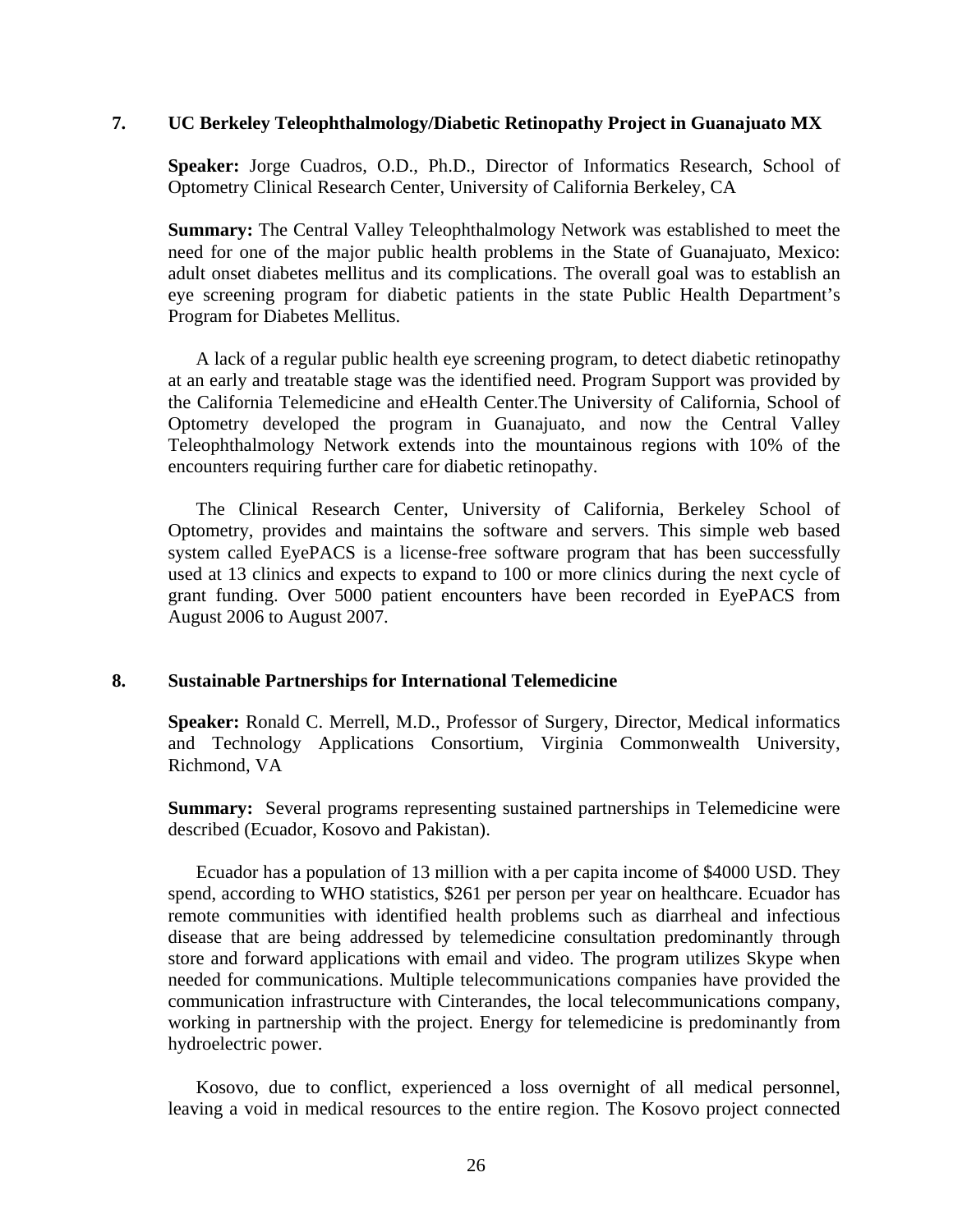the US Army with the University of Arizona and other partners to bring together resources to re-educate medical personnel, provide consultation and rebuild a network of shared services. The results have been positive with the further development of the Virtual e-Hospital project and linkages with multiple sites within the country, the European Union and United States.

Pakistan has a population of 158 million people, and spends \$48 USD per person per year on healthcare. About 62% of the telemedicine network is cellular service. This project brought together identified clinical need in a poor country and developed partnerships as peers between participants. Partnerships are dynamic with realistic goals, and the project is self-sustaining with an eventual shift of costs to be borne by the patient. The system uses satellite telephones on a rucksack (grab and go telemedicine suitcase) that includes basic medications. The program is an excellent model of a realistically scoped telemedicine program being successfully sustained in a poor country.

#### **9. Using Patient Care Pathways to Introduce a Teleradiology Service in Rural Thailand**

**Speaker:** [Malcolm Clarke, Ph.D.,](http://www.atmeda.org/conf/Mid-Year%202007/Bios/Clarke.htm) Senior Lecturer in Data Communication Systems and Telemedicine, Department of Information Systems and Computing, Brunel University, Uxbridge, Middlesex, United Kingdom

**Summary:** The Teleradiology project was funded through arrangements between the British government, British Aerospace, and the Ministry of Health in Thailand. The basic premise was to implement teleradiology as a strategy to increase interaction between the various stages of care and levels of healthcare providers. Using new technologies in digital imaging, the primary care physician can remain engaged in the management of the patient's healthcare as the patient moves through a system of care. Workflow charts developed by graduate students were developed based on the project. These workflows assisted the program in documenting improved efficiencies in care delivery and changes secondary to the introduction of teleradiology. Changes within the government and new priorities ended the project.

#### **10. Panamanian Telemedicine Program and Arizona Telemedicine Program: An International Cooperation Model in Telehealth**

**Speaker:** (1) Silvio Vega; (2) Manuel Lobo; (3) Juan Ramon Arosemena; (4) Ivette Marciscano; and (5) Ronald S. Weinstein M.D.

**Summary:** The Panamanian Telemedicine initiative began in August 2000. The objective was to focus on the development of a partnership with the University of Arizona to develop solutions for rural outreach via teleconsultation to the indigenous population and remote clinics in Panama. Clinics have traditionally been lacking in communication assets to provide appropriate clinical care. The Arizona Telemedicine Program provided assistance to develop the engineering support, technical support, facility design, and operations expertise in order to provide a primary clinical presence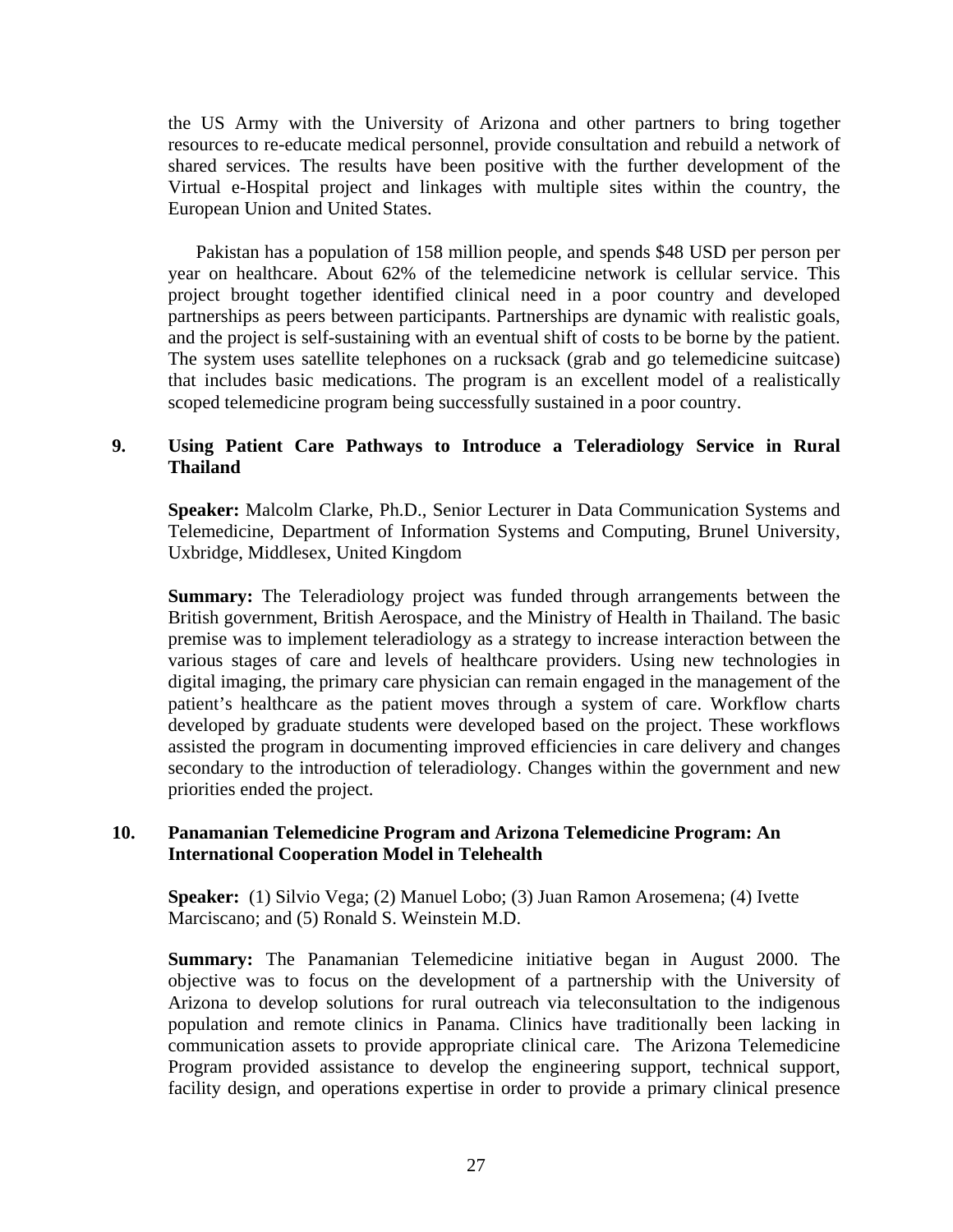for telepathology, and teleradiology, including video-teleconference capability to support operations and meetings for research. Implementation of the program was planned with an international consortium to share lessons learned and investigate emerging technologies that have been successfully deployed to rural environments in other developing nations.

The program set up two physician consultation sites in Panama City and two remote mountain sites, managed by nurse assistants for face-to-face patient encounters. The telemedicine equipment at the remote sites is powered by solar cells since there is an inadequate power grid infrastructure. The successful demonstration of this telemedicine program provides a valuable model for other Latin American countries to follow.

#### **11. Cross Border Telehealth in India: A Matching Grant Telemedicine Project**

**Speaker:** Sanjeev Mehta M.D.

**Summary:** The country of India is challenged to provide improved health care to its' rural population, representing more than 70% of the total inhabitants. While urban areas are well developed, it is not uncommon for remote villages to be lacking basic amenities, presenting medical opportunity to improve life expectancy and reduce infant mortality. Ahmedabad is the seventh largest city within the Indian nation, and it has a large local Rotary Club, of which 25 members are medical specialists who have volunteered their specialty services to a telemedicine outreach effort in the surrounding rural communities.

 Local sponsorship allowed the telemedicine outreach program to begin serving adjacent, medically underserved rural villages. Community service is a mainstay of the Rotary Clubs, and this effort secured \$30,000 USD of start-up funding from Rotary International and the Rotary Club of Birmingham, England. The effort, which was initiated in summer 2007, is beginning with local resources, but has already recruited physicians overseas to expand it's network to regional specialty hospitals in India and abroad. Presently the telemedicine network established by this NGO effort has been in operation for sixty days, but has already supported 82 consultations.

#### **12. Obstacles to International Telemedicine in Africa**

**Speaker:** Maurice Mars, Professor and Head of the Department of TeleHealth, Nelson R. Mandela School of Medicine, University of KwaZulu-Natal, South Africa

**Summary:** Africa has 24% of the burden of illness in the world with 3% of health care workers, and 1% of world health expenditures. The most prevalent illnesses are HIV/AIDS, tuberculosis, and malaria. It is forecasted that by 2050, 1.8 billion people will be affected with these illnesses. Approximately 1,000 people per day die of these diseases. In addition, the African population is growing with 900 million now, and it is expected to double by 2050. In 47 sub-Saharan countries, there is a lack of medical personnel with 10 doctors per 100,000 people. Other key health issues include improving the water supply, training health workers and decreasing child-birth and infant mortality.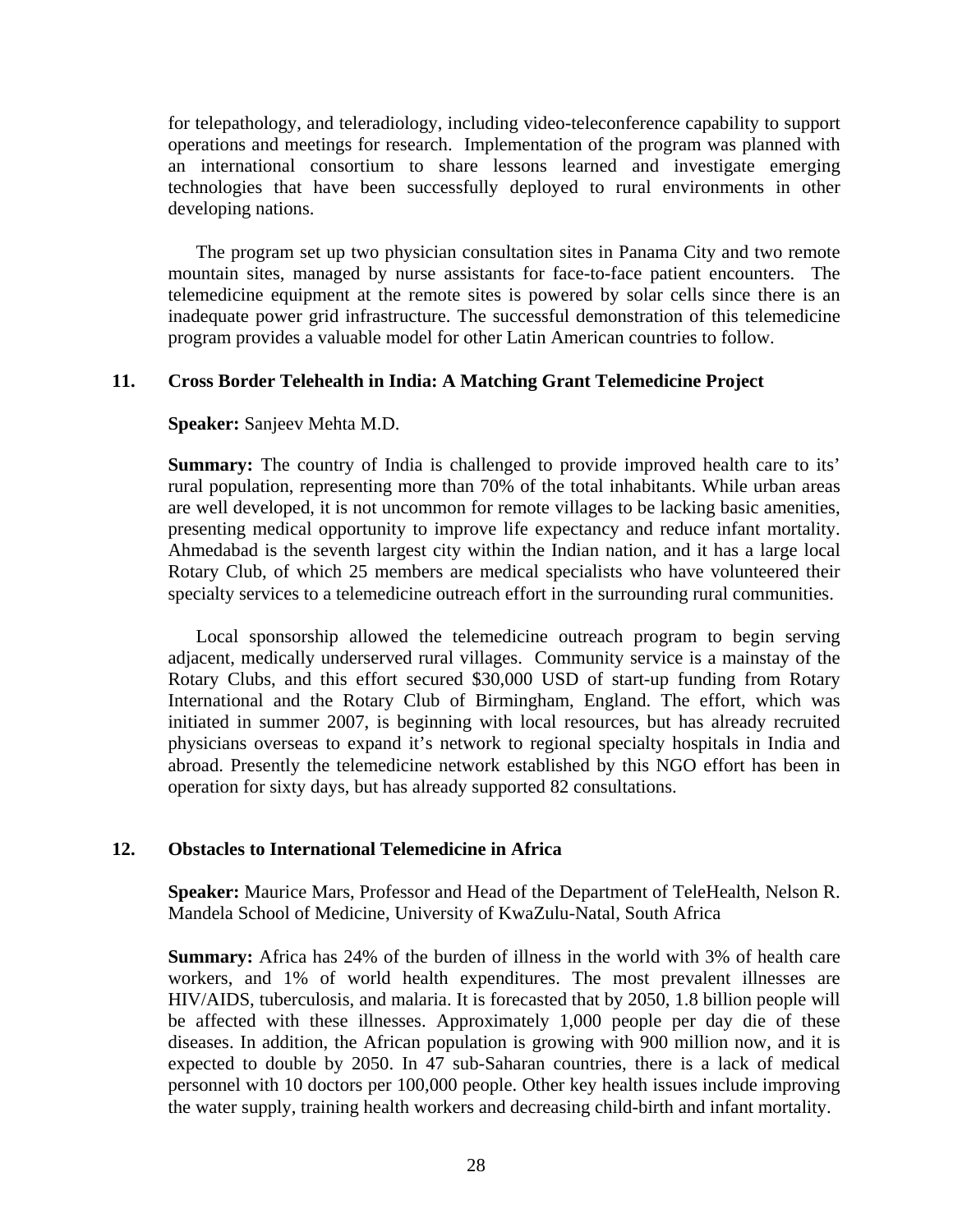Obstacles or barriers to telemedicine in Africa include a lack of political will, sheer numbers, telecommunications infrastructure (3.6 per 100 for cell phone use), political and cultural barriers and trained workers. The average cost of Internet access in the U.S is \$14.75 for 20 hours, but in Africa, the cost for the same amount of time is \$55 dollars. Funding sources and policy alignment are needed to make it possible for telemedicine technologies to operate effectively.

Advances in technology are creating opportunities for telemedicine. There is a movement toward utilizing telemedicine, as part of the solution, in providing needed healthcare and training for a health workforce. Cellular service with telemedicine represents hope for the future of health equality in Africa.

#### **Roundtable Themes**

- Partnerships and collaboration have been and will be critical for success
- Establishing a sustainable international telemedicine services in developing countries require significant planning and resources
- Development of a centralized resource center is needed to support sharing of information, experiences, and tools to the international outreach community. Many countries would benefit from the sharing of information and possibly resources to initiate limited telemedicine capabilities within their regions.
- Shortages are significant in healthcare workforce shortages in most developing countries
- The importance of the return of skilled expatriates to their country of origin represents a significant skill transfer from highly technological economies in North America, Europe and Asia to lesser developed regions of the world. This trend is being replicated around the world and will facilitate the transfer of Telemedicine to medically underserved areas.
- Drop in cost of telemedicine equipment and decreasing costs of ICT will accelerate the proliferation of telemedicine supported medical access in lesser developed countries
- Growth in cellular service worldwide
- Growth in mobile technology that is significant in economically challenged countries who lack infrastructure
- Lack of infrastructure in developing countries in ICT
- High cost of service (satellite, Internet) in developing countries
- Cultural considerations (language interpretation, etc.) needs to be taken into consideration in developing telemedicine systems of care
- Mechanisms for on-going communication between sites on a regular basis are essential to manage and grow telemedicine networks
- Telemedicine is effective in disaster response situations
- Self-sufficiency: people want to be educated in order help to alleviate some of the problems themselves
- Transfer of knowledge effect between programs can have a significant effect
- Relationship building between the international partners is essential and requires some direct exchange visits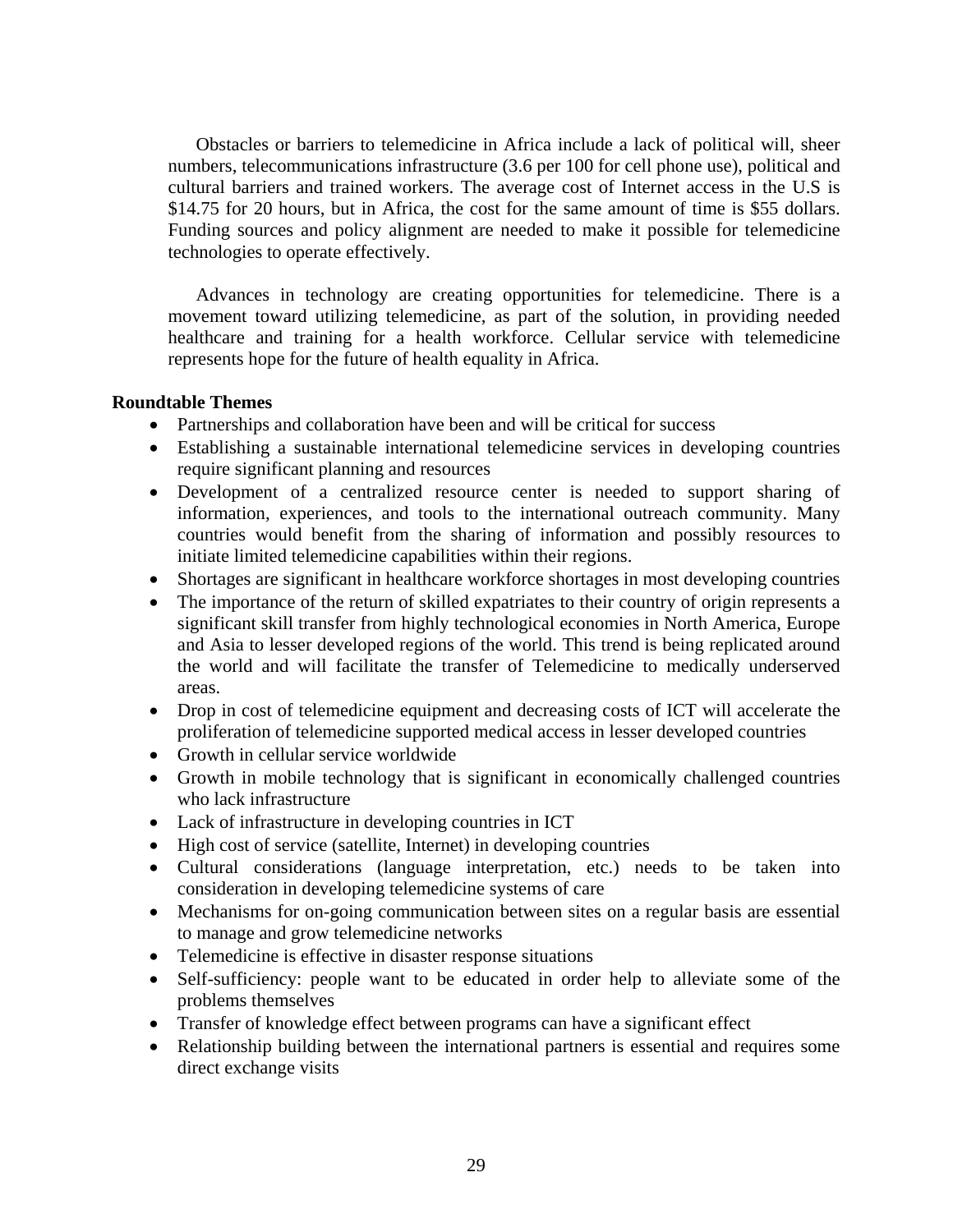#### **Roundtable Challenges/Barriers /Gaps**

- Limitation in connectivity and high bandwidth infrastructure cost
- Lack of a trained and available medical work force
- Cultural variation (language and customs)
- Changing priorities of health ministries
- Government policy in-country and between countries and regions is not aligned
- Funding is needed to provide equipment (especially high cost equipment such as slit lamps for vision programs), expand programs and develop staff
- Lack of planning and integration of telemedicine in all types of disaster programs
- Training specific to the management of ICT and telemedicine networks is needed to address administration of programs and changes in workflow
- Technology facilitates new complex working partnerships between institutions and may create fundamental changes in work practice
- Additional training resources are required for nurse assistants, physicians and operators
- Resources are needed to facilitate telemedicine training and needs to be included in planning
- Collaborations and projects take time to establish and require patience and persistence
- Accommodation of differences in multi-institutional processes are critical to success
- Multi-institution development and adoption of practice guidelines, standard operating procedures (SOPs) and protocols is needed early in the implementation process and complex

#### **Roundtable Recommendations**

- Cultivate partnerships and collaborations with academia, government and/or industry to ensure long term access to human capital, funding and resources
- Develop healthcare workforces where needed using technology (ex. Virtual e-Hospital Program in the Balkans)
- Survey the needs of countries and regions to assess the benefit and impact of implementing a telemedicine network
- Create a virtual telemedicine resource center to provide assistance in accessing developed standards, tools, and workflows for telemedicine
- Training in the use and management of telemedicine systems is specific and needs to be planned for nurses, nurse assistants, physicians and operators of the equipment
- Extend and leverage cellular networks for healthcare services and model successful existing networks
- Explore strategies to provide satellite connectivity for healthcare programs
- Develop impact assessment and cost-effectiveness analysis evaluations as part of initial planning for all projects
- Identify or develop local expertise "Champions for Telemedicine"
- Simplify policy and regulatory requirements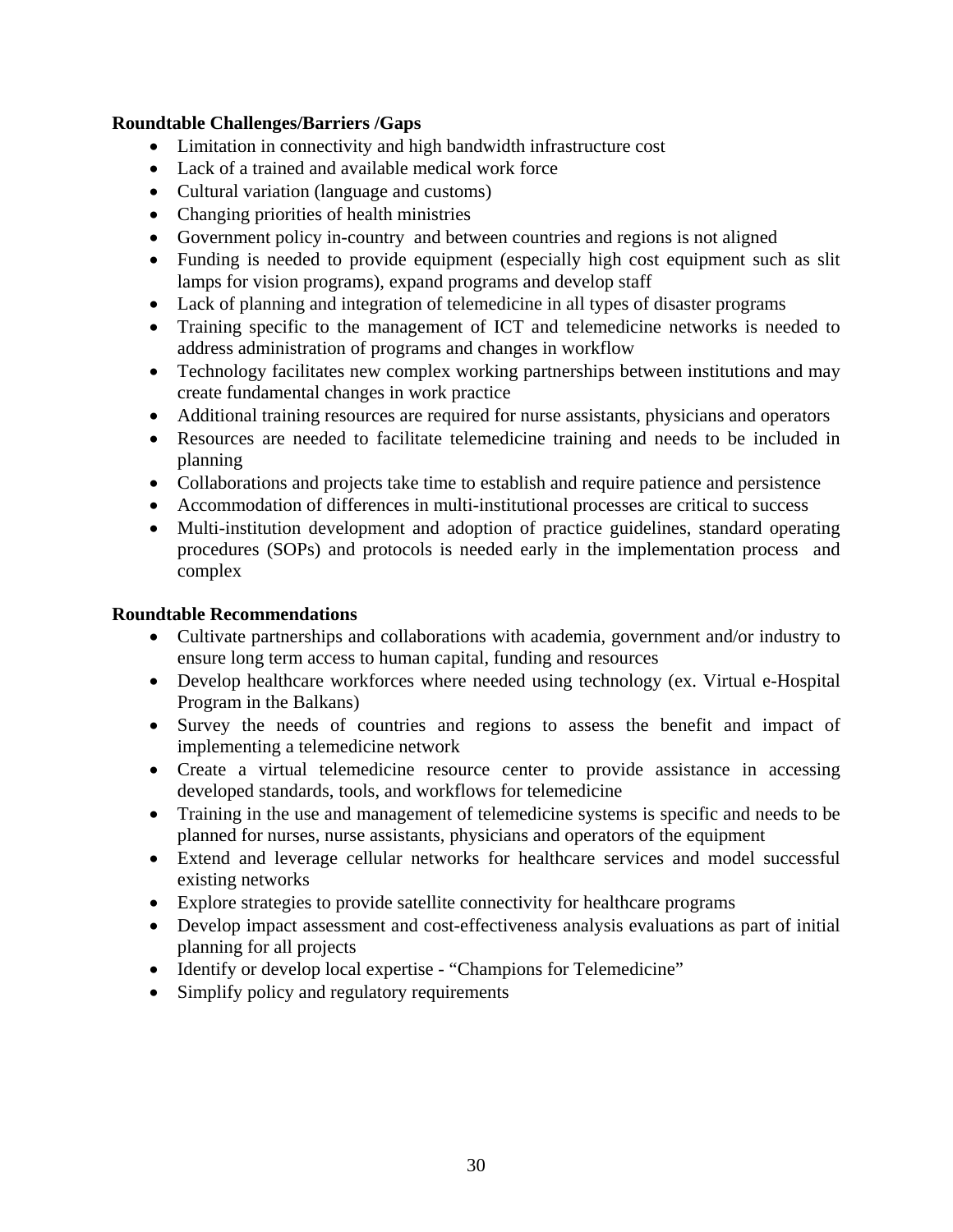#### **THE ROAD FORWARD**

The overall goal of this conference was to explore methods and opportunities to seed knowledge, ideas and strategies for a framework for international medical outreach using telemedicine. The 'Road Ahead' and summary recommendations provide a framework to accomplish this overall goal. Summary recommendations and next steps for the road forward are compiled from the proceedings and are meant to represent the common themes and strategies expressed by participants. Recommendations are numbered to provide reference and are not presented in any one order of priority.

The need to continue the dialogue and momentum with multiple stakeholders was voiced by every group, and it remained a strong theme throughout the day. The need to educate various global stakeholders about telemedicine was also a reoccurring theme for all levels of participants.

The NGO sector has traditionally not used telemedicine in a measurable way, needs to know what technologies to use, how to use them, and where telemedicine technologies would be most useful. NGO participants validated their need for technical assistance to integrate telemedicine capability into their existing outreach programs. Funding organizations voiced a need to know how to evaluate proposed telemedicine programs for return on investment factors, as well as knowing when telemedicine is appropriate and in what setting.

#### **RECOMMENDATION 1**

#### government communities and agencies to identify synergies between organizations, create **Craft a strategy to continue dialogue and planning with NGO, international and partnerships and provide education on telemedicine applications and use.**

Strategies:

- 1. Support a series of meetings to continue dialogue and increase programmatic awareness.
- 2. Provide Telemedicine educational presentations to regularly scheduled meetings in the NGO community and with aid agencies.
- 3. Seek support for an ATA International mid-year meeting 2008.
- 4. Convene an annual meeting with broader sponsorship, from the government and foundation communities (such as; USAID, DFID in the United Kingdom, Canada, and the European Community; International Organizations: UNDP, UNHCO, WHO and UNICEF; NGO's and other entities, such as Interaction, VOICE, International Rescue Committee and Oxfam).
- 5. Target currently funded countries for assistance in reengineering healthcare services and systems for assistance in developing telemedicine programs. CDHAM is currently funded to support the Afghan Ministry of Health in such a venture. Dialogue between CDHAM, ATA, TATRC and IMC could be a step toward involving ICT and telemedicine in the establishment of a new health system.
- 6. Publish Global Forum white paper and follow with an article in the Telemedicine and eHealth Journal

Access to telemedicine program information that identifies successful programs, models and strategies is essential for development of new programs. Sharing this information is key to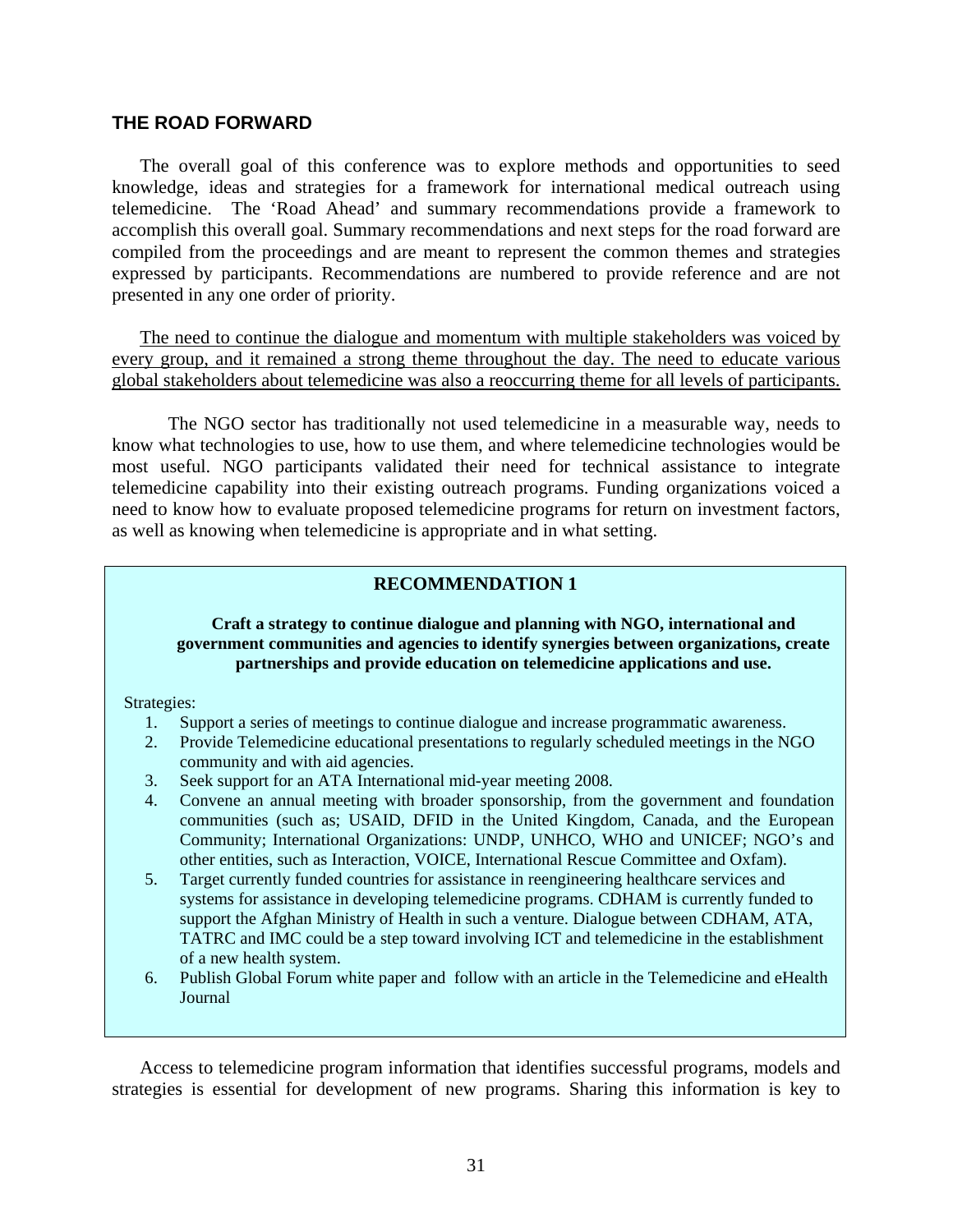collaboration and success. Compilation of assistive resources to evaluate need, identify current assets and resources is fundamental in the planning and development process for a sustainable telemedicine program. An international resource center with the functional capacity to link a virtual network of partners and individuals, with knowledge and expertise in telemedicine, will provide a powerful asset to develop and promote best practices in telemedicine.

#### **RECOMMENDATION 2**

#### **Develop a collaborative** *International Resource Center* **to support the flow of information to the international community.**

Strategies:

- 1. Link with international organizations in a common/shared digital environment to defray cost to any one organization (development, maintenance), provide linkages to already identified resources, develop easy to use resource search capability.
- 2. Expand and refine the existing ATA Resource Center for the international community. Include functionality and connectivity that will support a virtual network.
- 3. Expand identification of resources in the following categories: expertise, technology (new, low-cost), finance, program management, medical and clinical management (emergency, non-emergent) and telemedicine program models.
- 4. Identify major programmatic efforts identifying medical need, current use of various technologies to meet the medical and public health need and provide contact information for all sectors.

Broad education in the applied use of telemedicine technologies is needed to understand what value is provided by their integration into health systems. A clearly identified value proposition that recognizes the multiplicity of functions that can be served across all healthcare sectors is the responsibility of the telemedicine community. Specifically how telemedicine systems contribute to the foundations of quality medicine by transferring knowledge across time and distance, training health workers, identifying public health threats and providing early warning. Telemedicine has the capacity to significantly flatten the disparity of global healthcare.

Participants identified the need to develop a strategy in the following sectors: (1) NGO and governmental organizations that are considering telemedicine to expand their outreach programs; (2) development banks, venture capital firms, private funding organizations who do not understand the role and potential for the return on investment in the telemedicine sector. Telemedicine is a subset of the IT/ICT technology areas funded by these institutions. Distinction between IT/ICT and telemedicine should be identified and quantified with evaluations and studies that identify the value proposition and; (3) health ministries and government agencies that develop policy decisions impacting IT/ICT integration.

There is an urgent need to develop a healthcare workforce and enhance the skills of existing healthcare workers in many regions of the world, especially in Africa. Successful development of a healthcare workforce, reintroduction of expatriates and keeping the remaining local/regional providers in-country by supporting their need for on-going professional development, are effects of providing education and support at the local level. Development of telemedicine programs like the Virtual e-Hospital in Kosovo is a prime example of the transfer-of-knowledge effect. This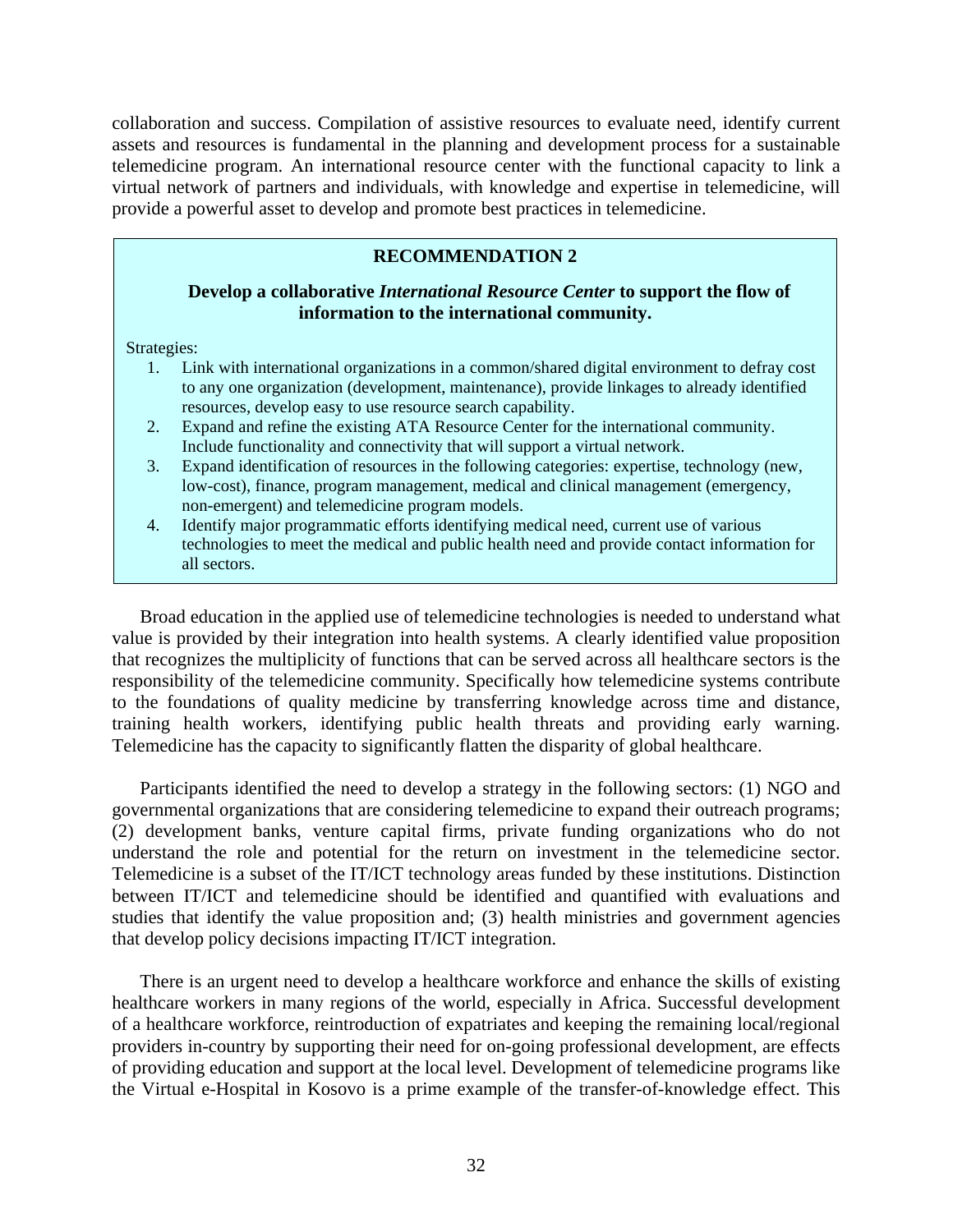effect is further evidenced in the improvement of diagnostic capability and skill sets of healthcare workers as distant sites receive on-going clinical education through consultation and collaboration.

The use of telemedicine applications and equipment requires training for medical providers and healthcare workers (both in equipment training and in the use of telemedicine applications in a clinical setting). In general, current educational curricula do not provide experience with these tools. Much of this can be done virtually through video-conferencing or Internet based training programs. Although appropriate course materials have been developed through partnerships with academic and specialized institutions, most training is not standardized nor readily available for the larger community.

#### **RECOMMENDATION 3**

#### **Develop strategies to provide on-going education to the financial industry, NGO community of organizations, government agencies and country health ministries. Encourage the development of regional virtual medical education programs for health workforce education and training**

Strategies:

- 1. Establish a dialogue and institute on-going presentations to the financial industry, NGO community and government agencies dealing with international health programs
- 2. Develop healthcare worker training and education through collaboration with international organizations, U.S. Department of State and Ministries of Health
- 3. Develop an ATA international training program to provide education and build human capacity.

The need to align policy in and between countries and jurisdictions was a repeated and highpriority theme. Current policy development is often done without sufficient knowledge of the ramifications and impact at a local level. Alignment and development of healthcare policies and strategies that support the use of telemedicine and information technologies in healthcare across national borders is needed. The recommendation to align efforts in this area will require not only national support but also international agency participation (e.g. UN, WHO, U.S. State Department).

#### **RECOMMENDATION 4**

#### **Support policy alignment in-country and between jurisdictions to remove barriers inhibiting development of telemedicine programs**

Strategy:

State to identify areas and countries enacting legislation that will impact Telemedicine infrastructure. The need for this infrastructure to support telement telement of the need for this infrastructure programs is a high priority of the need for the need for the need of the need of the need of the need of the 1. ATA pro-actively align with International organizations and the U.S. Department of programs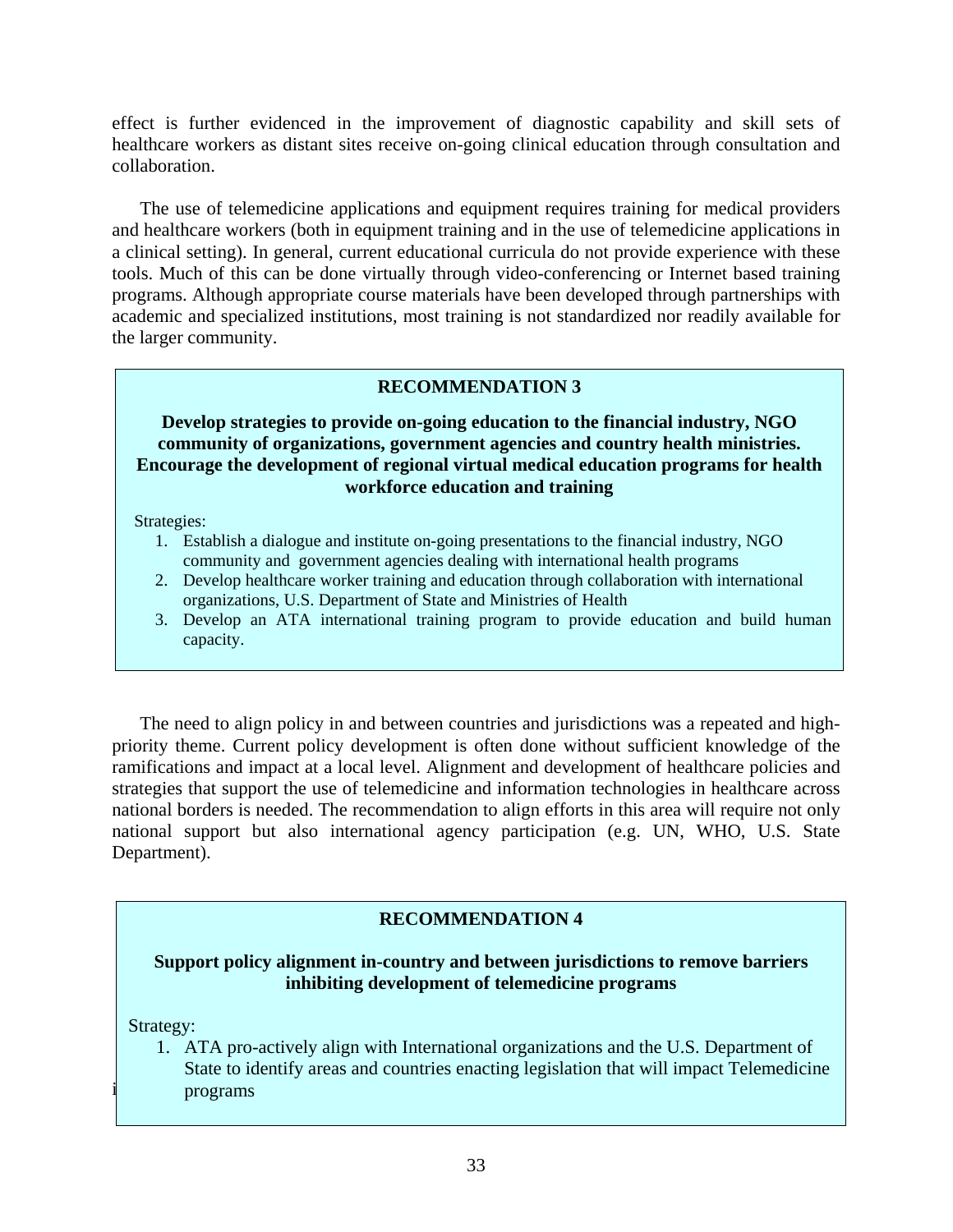and was voiced universally throughout the forum. Issues include availability and cost of satellite transponder time, need to develop cellular applications in telemedicine and the appropriate expansion of cellular networks to support telemedicine programs.

The cost of satellite service was addressed with several strategies identified for consideration. These include: (1) free transponder space on commercial satellites with small aperture antenna and wifi access point and/or cellular base station (latency for voice); (2) explore the possibility of having MoH/MoTelecom (Ministry of Health, Ministry of Telecommunications) give up rights to telecom revenue for humanitarian use (medicine, education); (3) explore the possibility of commercial telecom for Africa providing 5% of transponder space at no cost for education and medicine; (4) develop "Internet Free World Regions" (e.g. Africa, Asia, South America)- similar to Radio Free Europe, to provide inexpensive, ubiquitous satellite-based Internet as a way to promote access to information.

 Penetration and proliferation of cellular market in many regions of the world will positively impact the use of telemedicine. The telemedicine community needs to understand and be prepared to leverage and support these networks in order to provide needed healthcare services.

#### **RECOMMENDATION 5**

#### **Assist in development of new models and strategies to support connectivity and infrastructure requirements for telemedicine**

Strategies:

- 1. Complete a market analysis of existing cellular based networks
- 2. Identify appropriate lower-cost strategies
- 3. Develop cellular network services model based on successful existing networks
- 4. Explore strategies to provide satellite connectivity for healthcare programs through an international forum of stakeholder agencies

The final recommendation calls for integration of telemedicine into disaster relief planning and response. The ability to bring medical services to regions immediately following a disaster or conflict and sustain medical services for a period of time until infrastructure can be rebuilt is a clear role for telemedicine. In order for telemedicine to become an asset to the International community for disaster relief, it must be integrated into the planning process. Organizations that traditionally respond to disasters such as the Red Cross, Red Crescent and UN would need to be involved in planning the integration of telemedicine assets into their respective planned responses. Recent events such as hurricane Katrina in the US, mud slides in South America, conflict in Africa and the tsunami in Indonesia highlight the urgency with which this needs to occur.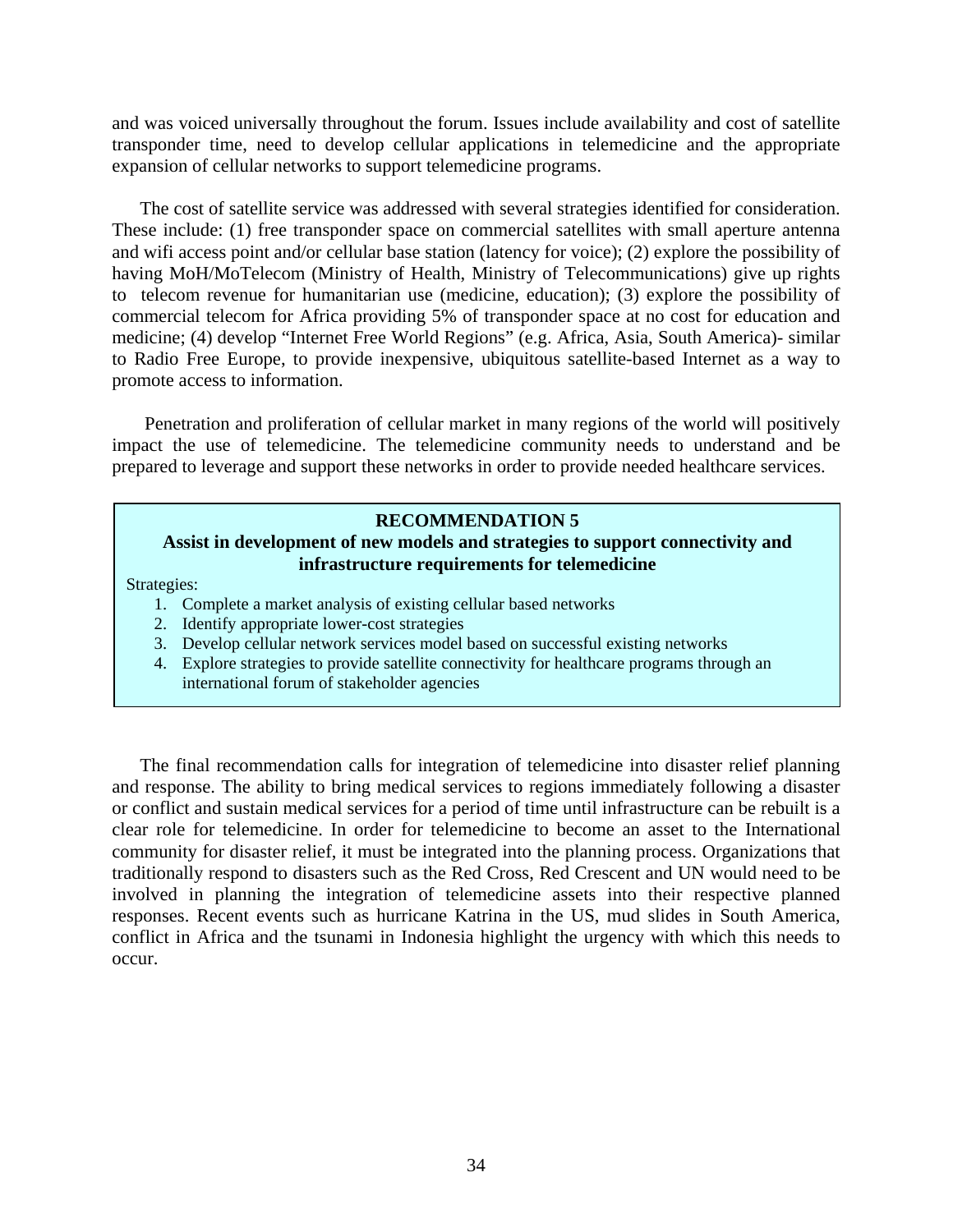#### **RECOMMENDATION 6**

**Develop a collaborative virtual network for disaster relief efforts and establish dialogue and strategies to institute telemedicine as part of the worldwide emergency response to disasters.** 

Strategies:

- 1. Leveraging the ATA membership
	- a. Identify members in Centers of TM Excellence who would be willing to participate in the program. To accomplish this, a questionnaire via email and on the ATA website to solicit participation.
- 2. Include disaster relief as a separate area within the ATA Resource Center. This would provide a system to support opportunities such as outreach, medical missions with NGOs and others, disaster response, opportunities for collaboration with industry and knowledge sharing.
- 3. Identify emergency relief organizations and facilitate dialogue and planning to integrate TM as an available asset and part of the overall response in emergent, on-going and rebuilding efforts post disaster.
- 4. Seek funding for an international forum for disaster relief planning.
- 5. Identify 1 or 2 disaster response agencies to initiate a dialogue and planning effort for incorporating TM services.

#### **SUMMARY**

Just as economy is now global, there is a greater recognition that healthcare is also global. This has become clear with the recent threats of bird flu, disasters and other world threats. Most importantly, there is a significant disparity in healthcare around the globe despite significant efforts by universities, citizens, governments and NGO's. In this information age, we have a responsibility to leverage information technology to broaden and expand our outreach. We have the technology today to bring healthcare, education and resources to bear in this global effort, but resources are limited and the effective way to develop this framework is through partnerships. We propose to create a sustainable telemedicine framework for international outreach through public and private partnerships.

Volunteers, NGO's universities, granting organizations, and international organizations such as WHO, UN, must play a role. In fact every nation must play a role; IT/ICT are the fabric that link us closer, especially as we deal with global disease threats, and disaster response. The challenges we face today are different then a generation ago, and we now have the opportunity to flatten the disparity of healthcare through telemedicine-empowered outreach. Technology has given us the ability to reach more people around the globe, now it is up to us to bring the right people and organizations together to leverage the technology. Time is now. The telemedicine community must create a partnership first within its' community then bring international partners to meet this challenge and opportunity.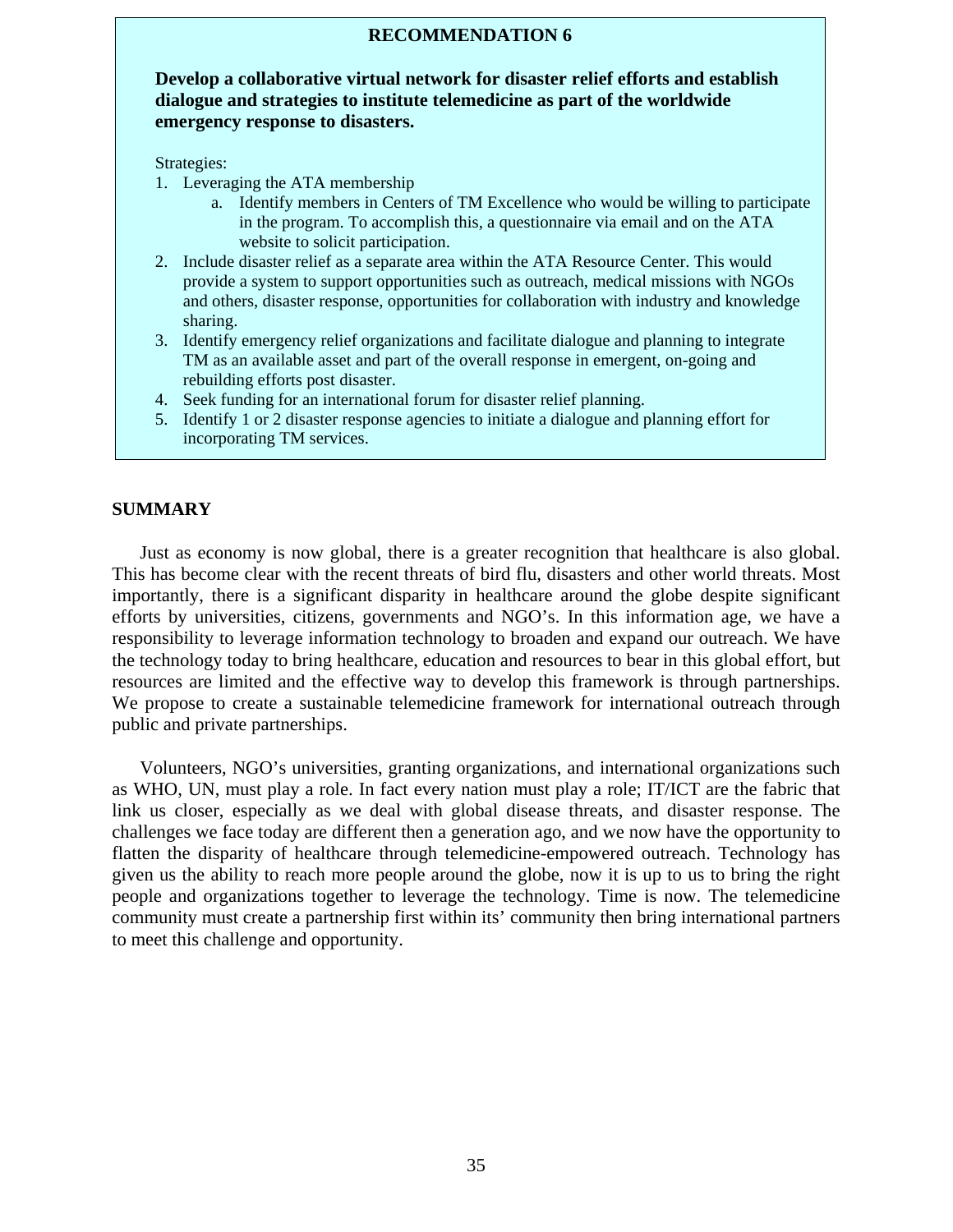#### **REFERENCES**

- 1. Building Foundations for eHealth, Progress of Member States, Report of the WHO Global Observatory for eHealth, WHO, 2006
- 2. eHealth Tools & Services, Needs of the Member States, Report of the WHO Global Observatory for eHealth, WHO, 2006
- 3. Eick, Stephen G; Bell Laboratories; Cybergeography 2001.
- 4. Navein, J, Llewellyn C "Telemedicine in Disaster" chapter 15 pp193-262 in "Crisis and Conflict Medicine" Ryan J, ed., Springer-Verlag London 2002
- 5. [http://www.cia.gov/cia/publications/factbook/reference\\_maps/pdf/time\\_zones.pdf](http://www.cia.gov/cia/publications/factbook/reference_maps/pdf/time_zones.pdf) (September 19,2007)
- 6. [http://www.who.int/whosis/whostat2007\\_10highlights.pdf](http://www.who.int/whosis/whostat2007_10highlights.pdf) (September 19, 2007)
- 7. TMG Telecom and ITU World Telecommunications Database Statistics; 2004
- 8. UNCTAD Handbook of Statistics 2004
- 9. World Development Indicators, World Bank (2004)
- 10. WHO, UNESCO, World Bank 2005
- 11. The World Health Report, WHO (2003)
- 12. World Health Statistics, WHO (2007)
- 13. World Telecommunication/ICT Indicators, ITU (2006)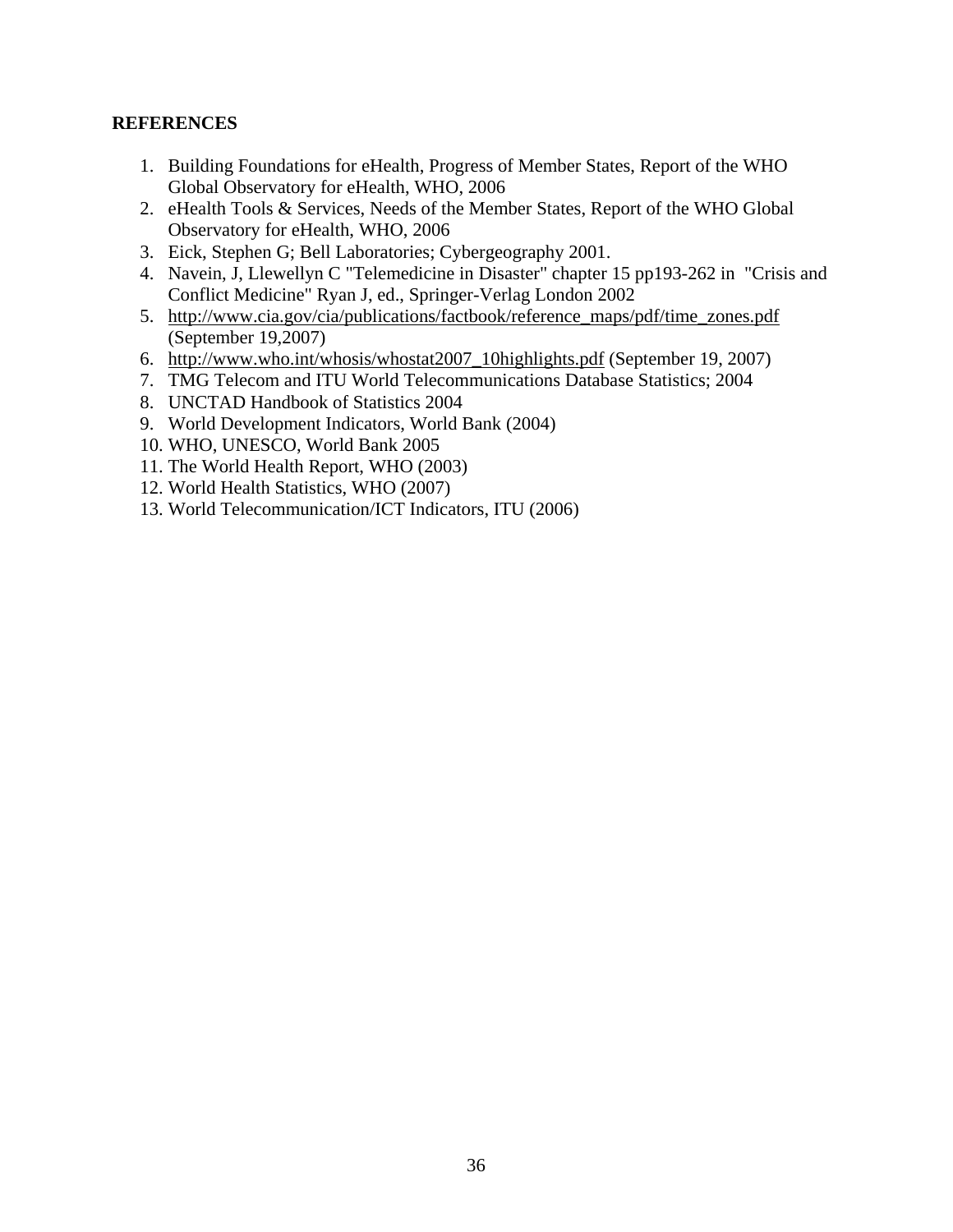### **Appendix A**

#### **MEETING STATISTICS**

**Attendees:** 335 (from 209 different organizations/companies)

**Exhibitors:** 24 AMD Global Telemedicine, Inc. ARINC Healthcare Solutions California Telemedicine & eHealth Center Cardiocom LLC GlobalMedia Group, H.E.L.P. Health Hero Network Honeywell HomMed Interactive Medical Developments, L.C. LifeLink Monitoring McKesson Corporation MedApps, Inc. Philips Consumer Healthcare Solutions Polycom Providea Second Opinion Software, LLC Talk Autism **TANDBERG** VA San Diego ViTel Net VisionTree VIASYS Healthcare **VISICU** Zydacron)

#### **Countries Represented:** 14

Australia Denmark Egypt France India Japan Korea Mexico Panama South Africa Spain Switzerland United Kingdom United States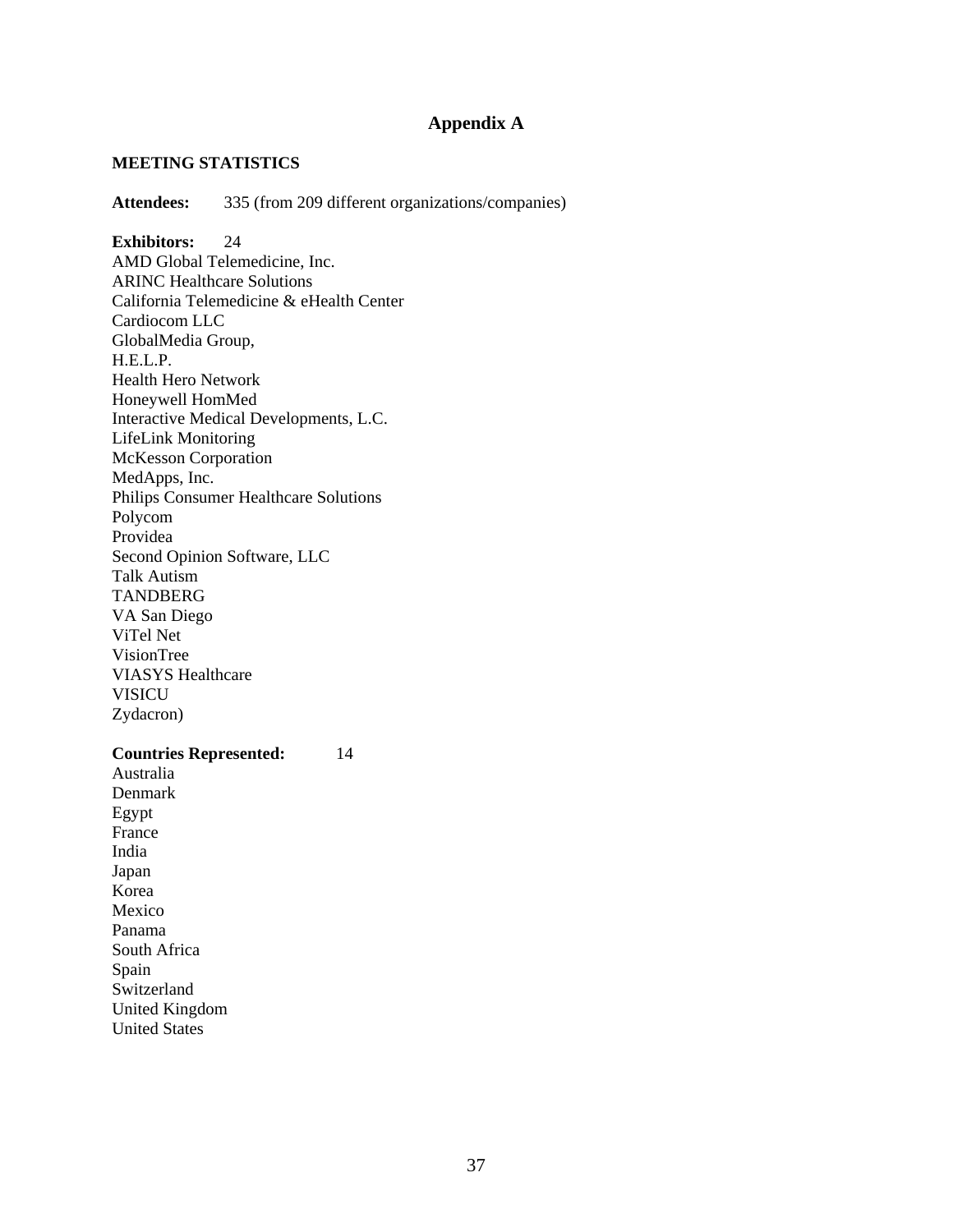# **Attachment B**

# **Acronyms**

| <b>CDHAM</b>  | Center for Disaster and Humanitarian and Assistance Medicine                 |
|---------------|------------------------------------------------------------------------------|
| <b>ATA</b>    | <b>American Telemedicine Association</b>                                     |
| <b>FCC</b>    | <b>Federal Communications Commission</b>                                     |
| <b>DFID</b>   | Department for International Development in the United Kingdom               |
| <b>GAID</b>   | Global Alliance for Information and Communities Technologies and Development |
| <b>FEMA</b>   | Federal Emergency Management Agency                                          |
| <b>GDP</b>    | <b>Gross Domestic Product</b>                                                |
| <b>IADB</b>   | <b>Inter Agency Development Bank</b>                                         |
| IT            | <b>Information Technology</b>                                                |
| <b>ICT</b>    | Information and Communications Technology                                    |
| ICT4D         | <b>Information Communications Technology for Development</b>                 |
| <b>IMC</b>    | <b>International Medical Corps</b>                                           |
| <b>ISDN</b>   | <b>Integrated Services Digital Network</b>                                   |
| <b>IVeH</b>   | International Virtual e-Hospital                                             |
| <b>MDG</b>    | Millennium Development Goals                                                 |
| <b>NATO</b>   | North American Treaty Organization                                           |
| <b>NDMS</b>   | <b>National Disaster Medical System</b>                                      |
| <b>NIH</b>    | National Institutes of Health                                                |
| <b>NGO</b>    | Non-Government Organizations                                                 |
| R&D           | <b>Research and Development</b>                                              |
| <b>TATRC</b>  | Telemedicine and Advanced Technology Research Center                         |
| TM            | Telemedicine                                                                 |
| <b>WHO</b>    | World Health Organization                                                    |
| Oxfam         | Non-government organization in the United Kingdom                            |
| <b>UN</b>     | <b>United Nations</b>                                                        |
| <b>UNCTAD</b> | United Nations Conference on Trade and Development                           |
| <b>UNDP</b>   | <b>United Nations Development Program</b>                                    |
| <b>UNHCO</b>  | United Healthcare Organization                                               |
| <b>UNICEF</b> | United Nations Children's Fund                                               |
| <b>UNESCO</b> | United Nations Education Scientific and Cultural Organization                |
| <b>USAID</b>  | United States Agency for International Development                           |
| <b>USD</b>    | <b>United States Dollar</b>                                                  |
| <b>USUHS</b>  | Uniformed University of the Health Sciences                                  |
| <b>VOICE</b>  | A non-government organization                                                |
|               |                                                                              |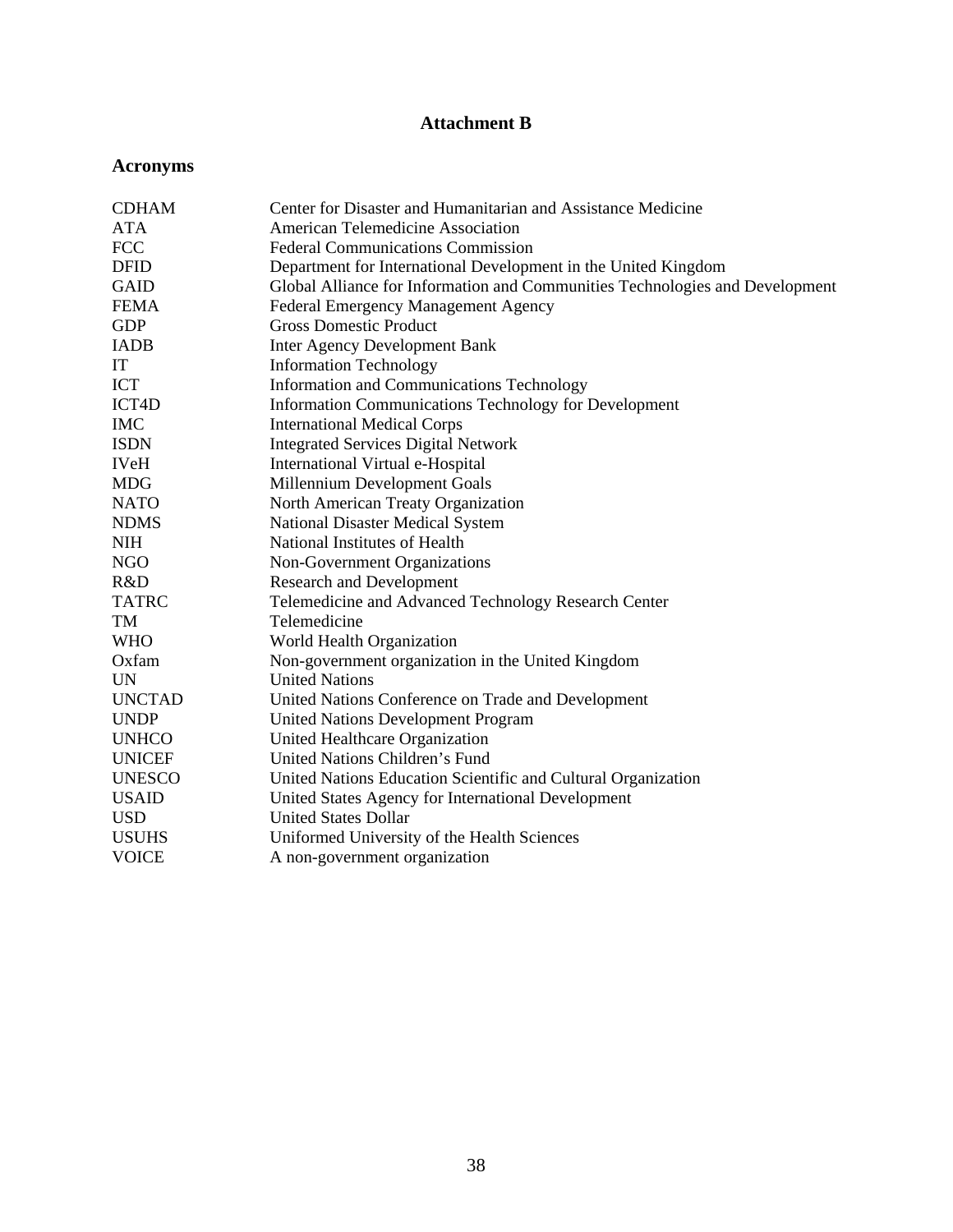#### **Attachment C**

#### **List of Roundtable Presentations PRESENTERS PROGRAM**

- 1. [William K. Smith, MD](http://www.atmeda.org/conf/Mid-Year%202007/Bios/Smith.htm) Center for International Rehabilitation Chicago, IL
- 2. Mateja de Leonni Stanonik, MD, PhD<sup>1</sup>, Rifat Latifi, MD,  $FACS<sup>2</sup>$ [Ronald C. Merrell, MD](http://www.atmeda.org/conf/Mid-Year%202007/Bios/Merrell.htm)**<sup>3</sup>** , [Ron Weinstein, MD](http://www.atmeda.org/conf/Mid-Year%202007/Bios/Weinstein.htm)**<sup>4</sup>** 1 UVA - Carilion Clinic, Roanoke, VA <sup>2</sup>Professor of Clinical Surgery, The University of Arizona Director, Telemedicine for Trauma and Critical Care Associate Director, Arizona Telemedicine Program, Telesurgery and International Affairs The University Medical Center, Tucson, AZ <sup>3</sup>Professor of Surgery, Director, Medical informatics and Technology Applications Consortium, Virginia Commonwealth University, Richmond, VA 4 Arizona Telemedicine Program, Tucson, AZ
- 3. [Eugene M. Helveston, MD](http://www.atmeda.org/conf/Mid-Year%202007/Bios/Helveston.htm) Orbis International Indianapolis, IN
- *4.* [Randy Roberson](http://www.atmeda.org/conf/Mid-Year%202007/Bios/Roberson.htm) Founder/President H.E.L.P. (Humanitarian Emergency Logistics & Preparedness) *Payson, AZ*
- 5. [Kenneth M. Kempner](http://www.atmeda.org/conf/Mid-Year%202007/Bios/Kempner.htm) Chief, Telemedicine and Applied Imaging Section Center for Information Technology National Institutes of Health Bethesda, MD
- 6. [Julie Hall-Barrow, EdD](http://www.atmeda.org/conf/Mid-Year%202007/Bios/hall-barrow.htm)  University of Arkansas for Medical Sciences/ANGEL Little Rock, AR
- 7. Steven L. Fowler, MHA [Jorge Cuadros, OD, PhD](http://www.atmeda.org/conf/Mid-Year%202007/Bios/Cuadros.htm) Technical Program Manager California Telemedicine and eHealth **Center** Sacramento, CA
- 

The iCons in Medicine (iCon) Initiative: A Program of the Center for International Rehabilitation

Amazon Virtual Medical Team: Telemedicine in the Jungle of Peru and Brazil [www.Amazonswim.com](http://www.amazonswim.com/) 

Cyber-Sight: ORBIS International Telemedicine [www.cybersight.org](http://www.cybersight.org/)

Telemedicine in Current Global Disasters, Humanitarian Relief and Preparedness Applications

National Cancer Institute All Ireland Cancer Consortium

ANGELS in Russia

UC Berkeley Teleophthalmology and Diabetic Retinopathy Project in Guanajuato, Mexico

8. [Ronald C. Merrell, MD](http://www.atmeda.org/conf/Mid-Year%202007/Bios/Merrell.htm) Sustainable Partnerships for International